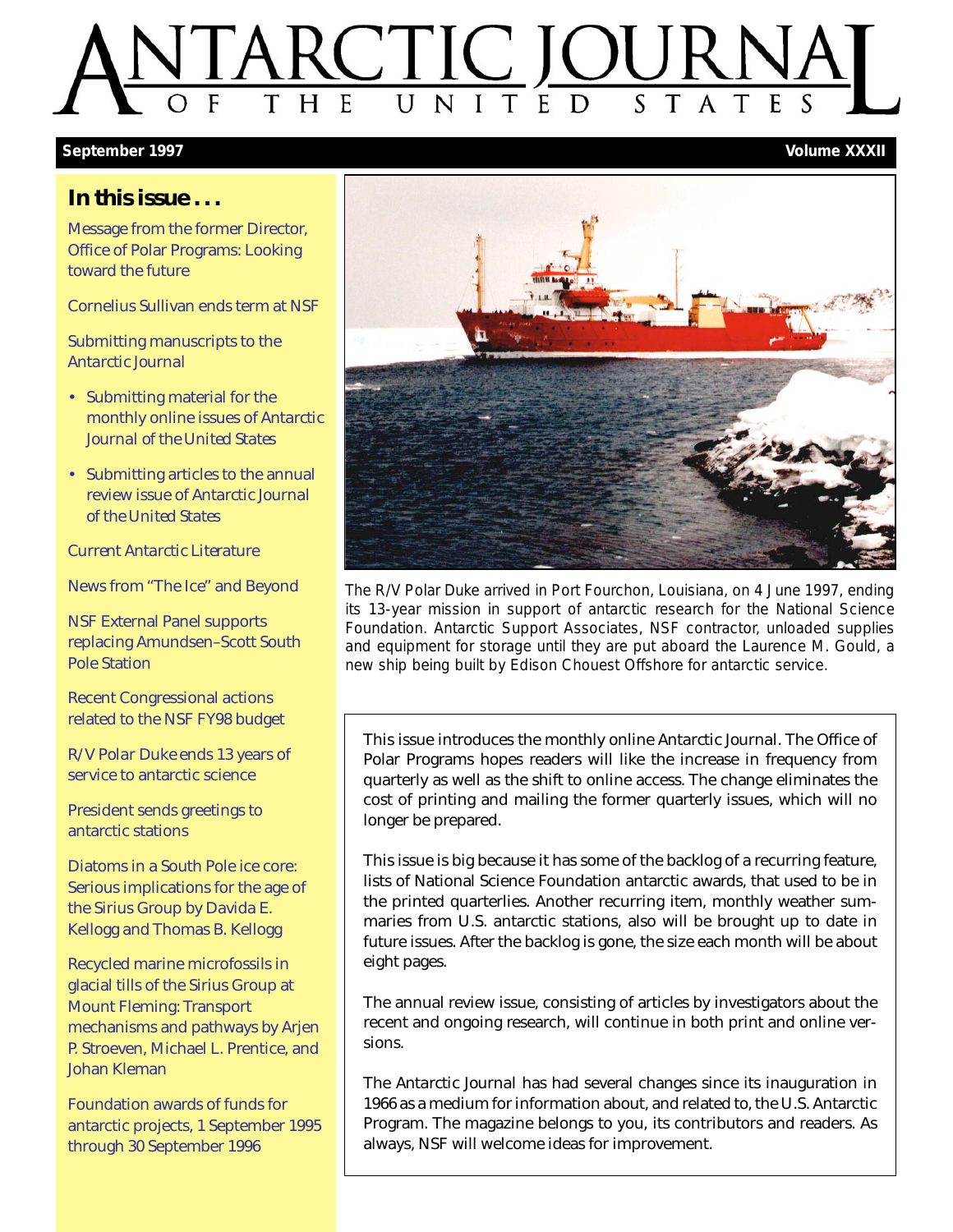### <span id="page-1-0"></span>**Message from the former Director, Office of Polar Programs:**

### **Looking toward the future**

When I accepted the position of director of the National Science Foundation's (NSF) Office of Polar Programs 4 years ago, I described antarctic research as being on the threshold of change—at the beginning of a new age characterized by an awareness of the interdependence of global systems, the need to preserve the continent's unique environment, new research opportunities that could not be conducted elsewhere or could be effectively conducted only in Antarctica, and the importance of cooperation among nations.

The U.S. Antarctic Program was also in transition. Although historically USAP had been a leader in science, policy, logistics capabilities, and advanced technology use, the program faced many new challenges. Questions were raised about the nature of U.S. antarctic policy and activities in the post-Cold-War era. Do Presidential memoranda, articulated in the 1980s apply in the 1990s? Is the quality of research performed in Antarctica up to the standards of research supported by the rest of the NSF? How should the NSF respond to the Navy's stated desire to withdraw from supporting the program? Other challenges appeared in the form of greater competition for funding and of the potential conflicts between our new responsibilities for environmental protection and preservation on one hand and the support and conduct of science on the other. USAP also faced the challenge of repairing and replacing, in a time of constrained budgets, the infrastructure that supports antarctic research.

In this time of transition, two high-level studies of USAP were conducted. The results of both are likely to define the future of U.S. activities in Antarctica. The first, conducted by the National Science and Technology Council (NSTC) at the request of a Senate committee, examined options for reducing operational costs and considered options including increased international cooperation, less than a year-round human presence, and closing stations. The Council, which is chaired by the President, concluded that U.S. national and scientific interests are well served by USAP and emphasized that the United States should maintain an active and influential presence in the Antarctica. The NSTC report notes that the science conducted in Antarctica is of high quality and of interest to a broad scientific community and that often the results of these investigations imply consequences for human activity beyond those usually associated with basic research.

To explore options for sustaining the high level of U.S. antarctic research under constrained funding levels, the NSTC recommended that NSF convene an External Panel. This panel, consisting of 11 distinguished representatives from the research community, the Federal Government, and the business community, received about 70 briefings, conducted 80 meetings with people involved in all aspects of USAP, and inspected McMurdo and Amundsen-Scott South Pole Stations between October 1996 and February 1997. The panel's task was to examine in detail the infrastructure, management, and scientific options for the U.S. presence in Antarctica.

From this investigation, the panel concluded that it agrees with the NSTC that a strong U.S. scientific presence in Antarctica, including three permanent research stations, is essential. In its view, the substantial U.S. presence in Antarctica is a critical element in ensuring the continued political stability of the region. By working with other nations, the United States has a significant role in preserving the antarctic ecological system, an important indicator of global change. The panel supported the opinion of NSF and NSTC that South Pole Station needs to be replaced and that facilities at McMurdo and Palmer Stations need modernization.

The final report of the External Panel, with its 22 principal findings and 12 recommendations, probably will influence how the United States works in Antarctica for many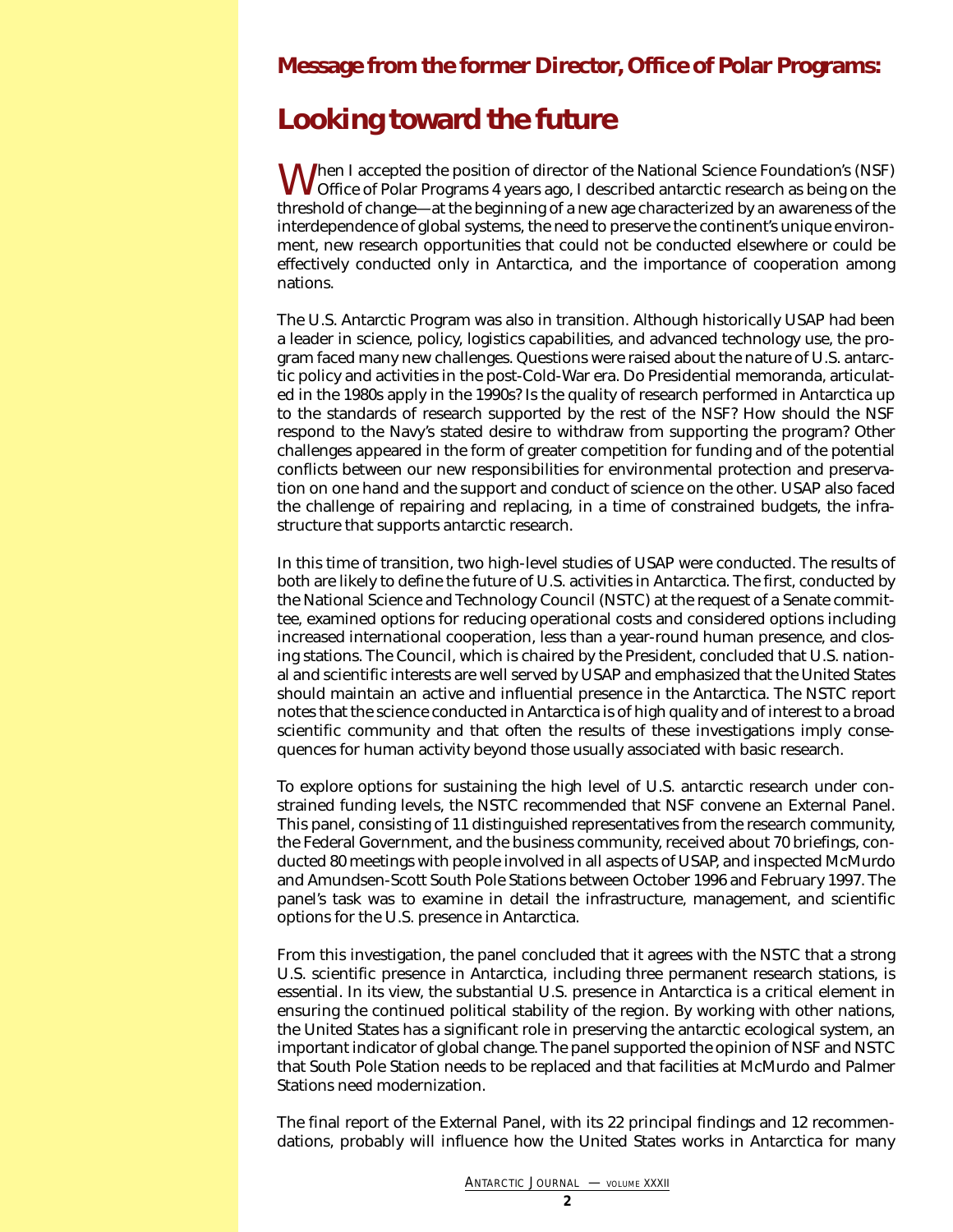years. The House Committee on Appropriations, after reviewing the panel's findings, recommended full funding for the redevelopment of South Pole Station in its FY98 budget recommendation for NSF. The House and Senate are still completing the budget for FY98.

The endorsements of these two reports have bolstered USAP during a time of change in the way the program is supported and managed. This austral summer, many of you will see that the presence of U.S. Navy is greatly reduced. In its place are contractors, such as PHI Helicopters, and Air National Guard personnel. A new research ship, *Laurence M. Gould*, will make its first voyage to Antarctica, replacing the *Polar Duke*, which served USAP well for nearly 13 years. However, transition may also mean greater competition for a smaller amount of research funds, as NSF works to upgrade the infrastructure of the program.

When I began serving the National Science Foundation, I urged scientists to make a greater effort to explain to the public how polar research relates to their lives. As I return to the academic community, I realize that we must continue in our efforts to make others more aware of the role Antarctica has in global processes and to convey our understanding of the complexity of the processes that drive our environment. By doing this we can establish a dialog that will encourage the exchange of ideas and that will open doors to new forms of cooperation, new research and education opportunities, and the potentials offered by scientific and technological advances in the interests of our society.

## <span id="page-2-0"></span>**Cornelius Sullivan ends term at NSF**

*On 31 July 1997, after more than 4 years of service, Cornelius W. Sullivan, Director of the Office of Polar Programs, left the National Science Foundation (NSF) to assume new responsibilities as Vice Provost for Research at the University of Southern California. An oceanographer whose research focuses on the structure and function of ice-covered marine ecosystems, Dr. Sullivan joined NSF's Office of Polar Programs as Director in 1993. Before coming to the Foundation, Dr. Sullivan was Director of the Hancock Institute of Marine Studies and directed the graduate program in Ocean Sciences at the University of Southern California, as well as serving as professor in the University's Department of Biological Sciences. He also has been a visiting professor at the University of Colorado, the Massachusetts Institute of Technology, the U.S. Army's Cold Regions Research and Engineering Laboratory, and NASA's Goddard Space Flight Center. He earned his doctorate degree in marine biology from Scripps Institution of Oceanography, University of California–San Diego. His master of science degree in microbiology and his bachelor of science degree in biochemistry were from Pennsylvania State University.*

*NSF's plans for a successor to Dr. Sullivan have been announced. <http://www.nsf.gov/od/lpa/news/press/pa971.htm>*

*Dr. Sullivan may be reached at the University of Southern California at the following address, telephone or fax numbers, or e-mail address:*

*Cornelius W. Sullivan Vice Provost for Research University of Southern California ADM 300-MC4019 University Park Los Angeles, California 90089-4019*

*Phone: (213) 740-6709 Fax: (213) 740-1313 E-mail: csulliva@usc.edu*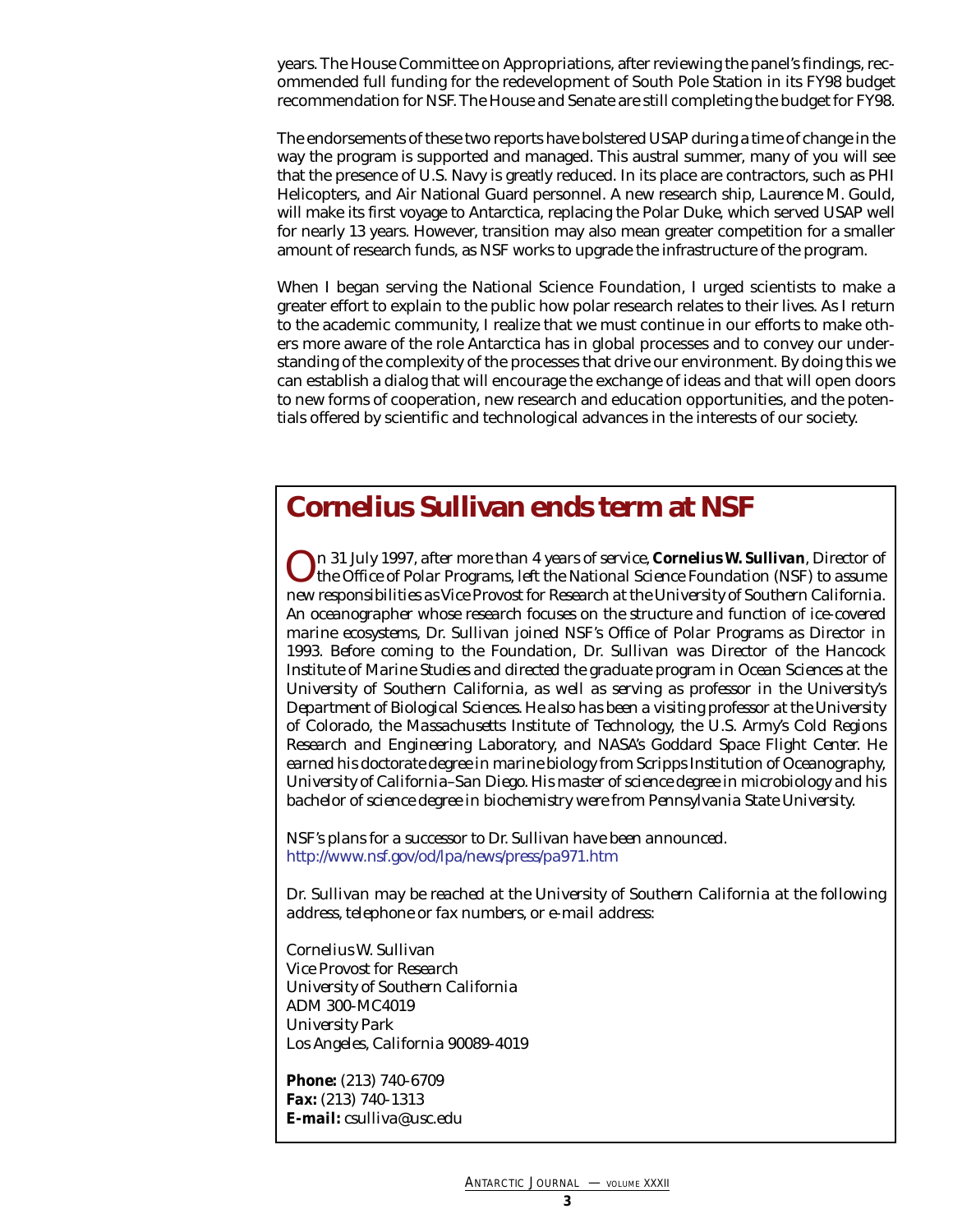# <span id="page-3-0"></span>**Submitting manuscripts to the** *Antarctic Journal*

The *Antarctic Journal of the United States* invites contributions from members of the antarctic science, logistics, and policy communities who want to communicate their work and ideas to an audience that combines specialists and scientifically literate nonspecialists. The *Antarctic Journal* is not peer reviewed but rather provides reports on U.S. activities in Antarctica and related activities elsewhere and on trends in the U.S. Antarctic Program. For additional information, contact **Winifred Reuning, Editor** *Antarctic Journal***; National Science Foundation; Office of Polar Programs; Room 755; 4201 Wilson Boulevard; Arlington, VA 22230; phone: (703) 306-1033; Internet: wreuning@nsf.gov.**

- *[Submitting material for the monthly online issues](#page-3-2)*
- *[Submitting articles to the annual review issue](#page-4-1)*

### <span id="page-3-2"></span><span id="page-3-1"></span>**Submitting material for the monthly online issues of** *Antarctic Journal of the United States*

The editor of the *Antarctic Journal* will consider unsolicited manuscripts for publication. Format and content requirements for articles are summarized below; however, interested authors should review previous issues for style and content or contact the editor directly.

The audience for the monthly online issues is broad in background and interests, so authors should make sure that their articles will be intelligible to readers outside of their scientific discipline or other area of expertise. Avoid specialized jargon and abbreviations, but use technical terms as necessary. Define terms likely to be known only by readers who are familiar with subject. Spell out acronyms when they first appear, including standard scientific terms and chemical abbreviations, as well as names of organizations.

Papers will be edited to improve style, clarity, and grammar. Authors will have the opportunity to review their edited manuscripts before publication.

*Articles:* Feature articles should be no longer than 1,500–2,500 words, but there is no limit on the number of illustrations (figures, tables, or photographs). Appropriate topics include recent or significant science discoveries or advancements, cold-regions engineering, special support activities or issues, history, environmental topics, and policy issues.

*Notes:* Shorter articles, 800–1,000 words, will also be considered. Illustrations may be submitted with these articles, but notes should not include more than five figures. Appropriate topics for notes include meeting reports or announcements, new or improved technology, polar publications, and support or related activities.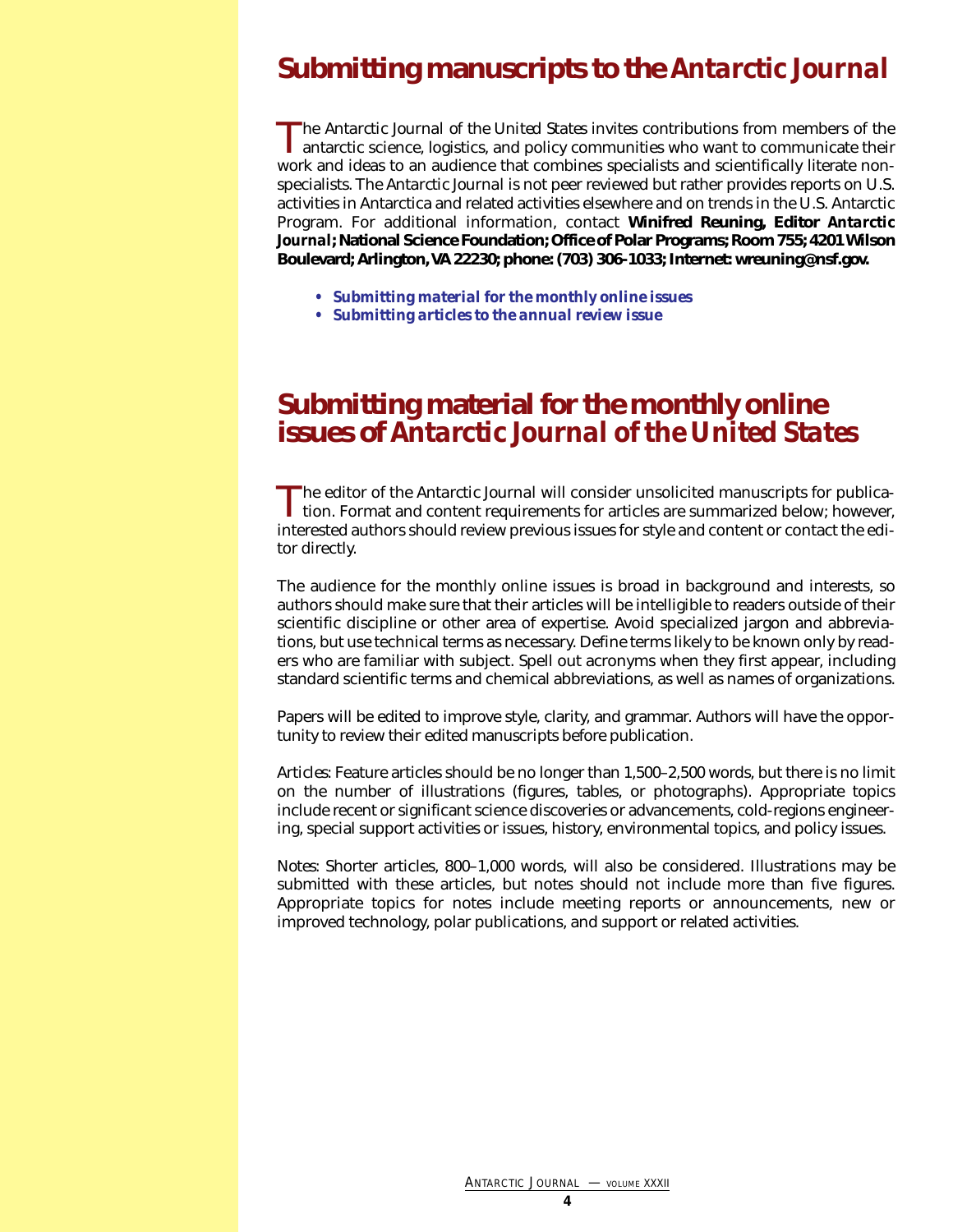### <span id="page-4-1"></span><span id="page-4-0"></span>**Submitting articles to the annual review issue of** *Antarctic Journal of the United States*

*[A summary of AJUS requirements](#page-4-2) [Questions about writing style and manuscript preparation](#page-4-3) [Artwork](#page-5-0) [Tables](#page-6-0) [References](#page-6-1) [Abstracts](#page-7-0) [Handling AJUS-specific information](#page-7-1) [Journal subscriptions and reprints](#page-7-2) [Do you have questions about submitting your work to AJUS?](#page-7-3)*

### <span id="page-4-2"></span>*A summary of AJUS requirements*

- **Keep your article within the word limit**. Articles must be no more than 1,300 words, *including* figure captions and reference lists.
- **Write with** *Journal* **readers in mind.** *Antarctic Journal*'s readers are primarily people outside your field of specialization. Our audience is diverse and international. Describe the progress of your research in such a way that readers with a college degree, but not necessarily a science degree, will understand the significance of what you do.
- <span id="page-4-3"></span>• **Keep in mind that** *Antarctic Journal* **is not refereed.** Although the National Science Foundation copyedits submissions, articles are *not* peer-reviewed for scientific content or merit. Your writing objective for this publication is to *summarize* your research, not to present it in detail for replication or scientific review by others.
- **Follow** *Journal* **style—**
	- List no more than three authors.
	- Double space *everything*.
	- Spell out ALL abbreviations and acronyms at first use.
	- Use metric for all measurements.
	- Check your reference list to make sure it's complete and correct.

### • **Keep artwork as simple as possible—**

- Use no more than three pieces of artwork.
- Send camera-ready artwork, not computer files.
- Submit only black-and-white artwork.
- Avoid screens (shading) produced by the computer in your artwork.
- Send glossy prints of photos. If you are submitting digitized images, please contact the editor first for format information.
- Type the captions with the text, not on the artwork.

### *Questions about writing style and manuscript preparation*

*Who will read my Antarctic Journal article?* Make sure the significance of your work will be apparent to readers *outside* your field, even if you feel you are explaining too much for your own colleagues. Readers of the *Journal* include the multidisciplinary and international community of antarctic researchers, antarctic program managers, government officials, and the public. Avoid specialized jargon and abbreviations, but use technical terms as necessary. Define terms likely to be known only in your field. Do not use the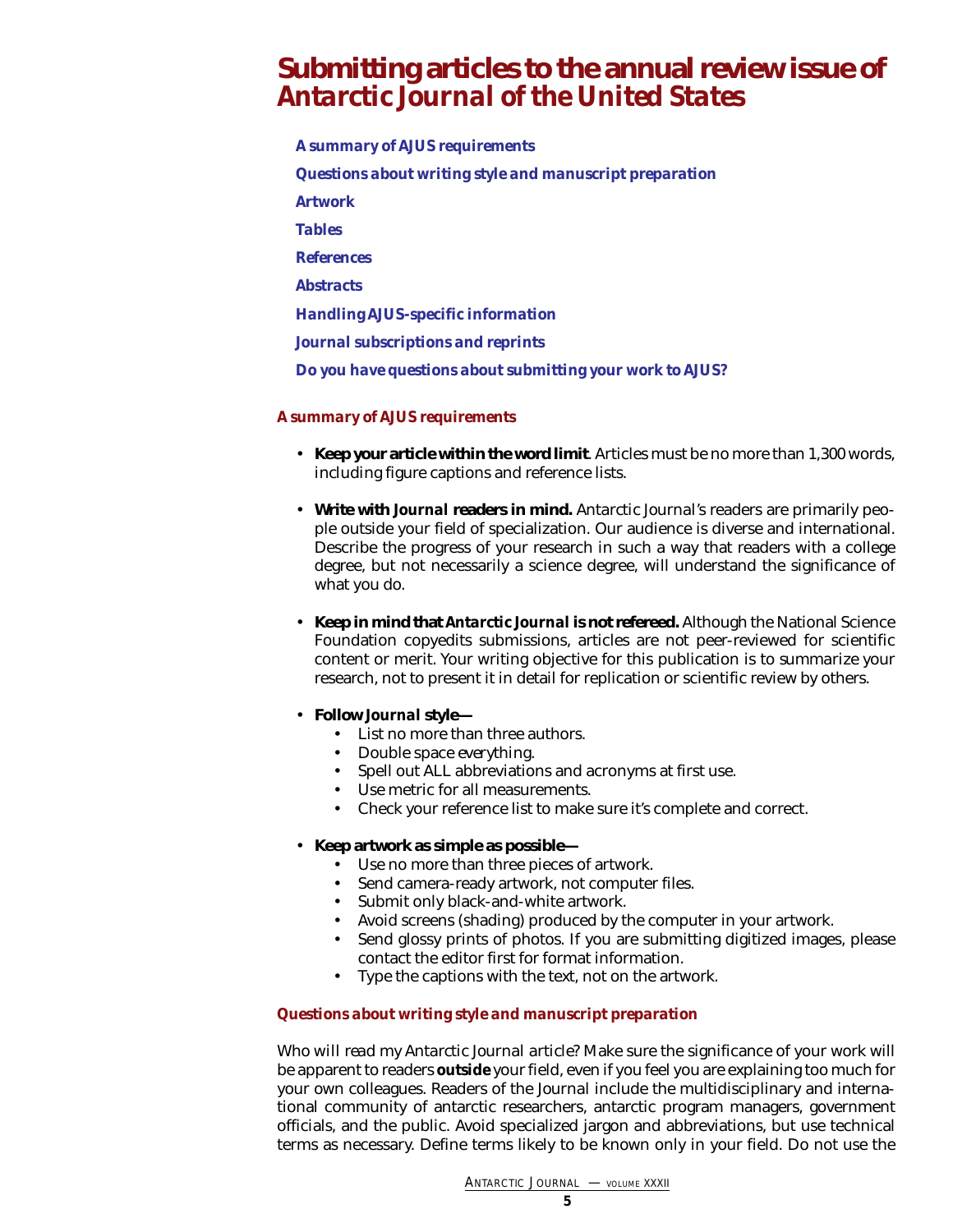IMRAD style (i.e., introduction, methods, results, analysis, and discussion) of presentation; take a less formal approach.

*Why is sticking to the word limit so important?* Articles must not exceed 1,300 words, including the figure captions and reference list, and they must have no more than three figures and no more than three tables. Over the years, the *Journal* has grown both in the number of articles received and in the length of each article. To be able to publish as many articles as possible, it has become necessary to enforce the word limit. If we don't limit the number of pages, the book will become too large to bind and too expensive to mail. What's more, as articles become longer, they also tend to become too technical for the *Journal*'s multidisciplinary and nonscience reading audiences.

*What style guide should I follow?* The *Journal* follows the *Government Printing Office Style Manual* (1984 edition) and *The Chicago Manual of Style* (14th edition).

*How should I handle abbreviations?* Define all symbols and spell out all acronyms and abbreviations where they first appear, even terms that are common in your discipline, including scientific acronyms, standard scientific notation, measurements, and chemical abbreviations, as well as names of organizations. Don't use any abbreviations on your artwork that you haven't defined in text. Please use metric for all measurements.

*Who is considered an "author"?* List as authors only those who actually participated in writing the paper; please limit this list to three authors. Cite other project participants in the acknowledgments. Please include the complete address (institution, city, state, and ZIP code) for all authors.

*Is double spacing really necessary, even on the reference list?* Absolutely. Use double-spacing for *all* parts of your manuscript—for tables, references, and figure captions as well as text.

<span id="page-5-0"></span>*May I submit an electronic version?* Electronic submissions are preferred, but please send a hard copy as well and make sure that symbols, characters, accents, and other similar items are correct on the hard copy. All electronic submissions must be IBM compatible. Use a 3.5-inch disk and WordPerfect, Microsoft Word for Windows, or ASCII format. Disks will not be returned. If you want to submit a manuscript by electronic mail, please contact the NSF editor first.

*How many copies of my article should I submit?* Please send two copies of each submission, one with original artwork and one with photocopies.

*What's the purpose of the "Manuscript Cover Sheet"?* The names and addresses you supply on this sheet tell us where to send the edited manuscript for author review. The travel dates you provide help us know when you will be unavailable. If you are submitting more than one manuscript, please include a cover sheet for each manuscript. If you are a project leader and want to have papers organized in a specific order, please include this information in the cover letter that accompanies your manuscripts.

*What happens to my paper after submission?* Papers are edited to ensure that they conform to *Journal* style, that they are clear and understandable for the intended audience, that they are internally consistent, and that they are free of grammatical, spelling, and punctuation errors. Authors receive their edited manuscripts for review.

### *Artwork*

*Printable artwork*. Provide hard-copy, camera-ready illustrations of each figure. The annual review issue is printed traditionally, so we can't use computer file copies, art with computer-generated grayscale, or color line art. Line art should be composed using only solid black lines, open white spacing, and cross-hatching or stippling. Scanned and color photos reproduce poorly, so please submit only glossy-finish, black-and-white photos. (Some digitized images are acceptable, but please check with the NSF editor first.) A sharp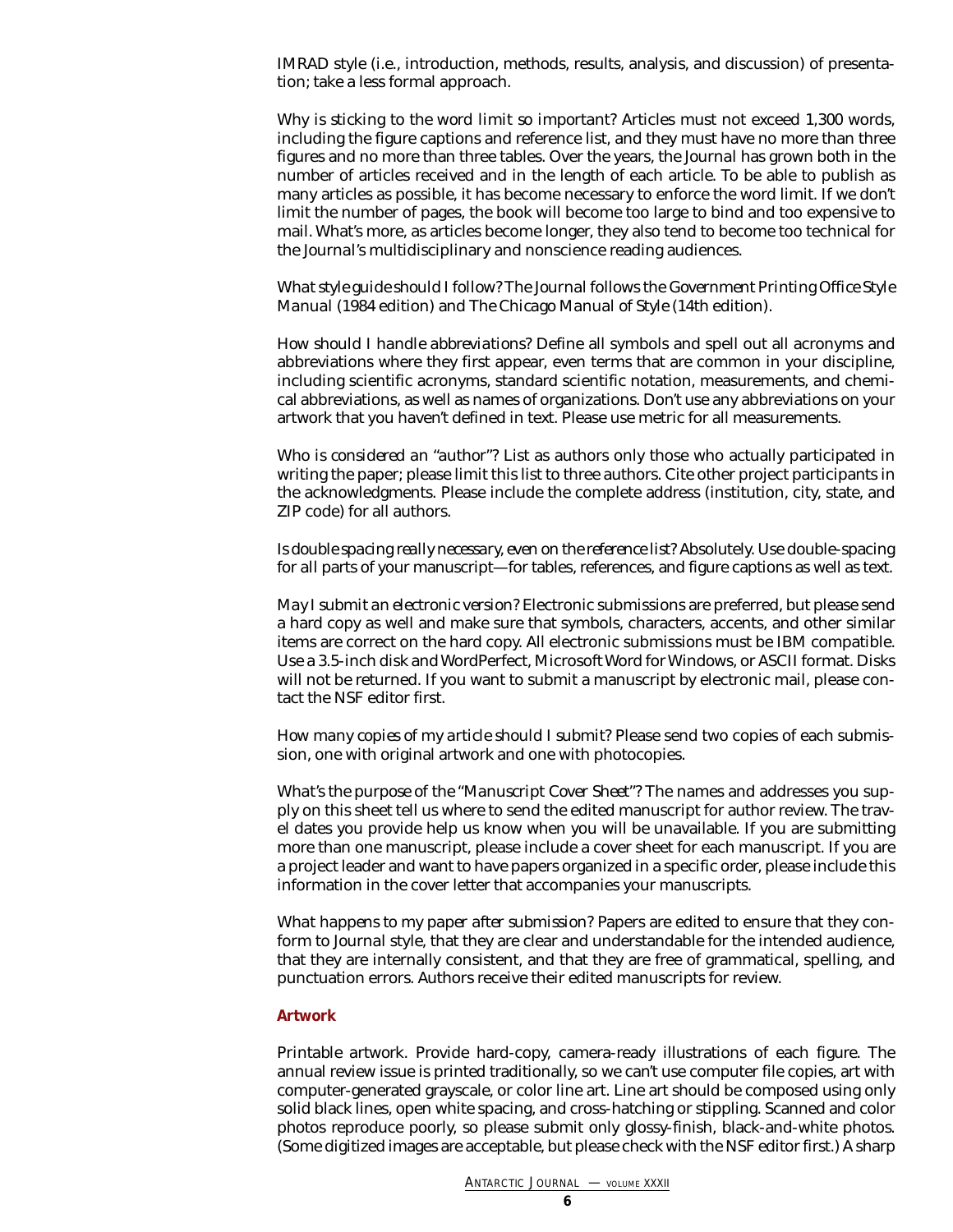image with good contrast is essential for quality reproduction, so photocopies in place of originals can't be accepted.

*Type size*. Remember that illustrations may be reduced by 50 percent or more. Make sure that all text and numbers on the illustration will be legible if reduced.

*Combined art*. To help decrease production time and costs, please combine separate parts of the same figure (i.e., "*A*," "*B*," and "*C*") into a single piece of artwork and label each part with a capital, italicized letter.

*Labeling*. Line art should be labeled in a margin on the front. Photographs should be labeled on the back. To avoid marring the image, an Avery-type label may be used. All figure labels should include the figure number and the lead author's last name and initials. If a lead author has submitted more than one article, include enough words from the title to distinguish it from other submissions. If you want your illustrations returned, please indicate this on the art itself and include the name and address of the person to whom it should be returned.

*Captions*. Captions for all figures should be double-spaced and should follow the reference list with the *text* of the manuscript. Do not type the captions on the artwork. Please remember to cite figures in the text. If you have more than one figure, each must have a separate number. Include credit information, if applicable, in the caption.

#### <span id="page-6-0"></span>*Tables*

Remember to include titles and in-text citations for all tables. Don't forget to spell out any abbreviations that you haven't defined in the text. Keep your tables simple, direct, and easy to grasp. Use no more than three tables per article, regardless of the size of the tables.

#### <span id="page-6-1"></span>*References*

*Format*. The basic reference format for the *Antarctic Journal* is

First author (last name, initials), Second author (initials last name),… and Last author (initials last name). Year of publication. Title in sentence style (no quotation marks). Editors (of book). Full title of journal or book. Either journal information (volume, number, page numbers) or book information (location and name of publisher).

For references with more than one author, please cite all authors (do not use "et al."). If you're unsure of the format for a particular entry, refer to past issues of the *Antarctic Journal.* List only the references you cited in text on your reference list.

*Journals*. Spell out titles of all journals and give both volume and issue number. (Issue numbers may be omitted only for publications paginated consecutively throughout a volume.)

*Books and proceedings*. Be sure to cite the city and state or country of publication for books. Do not include the page numbers. Provide the date of conferences and the name and location of the publisher of the proceedings.

*Foreign language*. For articles or books published in a foreign language, please provide a translated title along with the original title.

*Text citations*. For citations with one to three authors, include the last name(s) and the year of publication. When more than three authors are cited, use the first author's name, "et al.," and the year of publication. All authors and publications you cite in text must be included on your reference list.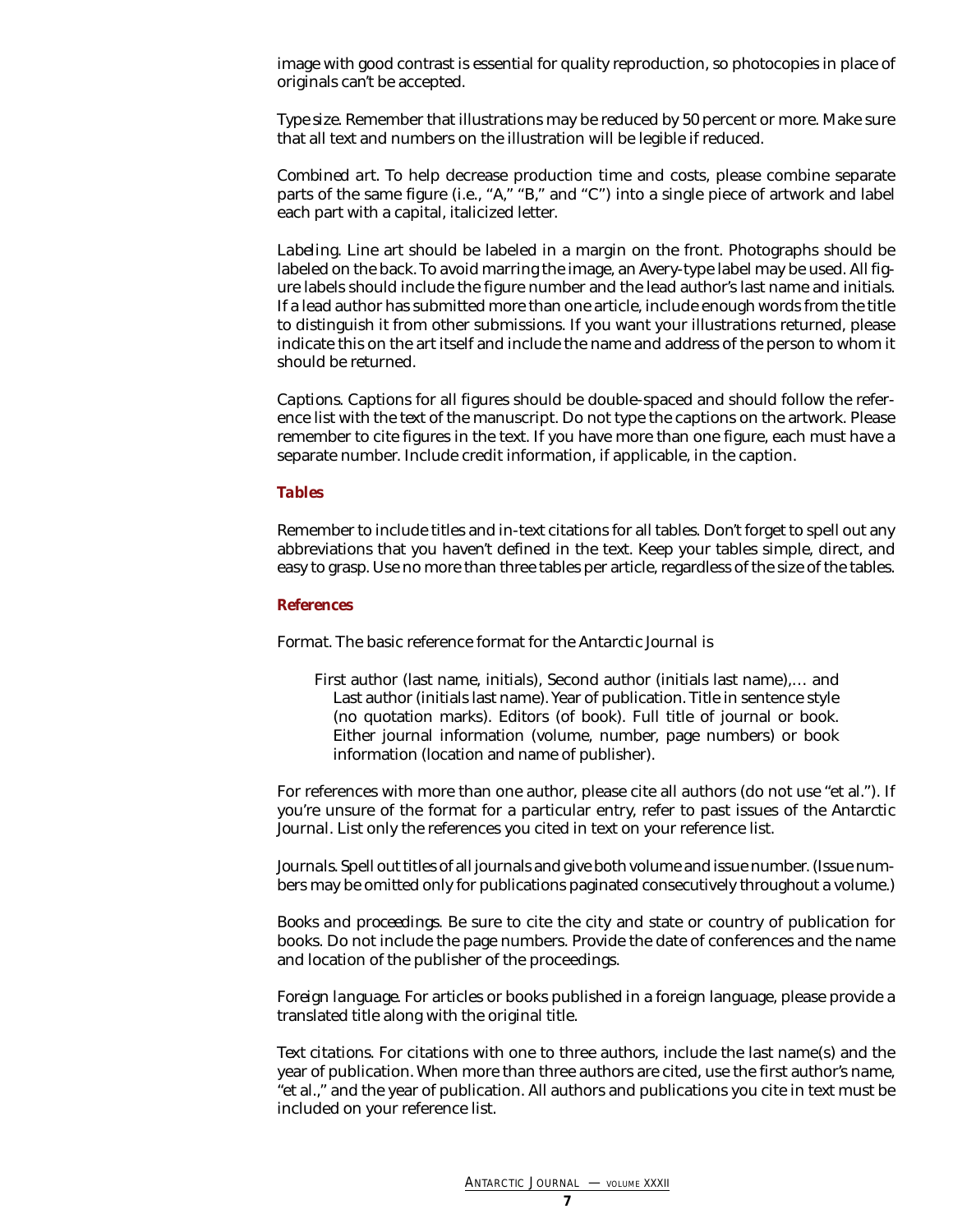### <span id="page-7-0"></span>*Abstracts*

Because the Library of Congress *Antarctic Bibliography* will be citing your work, you may want to submit a 100-word abstract of your paper for use by this abstracting and indexing service. These abstracts will not be used in the *Antarctic Journal*, so please submit them on a separate sheet of paper and include the article's title and authors' names.

### <span id="page-7-1"></span>*Handling AJUS-specific information*

*Field research sites*. If you don't use an index map, cite geographic coordinates of study areas. Avoid use of unofficial names. For official antarctic names, refer to *Geographic Names of the Antarctic*, U.S. Board on Geographic Names, (NSF 95-157) or the *Gazetteer of the Antarctic*, National Science Foundation, 1989.

*Personnel*. List all field personnel, and give the dates that they were in the field. Use names, not initials.

*Grant numbers*. If appropriate, use this sentence as your last paragraph: "This research was supported by National Science Foundation grant [contract]…" (Insert your grant or contract number in the blank space.) Make sure that you include your complete, sevendigit grant or contract number (not your "S" number) as well as the full name of the granting agency.

*Cover photographs or illustrations*. Particularly good photographs or drawings will be considered for use on the cover. Please provide caption information and a credit line for all potential cover photographs.

#### <span id="page-7-2"></span>*Journal subscriptions and reprints*

<span id="page-7-3"></span>Authors receive a complimentary subscription to the *Journal*. Reprints are not provided. Because the *Journal* is not copyrighted, authors may freely copy their articles.

#### *Do you have questions about submitting your work to AJUS?*

Contact the *Journal* editor: Winifred Reuning, Polar Coordination and Information Section, Office of Polar Programs, National Science Foundation, 4201 Wilson Boulevard, Arlington, VA 22230; phone: (703) 306-1033; fax: (703) 306-0139; e-mail: wreuning@nsf.gov.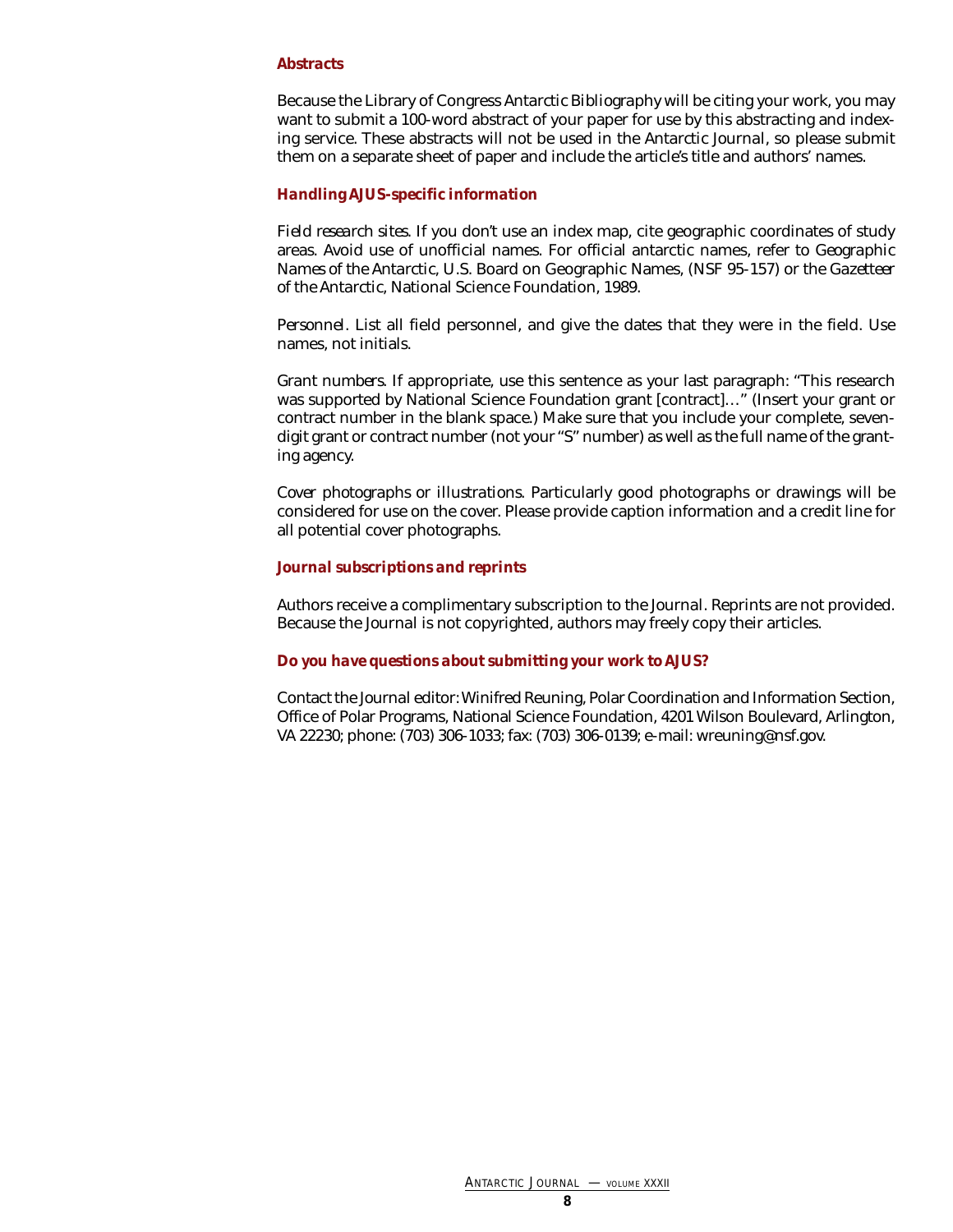# <span id="page-8-0"></span>*Current Antarctic Literature*

*Current Antarctic Literature*, regarded as the world's most comprehensive antarctic abstracting and indexing service, is the monthly awareness service of the *Antarctic Bibliography*. As of 1 January 1997, it is no longer available as a printed publication. The complete *Antarctic Bibliography* file, which extends back to 1951, will be available for online searching on the Library of Congress Project World Wide Web site in 1997.

Uncopyrighted items cited in *Current Antarctic Literature* are available from the Library of Congress, Photoduplication Service, Washington, DC 20540.

The Office of Polar Programs, National Science Foundation, sponsors *Current Antarctic Literature* as part of the Cold Regions Bibliography Project, Science and Technology Division, Library of Congress, which enjoys substantial collaboration with Scott Polar Research Institute, Cambridge, England. Comments may be sent to the project (**crbp@loc.gov**) or the sponsor (**gguthrid@nsf.gov**).

Suggestions for items to be cited are welcome (**crbp@loc.gov**). Please include complete bibliographic information. Suggested items should be consistent with the project's Sponsor Interest Profiles and Selection Criteria, on the Cold Regions Bibliography Project home page. For the Antarctic, NSF's interests are geographic (limited to the antarctic region) but cover all science disciplines.

USACE Cold Regions Research and Engineering Laboratory 72 Lyme Road, Hanover, New Hampshire, 03755 USA CRREL Public Affairs Office: or 603-646-4386 Library Web Pagemaster: or 603-646-4238 Last modification: 11 July 1997 (ers)

For bibliographic citations and abstracts see: <http://www.crrel.usace.army.mil/library/aware/antlit.htm>

### *Highlights of the August 1997* **Current Antarctic Literature**

| Local fisheries are the source of much of Bird Island's beach       |  |
|---------------------------------------------------------------------|--|
| The 8,000 meteorite fragments found in Antarctica are more          |  |
| Five species of Tanaidacea are recorded from the Southern           |  |
| Isotopic composition of Bellingshausen and Norwegian-Greenland      |  |
| Human activity is likely to have spread an infectious poultry virus |  |
| Coats Land and parts of Queen Maud Land may not have been part      |  |
| Mapping has identified coal measures in the Prince Charles          |  |
| This detailed satellite view of southern-ocean sea ice motion is    |  |
| The ice sheet sector adjacent to Wright Valley has remained         |  |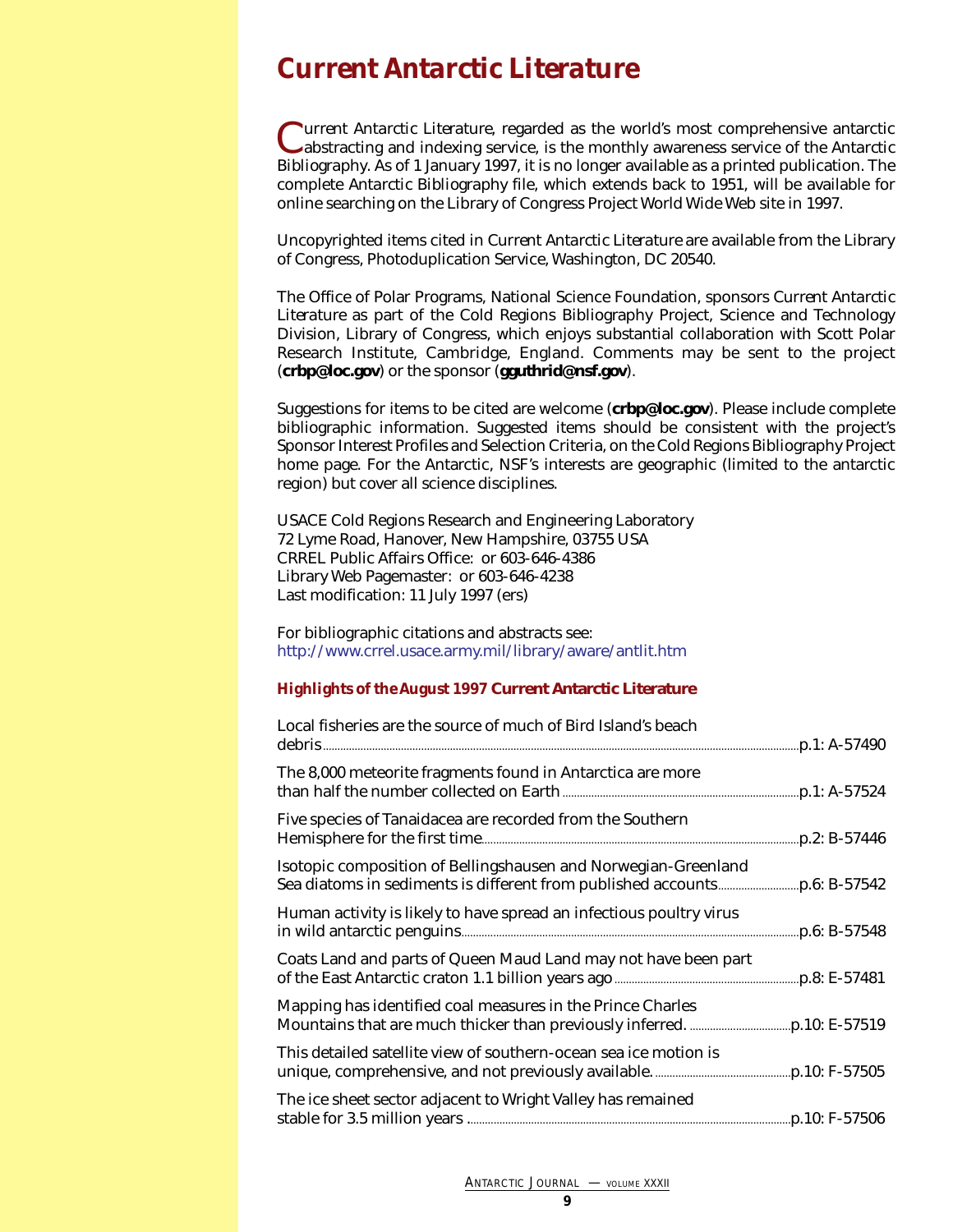| The mass balance of glaciers that fringe the Victoria Land coast  |  |
|-------------------------------------------------------------------|--|
| An under-snow tunneling system provides new passageways           |  |
| Reinforcing a building with exterior steel trusses reduces        |  |
| Sediment toxicity, the ozone hole, and increased ultraviolet      |  |
| New, better telescope for astronomy and aeronomy is operating     |  |
| A record of repeated intercontinental extensions during Paleozoic |  |

The Library of Congress compiles the monthly *Current Antarctic Literature* (online only) and the annual *Antarctic Bibliography* with funding support from the National Science Foundation. Scott Polar Research Institute, Cambridge, England, collaborates with the Library in this project.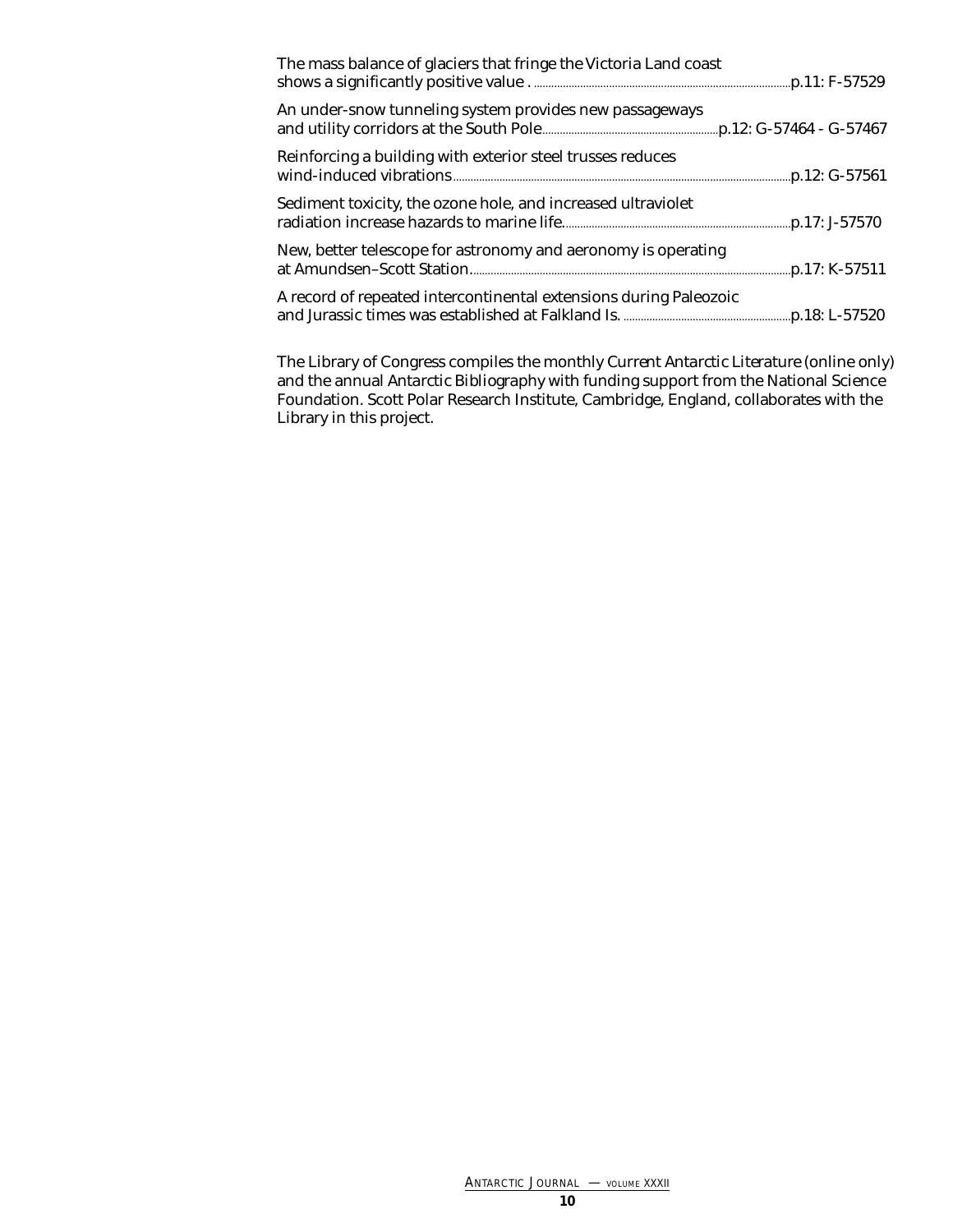# <span id="page-10-0"></span>**News from "The Ice" and beyond**

*[New evidence points to impact of high ultraviolet radiation levels](#page-10-1) [Antifreeze gene in polar fish demonstrates convergent evolution](#page-10-2) [Glaciologists process ice cores from Siple Dome, West Antarctica](#page-11-0) [Long-time researcher spots a rare white emperor penguin](#page-12-0) [Satellite data confirm existence of hypothetical "Bellingshausen plate"](#page-12-1) [ASA employee Charles Gallagher dies at McMurdo Station](#page-13-0)*

### <span id="page-10-1"></span>*New evidence points to impact of high ultraviolet radiation levels*

**B**iologists from Northeastern University and the University of Texas report the first direct evidence that increased levels of ultraviolet-B (UVB) radiation, caused by the depletion of ozone over Antarctica and its surrounding oceans each autumn, have a destructive effect on the natural animal populations in the area. An article published in the 17 February 1997 issue of the *Proceedings of the National Academy of Sciences*[\(http://www.pnas.org/\)](http://www.pnas.org/) details findings of DNA damage to the eggs and larvae of a hemoglobinless antarctic icefish damage that coincides with the increased intensity of UVB in the study area around the Antarctic Peninsula. "Ozone depletion has previously been shown to harm one-celled marine plants in Antarctica," observed William Detrich, one of the authors of the study. "We've now documented significant damage at a higher level of the food chain." The researchers speculate that the excess UVB radiation may slow a fish's growth, hamper its cellular processes such as transcription and mitosis, and divert its store of energy to DNA repair. Ultimately, these biologists believe, the damage done by increased UVB levels may mean that fewer eggs and larvae survive to adulthood. For more information, see also <http://www.nsf.gov/od/lpa/news/press/pr9719.htm> and <http://sciencenow.sciencemag.org/archives.297.shtml> (Friday, 21 February 1997).

<span id="page-10-2"></span>Aboard the National Science Foundation research vessel *Nathaniel B. Palmer*, other researchers have discovered that algae in the Weddell Sea are extremely sensitive to the annual increases in UVB. Patrick Neale, a biologist from the Smithsonian Institution's Environmental Research Center, found that UVB exposure led to a greater reduction in photosynthesis in Weddell Sea algae than in algae from the Chesapeake Bay and other marine waters. Reasons for this hypersensitivity in polar algae are unknown and will be the focus of Neale's follow-up studies in 1997 and 1998. [\(http://www.nsf.gov/od/lpa/news/](http://www.nsf.gov/od/lpa/news/tips/tip70527.htm#second)

The protective ozone layer over Antarctica has thinned each autumn for the past two decades as human-created chemicals called chlorofluorocarbons (or CFCs) have risen to the stratosphere and played a part in the destruction of ozone. The release of CFCs into the atmosphere has now been limited by an international treaty, but pre-treaty CFCs, still circulating in the atmosphere, are expected to deplete the ozone for decades to come. In fact, some scientists believe that the ozone depletions will spread over more of the globe before they begin to decrease in the next century.

#### *Antifreeze gene in polar fish demonstrates convergent evolution*

[tips/tip70527.htm#second\)](http://www.nsf.gov/od/lpa/news/tips/tip70527.htm#second)

New research shows that notothenioid fish from the southern oceans around Antarctica and Arctic cod from the other end of the globe each developed, independently of the other, an antifreeze glycoprotein (AFGP) to keep their blood and organs from freezing as global temperatures began to cool. Research by three University of Illinois biologists, Arthur L. DeVries, Liangbiao Chen, and Chi-Hing C. Cheng, traces for the first time the genetic process by which a novel protein evolved and adapted to environmental change.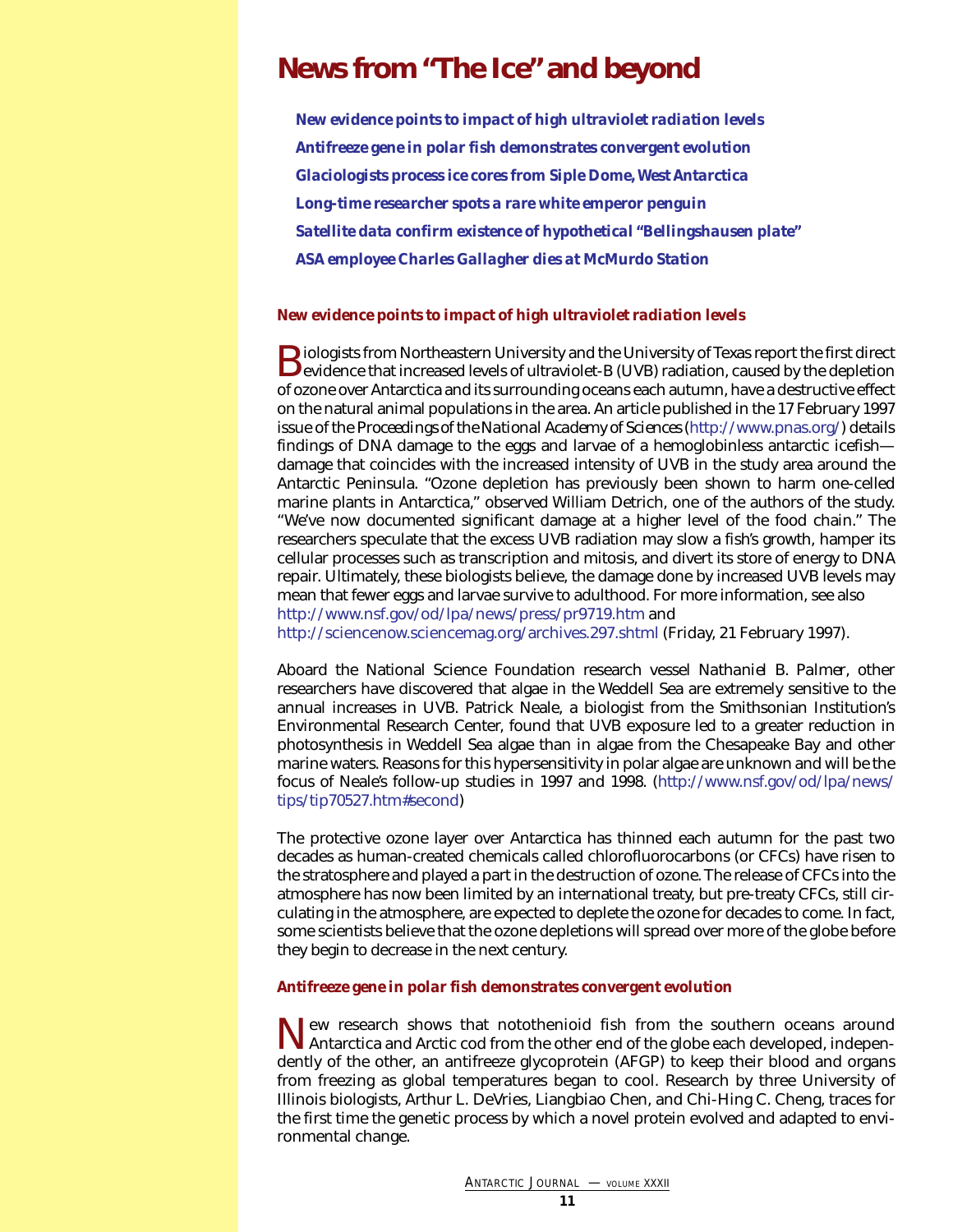DeVries first discovered AFGP in antarctic icefish in the 1960s, and when a similar substance was found in Arctic cod, biologists speculated that the two species had somehow shared a common ancestry. DeVries's recent work, however, demonstrates that although the AFGP in the Arctic cod is nearly identical to that in the notothenioids, the gene that codes for it isn't, proving that the two AFGPs developed independently. DeVries, Chen, and Cheng located the parent gene, a digestive enzyme called *trypsinogen*, for the AFGP in the antarctic species and then determined that the AFGP gene for the antarctic species differs very little (only 4 to 7 percent) from this parent gene. For comparison, the researchers sequenced and analyzed the Arctic cod's AFGP gene and found that it does not resemble the gene for trypsinogen and that it differs from its southern counterpart in gene structure and coding as well.

The AFGP in the antarctic notothenioids, which constitute the majority of fishes in the southern oceans, appears to have developed between 5 million and 14 million years ago, when the southern oceans first began to freeze. Formation of the AFGP allowed the icefish to adapt to the cooling climate by preventing ice crystals from forming in their tissues and allowing them to exploit the newly evolving ecological niche.

The two articles ("Evolution of antifreeze glycoprotein gene from a trypsinogen gene in Antarctic nototheniod fish" and "Convergent evolution of antifreeze glycoproteins in Antarctic nototheniod fish and Arctic cod") describing this work in detail are available online in the April 1997 issue of the *Proceedings of the National Academy of Sciences* at [http://www.pnas.org/.](http://www.pnas.org/) See also

<http://www.nsf.gov/od/lpa/news/press/pr9729.htm> <http://sciencenow.sciencemag.org/archives.497.shtml> (Monday, 14 April 1997) <http://www.oc.uiuc.edu/NB/97.05/9705fishtip.html>

### <span id="page-11-0"></span>*Glaciologists process ice cores from Siple Dome, West Antarctica*

During the 1996–1997 austral summer, 10 individual ice cores, constituting about 700 meters, were drilled near Siple Dome, Antarctica, and shipped to the U.S. National Ice Core Laboratory (NICL) at the U.S. Geological Survey in Denver. During June and July at NICL, the cores were processed and analyzed by 10 to 12 principal investigators and students from universities and laboratories around the United States.

Ice cores contain a wealth of information about past climate and help scientists predict future changes. As snow falls, it traps samples of the cloud water, atmospheric gases, and dust and carries them to the ground. Over time, the fallen snow accumulates into an ice sheet, which can be several kilometers thick and can contain ice that fell as snow over 100,000 years ago. By analyzing the ice, glaciologists can plot a climate history containing, among other measures,

- temperature,
- snow accumulation rate,
- relative wind speeds,
- the occurrence of volcanic eruptions anywhere on the globe,
- general ocean and atmospheric circulation patterns, and
- concentration of carbon dioxide and other greenhouse gases.

Understanding the natural changes to Earth's climate helps scientists determine human influence on climate change.

In the Siple Dome area of Antarctica, glaciologists are analyzing cores from two distinct areas, one far inland and one near the coast. Comparing the ice record from the two regions should help glaciologists understand more fully

- the relationship between atmospheric carbon dioxide and temperature,
- the influence of the west antarctic ice sheet on sea level and the likelihood for unexpected rapid changes in sea level,
- the influence of southern ocean and atmospheric circulation patterns on climate, and
- the cause of changes in the southern ocean and atmospheric circulation patterns.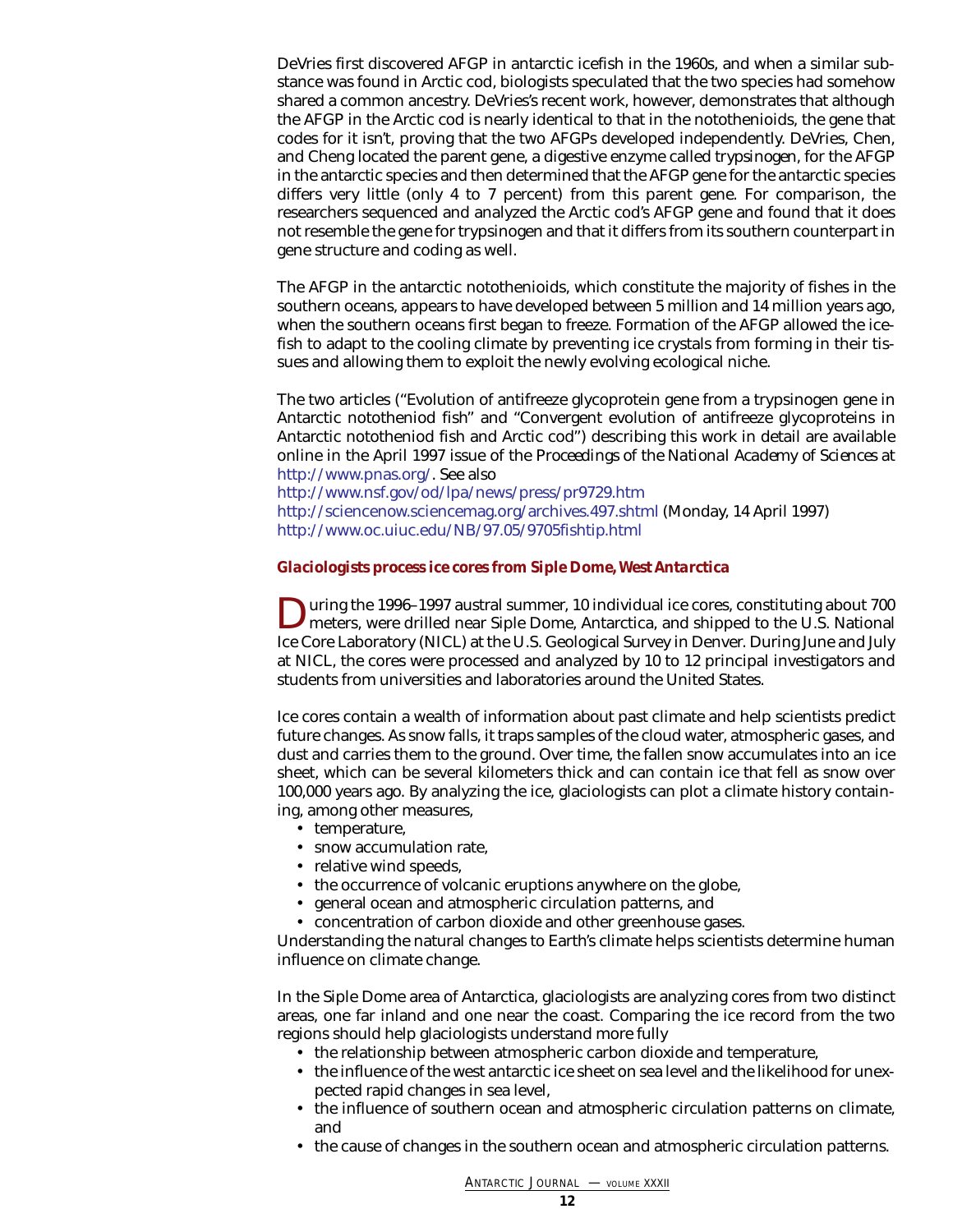### For more information, see [http://www.usgs.gov/public/press/public\\_affairs/press\\_releases/pr272m.html](http://www.usgs.gov/public/press/public_affairs/press_releases/pr272m.html) and <http://www.maxey.dri.edu/WRC/waiscores/>.

### <span id="page-12-0"></span>*Long-time researcher spots a rare white emperor penguin*

Gerald Kooyman, a biologist from the University of California–San Diego's Scripps<br>Institution of Oceanography has studied penguins in Antarctica for over 30 years, but the austral winter of 1997 brought a surprise: he reported what is believed to be the first sighting of an all-white emperor penguin.

Kooyman was conducting a census of a colony of penguins on the snow-covered sea ice in the western Ross Sea when he spotted the unusual bird. Because its white feathers caused it to blend in with the background, he almost missed it. "There are thousands of penguins in the colony, and they are quite spread out," Kooyman recalled, "but we were counting every chick and that's how we spotted it." Normally, emperor chicks are covered in a grayish down coat and their wing and tail feathers are dark as are their bills and feet. Usually, they have dark rings around their eyes. The chick Kooyman spotted was completely white. "It was really a spectacular bird," he said. Because it didn't have the characteristic red eyes, the white chick is not believed to be an albino. A photo of the rare white bird can be found on the Web at [http://sio.ucsd.edu/supp\\_groups/siocomm/](http://sio.ucsd.edu/supp_groups/siocomm/pressreleases/WhitePenguin.html) [pressreleases/WhitePenguin.html.](http://sio.ucsd.edu/supp_groups/siocomm/pressreleases/WhitePenguin.html)

Kooyman believed that the chick fledged, and thus, he does not expect it to return to the colony for 4 or 5 years. "The survival rate of the birds from the time they leave the colony until they return is quite low," Kooyman commented. "So the chance of seeing the penguin again is really pretty low."

### <span id="page-12-1"></span>*Satellite data confirm existence of hypothetical "Bellingshausen plate"*

Scientists have long known that the topography of the ocean floor and variations in<br>Srock density cause minute changes in the strength of gravity in undersea regions. By measuring these marine gravity anomalies, scientists have been able to map the ocean floor and decipher the ancient movement of the tectonic plates that form the Earth's crust. When it came to mapping the ocean floor in the polar regions, however, the seasonal pack ice as well as the permanent ice cover in some areas made the ocean water opaque to all types of electromagnetic wave used to detect marine gravity anomalies elsewhere on the globe. As a result, whole sections of the sea floor, some the size of the United Kingdom, have gone unsurveyed, and in some areas, less has been known about the ocean floor than is known about the surface of Mars or the Moon—until recently.

British scientist Seymour Laxon of the Mullard Space Science Laboratory in Surrey, England, and U.S. scientist David McAdoo of the National Oceanic and Atmospheric Administration have developed a technique to analyze satellite data and retrieve accurate topographic measurements even when sea ice is present. In the 25 April 1997 issue of *Science*, Laxon and McAdoo describe what they uncovered when they applied this technique in the southern oceans and the Arctic Ocean [\(http://msslsp.mssl.ucl.ac.uk/](http://msslsp.mssl.ucl.ac.uk/people/swl/esa97/index.html) [people/swl/esa97/index.html\)](http://msslsp.mssl.ucl.ac.uk/people/swl/esa97/index.html).

Tectonic plate movement in the south polar region has been a mystery. Some scientists held to the hypothesis that in the earliest stages of the breakup of the ancient supercontinent of Gondwanaland, two plates, rather than just one, represented what is now the continent of Antarctica. About 65 million years ago, the two plates fused into the current "Antarctic plate." The now-missing tectonic plate, revealed by a mismatch of geological data between findings from the Campbell plate which became New Zealand and the Antarctic plate, was named the "Bellingshausen plate" and remained just a hypothesis in the absence of good sea floor data. Using their new technique, Laxon and McAdoo have reanalyzed satellite data from the southern ocean floor and conclude that the Bellingshausen plate did, in fact, exist after the breakup of Gondwanaland and was the long-hypothesized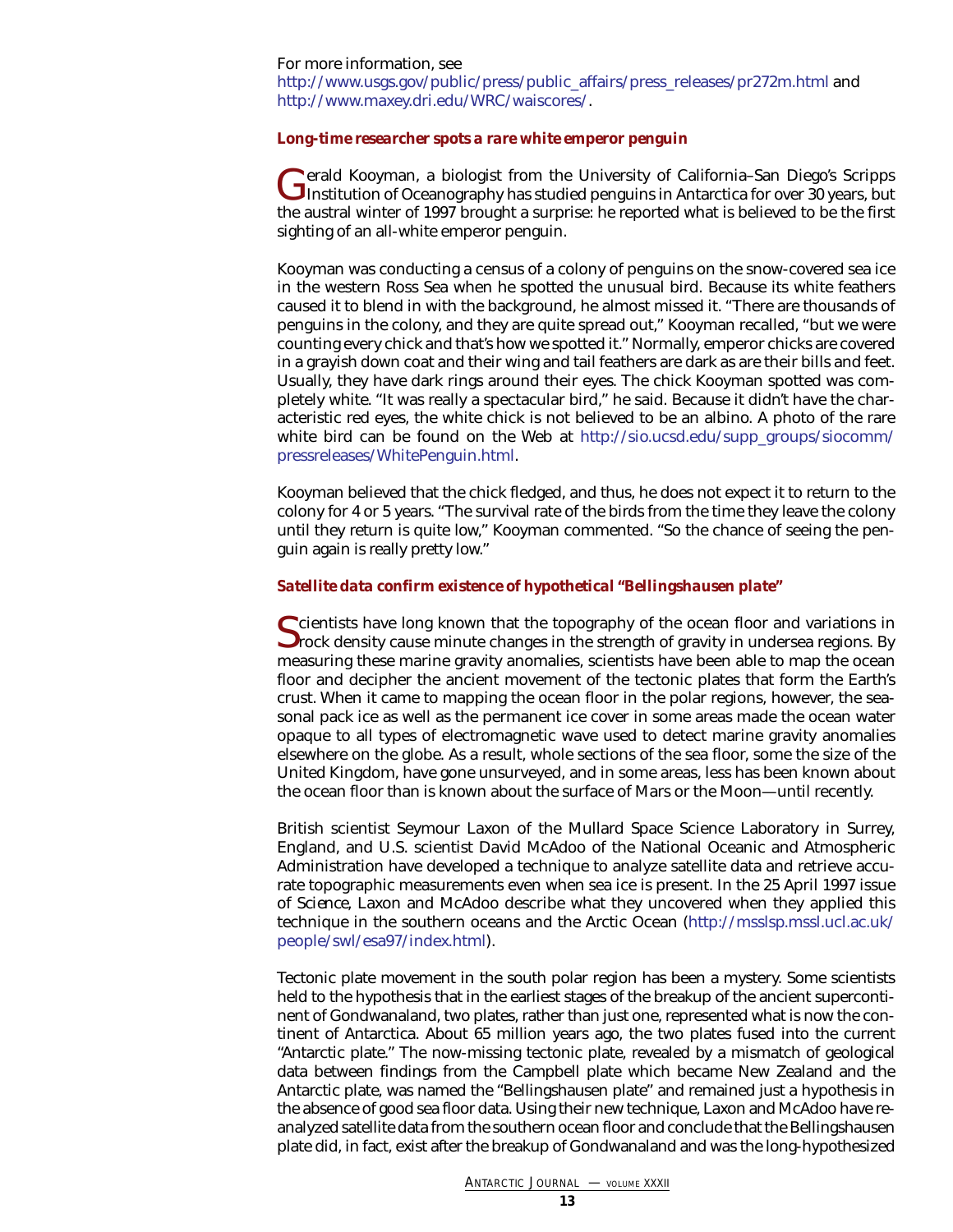missing piece in the puzzle of ancient continent formation. For more information, see [http://msslsp.mssl.ucl.ac.uk/people/swl/grav\\_background/how.html,](http://msslsp.mssl.ucl.ac.uk/people/swl/grav_background/how.html) [http://ibis.grdl.noaa.gov/SAT/curr\\_res/polar.html,](http://ibis.grdl.noaa.gov/SAT/curr_res/polar.html)  [http://msslsp.mssl.ucl.ac.uk:80/people/swl/polar-gravity.html,](http://msslsp.mssl.ucl.ac.uk:80/people/swl/polar-gravity.html) and [http://www.ngdc.noaa.gov/mgg/announcements/announce\\_predict.html.](http://www.ngdc.noaa.gov/mgg/announcements/announce_predict.html)

### <span id="page-13-0"></span>*ASA employee Charles Gallagher dies at McMurdo Station*

On 1 May 1997, Charles (Chuck) Gallagher, 50, died of heart failure following a brief bout of pneumonia, dehydration, and fluid build up around the heart. At the time of his death, plans were underway for the U.S. Air Force to transport him to a medical facility in New Zealand, a 9-hour flight from McMurdo. Gallagher, a U.S. Navy retiree, was an employee of Antarctic Support Associates of Englewood, Colorado, the civilian company that provides support for U.S. science bases in Antarctica. He was in charge of recreational activities for the 155 military and civilian personnel spending the winter at McMurdo Station. His home was in Denver.

Gallagher, who like all winter-over personnel had passed a thorough physical exam before deployment, became ill in late April, just about the time the sun sets for the last time, marking the start of the winter darkness. Winter conditions are so dangerous in Antarctica that flights in and out are suspended from February until supplies are airdropped during August. Regular flights are not resumed until October. The decision to evacuate Gallagher was made on 28 April when staff at McMurdo determined that Gallagher's unexpected illness required treatment beyond the capabilities of the station's medical facilities. The ice runway had been prepared, and all members of the McMurdo community, as well as those from New Zealand's nearby Scott Base, stood ready to help.

After Gallagher's death, the U.S. Air Force flew a C-141 into McMurdo Station on 8 May to retrieve his remains. The National Science Foundation (NSF) released statements lauding Gallagher's work and expressing sympathy to his family, friends, and colleagues. Dr. Neal Lane, NSF Director, remarked, "Antarctica is often called 'the last frontier.' If that is so, then Chuck was a true frontiersman." Dr. Lane praised Gallagher for "his life of courage, adventure, and exploration" and expressed gratitude for his years of service. (See also <http://www.nsf.gov/od/lpa/news/media/nl5197.htm> and [http://www.nsf.gov/od/lpa/](http://www.nsf.gov/od/lpa/news/press/pr9733.htm) [news/press/pr9733.htm.\)](http://www.nsf.gov/od/lpa/news/press/pr9733.htm)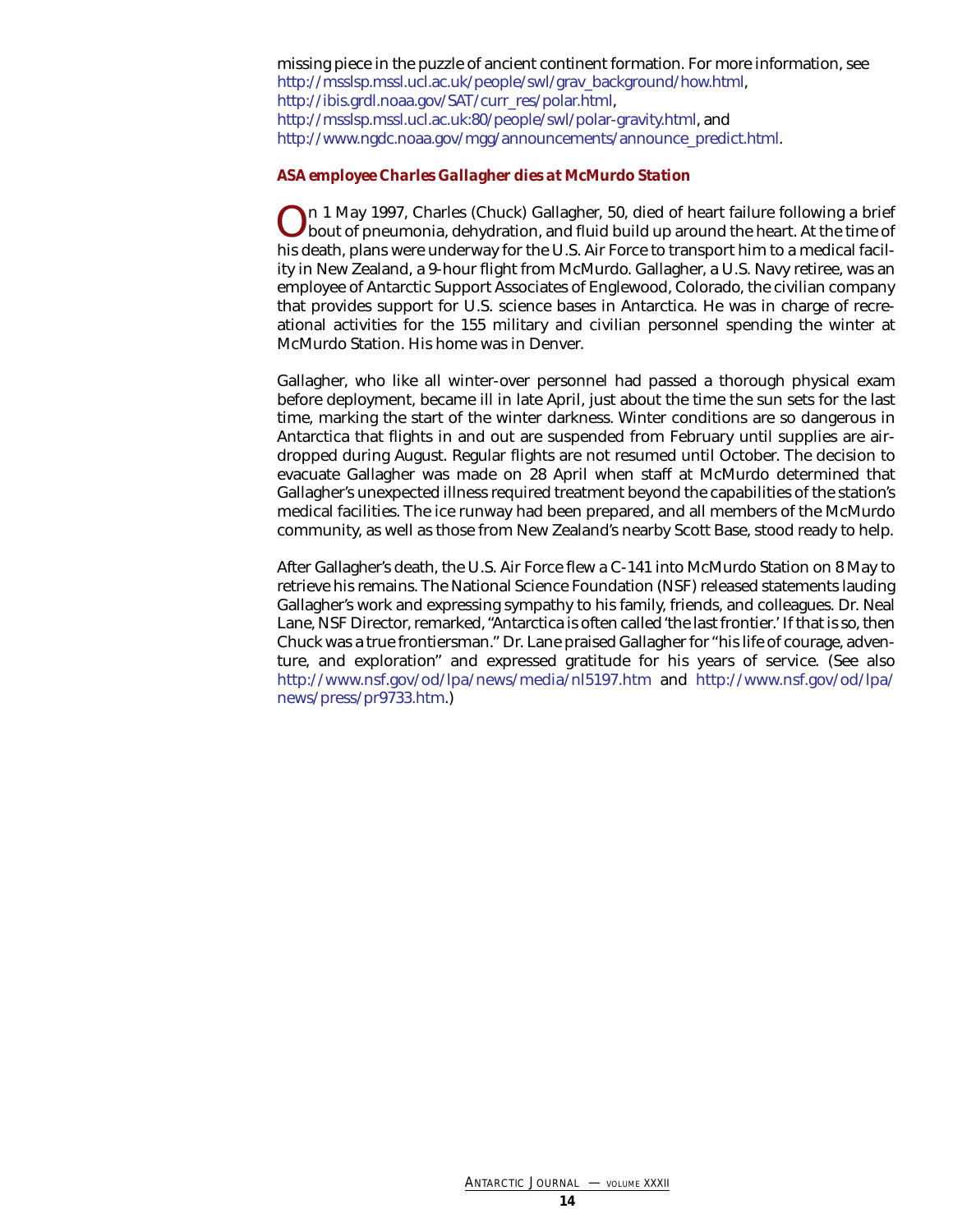### <span id="page-14-0"></span>**NSF External Panel supports replacing Amundsen-Scott South Pole Station**

*[Background](#page-14-1) [External Panel findings](#page-15-0) [Related budget information](#page-16-0)*

n 12 March 1997, Norman R. Augustine, Chairman of the U.S. Antarctic Program External Panel, presented to House Committee on Science 22 findings and 12 recommendations [\(http://www.nsf.gov/od/lpa/congress/anta3-97.htm\)](http://www.nsf.gov/od/lpa/congress/anta3-97.htm) that resulted from the panel's 9-month examination of infrastructure, management, and scientific options. Their findings and recommendations were developed to maintain a high-quality research program and implement U.S. policy to provide an active and influential presence in Antarctica, while operating within a realistic budget. The panel's review, the results of which are published in *The United States in Antarctica—Report of the U.S. Antarctic Program External Panel* (April 1997) [\(http://www.nsf.gov/cgi-bin/getpub?antpanel\),](http://www.nsf.gov/cgi-bin/getpub?antpanel) emphasized the high geopolitical, scientific, and environmental value of the antarctic program.

### <span id="page-14-1"></span>*Background*

The United States has continuously supported antarctic projects for over 40 years. A part of this effort, the U.S. Antarctic Program (USAP) has three principal objectives: presence, science, and stewardship. The stated U.S. policy toward Antarctica is that the continent should be maintained as a peaceful territory, free of national claims disputes and available for the benefit of all humankind. Although the Antarctic Treaty system has created a political environment that today is largely characterized by cooperation and mutual understanding, seven nations have made claims to parts of Antarctica, some overlapping, and potential disagreements remain an underlying reality.

In April 1996, the National Science and Technology Council (NSTC) completed a review of U.S. antarctic policy [\(http://www.nsf.gov/od/opp/antarct/antprog/start.htm\),](http://www.nsf.gov/od/opp/antarct/antprog/start.htm) requested by Senate Appropriations Committee on the Veterans Administration, Housing and Urban Development, and Independent Agencies. The Committee, aware that the National Science Foundation was considering a South Pole redevelopment project, asked the NSTC to examine the policy contained in Presidential Memorandum 6646 (1985), particularly ". . . the need for a year-round presence, the need for three stations, and the roles of NSF, the Department of Defense, and other Government agencies." The Committee asked that the NSTC consider U.S. antarctic policy in the context of the value of science performed, the affordability of a continued U.S. presence, and options for reducing the annual logistics and operational budget.

In its report to Congress, NSTC's Committee on Fundamental Science stated that

. . . from a Policy perspective . . .maintaining an active and influential presence in Antarctica, including year-round operation of the South Pole Station, is essential to U.S. interests.

. . . the National Science Foundation has implemented U.S. policy in an effective manner, especially by substantially improving environmental stewardship, broadening the science program, and privatizing some operation elements of the Program to reduce costs.

... the USAP ... research program is of very high quality and of great interest to a broad scientific community.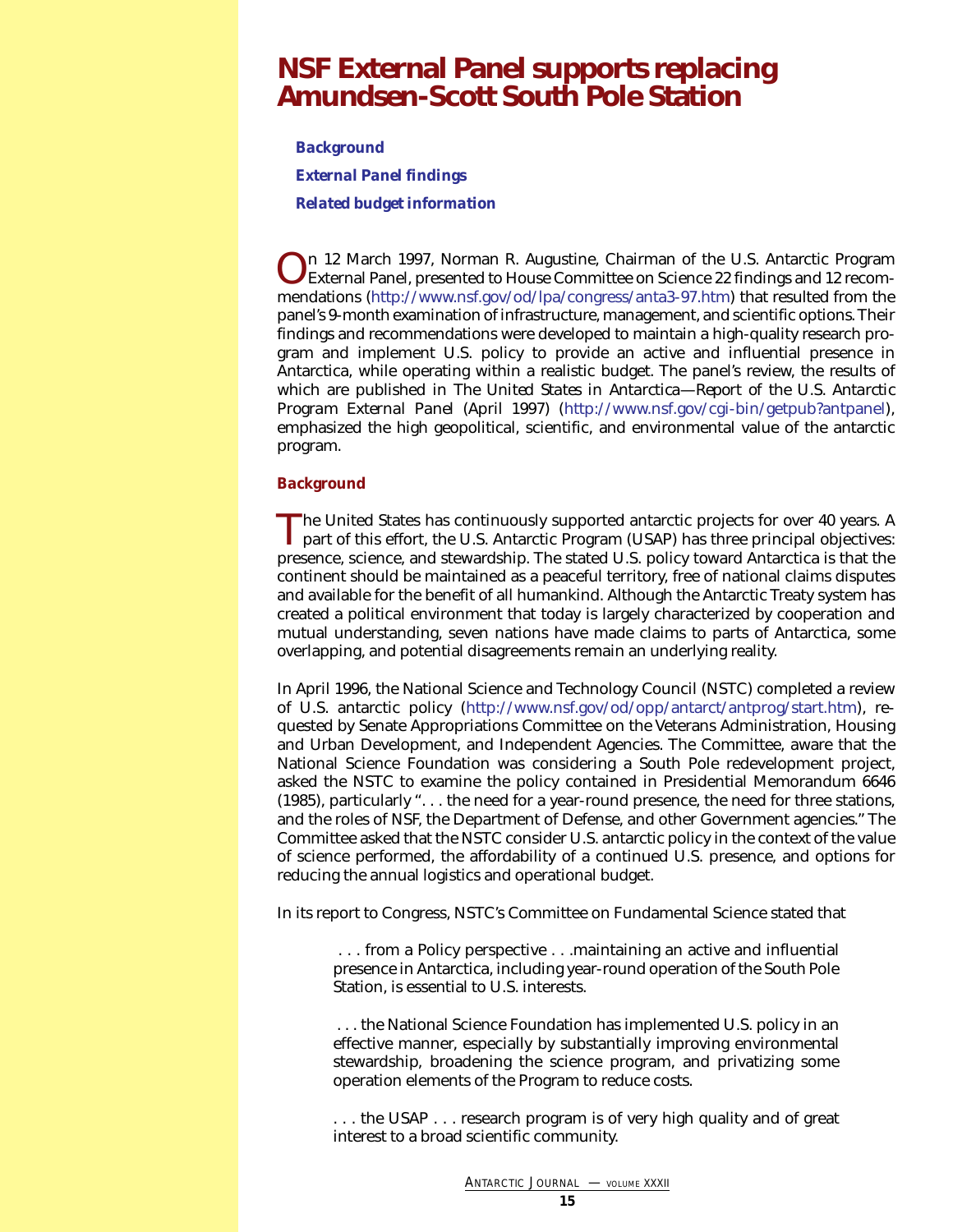. . . at the current level of investment, the USAP is cost effective in advancing American scientific and geopolitical objectives, and from a science perspective, [should] support the continuation of three stations with year-round presence.

... USAP should give highest priority to correcting critical health, safety, and environmental issues at the current [South Pole] Station.

The Committee also recommended that NSF convene an external panel to "explore options for sustaining the high level of USAP science activity under realistic constrained funding levels."

In response to this final recommendation, Dr. Neal Lane, Director of NSF, established the U.S. Antarctic Program External Panel on 16 August 1996. The charge given the 11-member panel [\(http://www.nsf.gov/cgi-bin/getpub?antpanel\)](http://www.nsf.gov/cgi-bin/getpub?antpanel) by Dr. Lane was to "examine and make recommendations concerning the stations and logistics systems that support the science while maintaining appropriate environmental, safety, and health standards; the efficiency and appropriateness of the management of these support systems; and how and at what level the science programs are implemented." The panel members were also asked to consider the eventual replacement of Amundsen–Scott South Pole Station and other USAP infrastructure.

### <span id="page-15-0"></span>*External Panel findings*

In his 12 March testimony to House Committee on Science, Mr. Augustine summarized<br>the External Panel's recommendations and answered questions, most of which cenn his 12 March testimony to House Committee on Science, Mr. Augustine summarized tered on the ability of the private sector to capitalize on their contributions to antarctic research.

The panel offered a series of 12 specific recommendations [\(http://www.nsf.gov/od/lpa/](http://www.nsf.gov/od/lpa/congress/anta3-97.htm) [congress/anta3-97.htm\),](http://www.nsf.gov/od/lpa/congress/anta3-97.htm) each of which is discussed in its report and all of which are included in appendix IV of the report. Overall, the panel concluded that the geopolitical importance assigned to a permanent U.S. presence in Antarctica, particularly at the South Pole, is warranted and that this justifies a year-round presence at several locations, including the South Pole. The panel also emphasized that, by working in cooperation with many nations, the United States is playing an important role in preserving a fragile and nearly pristine ecological system that serves as an indicator of potential global environmental trends. The panel endorsed the NSTC's evaluation that the research being performed in Antarctica is of the same high quality and relevance as that being supported elsewhere by the NSF and that it uses the unique antarctic environment well and addresses significant scientific issues that have important human consequences. On behalf of the panel, Mr. Augustine commended the NSF's management of the logistical and research programs.

Because of the unique physical conditions in Antarctica, the continent is a one-of-a-kind scientific laboratory that enables scientists to investigate phenomena ranging from the microscopic to the Earth-shaping. Changing circumstances, however, particularly federal funding pressures, have resulted in a major realignment of support functions in the Antarctic, including the withdrawal of the U.S. Navy. The Navy had been involved in early exploration and, since the 1950s, research support. As the Navy withdraws, the Department of Defense has been shifting air transport functions provided by skiequipped Hercules airplanes to the Air National Guard, and NSF has transferred other functions to civilian contractors. As a result, this period is particularly significant, not only in terms of the need for intense management attention but also as an opportunity to search for new ways of reducing costs and of conducting research and related activities.

Because of the NSF's traditional focus on the conduct of science and because of the character of the federal budgeting process, which, unlike commercial practice, does not ordinarily include a depreciation account to provide for the renewal of fixed assets, aging U.S. antarctic facilities are costly to maintain and, in some cases, of arguable safety. In the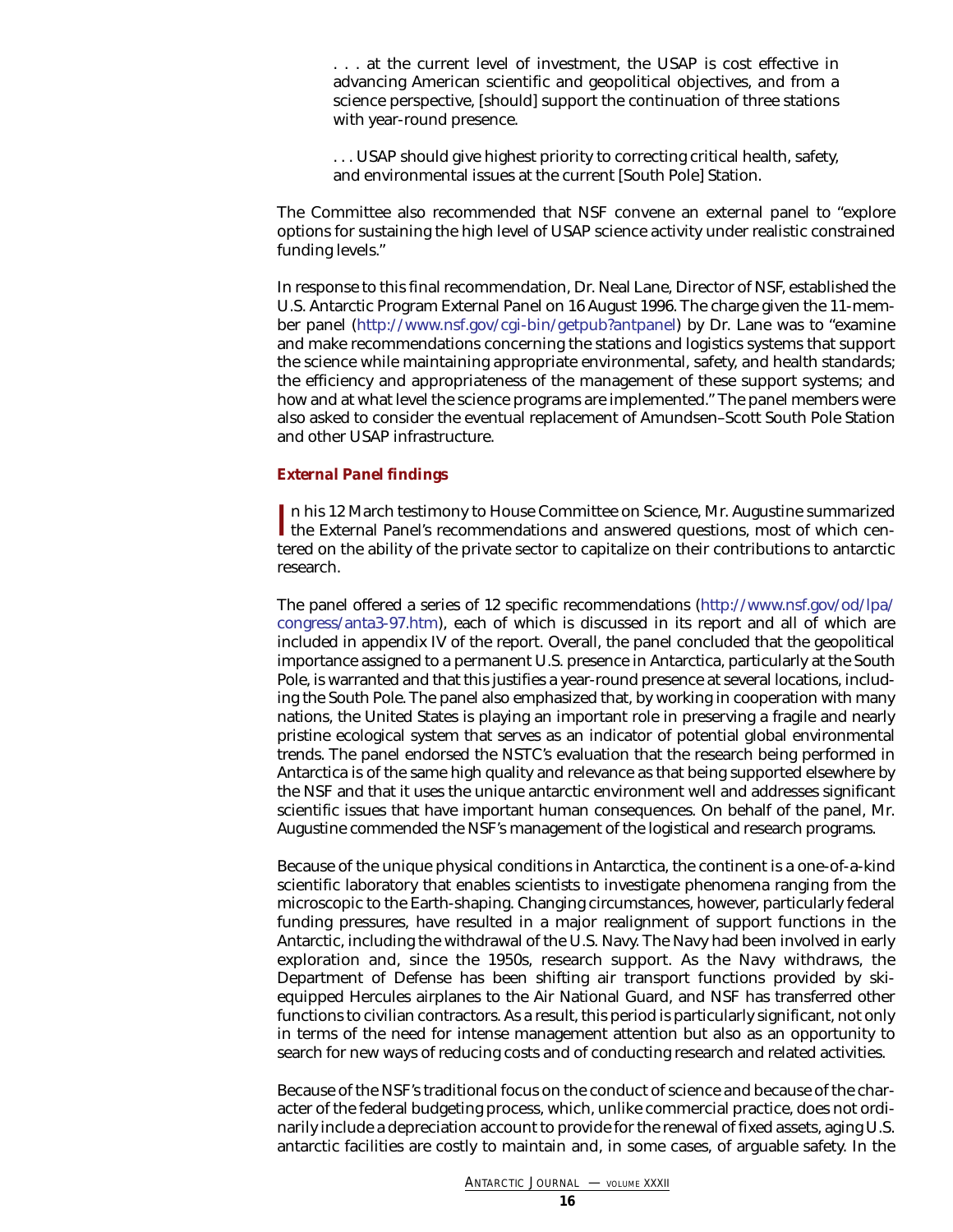panel's opinion, the United States would not send a ship to sea or a spacecraft to orbit in the condition of many facilities in Antarctica, especially those at the South Pole. Consequently, they agreed with NSF that steps need to be taken without delay to remedy the existing conditions, particularly of Amundsen–Scott South Pole Station.

NSF has estimated that constructing a replacement station at the South Pole would cost between \$150 million and \$200 million and that the process would take about 5 years to budget and 8 years to build. After reviewing the design currently being considered by NSF, the panel recommended that the replacement station be reduced in size and cost. They also felt that additional savings must be generated in USAP to offset a substantial fraction of the cost of a replacement facility.

Its principal conclusion is that the South Pole Station needs to be replaced soon for economic, safety, and operational reasons and that modest upgrades are needed at Palmer and McMurdo Stations. Although NSF will correct urgent safety shortcomings at South Pole Station using \$25 million funded during FY97, the panel recommended that the other renovations (a minimum of \$15 million at Palmer and McMurdo Stations) and the replacement of South Pole Station be funded by a downsizing of the proposed new South Pole Station design, reducing the cost to \$125 million excluding \$5 million of interim expenses to keep the existing station functional until replacement.

The panel also concluded that a cumulative reallocation of \$20 million from science grants and science support between FY98 and FY02 and the generation of at least \$30 million in savings through cost-reduction actions already underway would offset costs proposed for infrastructure improvements. Although this represents a considerable reduction in new funding needs relative to previous estimates, it still produces a cumulative shortfall of \$95 million over the 5 years during which the replacement South Pole Station is to be funded. It is the conclusion of the panel that these residual funds are not to be found within the resources of the USAP without severely undermining the viability of the science program and degrading health and safety conditions. Consequently, the panel "...recommend[ed] that additional funds in the amount of \$95 million should be added to the NSF budget" over the next 5 fiscal years (1998 to 2002) "to permit the phased replacement of the existing South Pole Station." (*The United States in Antarctica: Report of the U.S. Antarctic Program External Panel*, p. 71.)

### <span id="page-16-0"></span>*Related budget information*

[F](#page-17-0)or more on FY98 Congressional budget actions, see [Recent Congressional actions](#page-17-0)  $\Gamma$  related to the NSF FY98 budget. <http://www.nsf.gov/od/lpa/congress/lanestmt.htm> <http://www.nsf.gov/od/lpa/congress/august.htm> [http://www.house.gov/science/sensenbrenner\\_3-12a.html](http://www.house.gov/science/sensenbrenner_3-12a.html)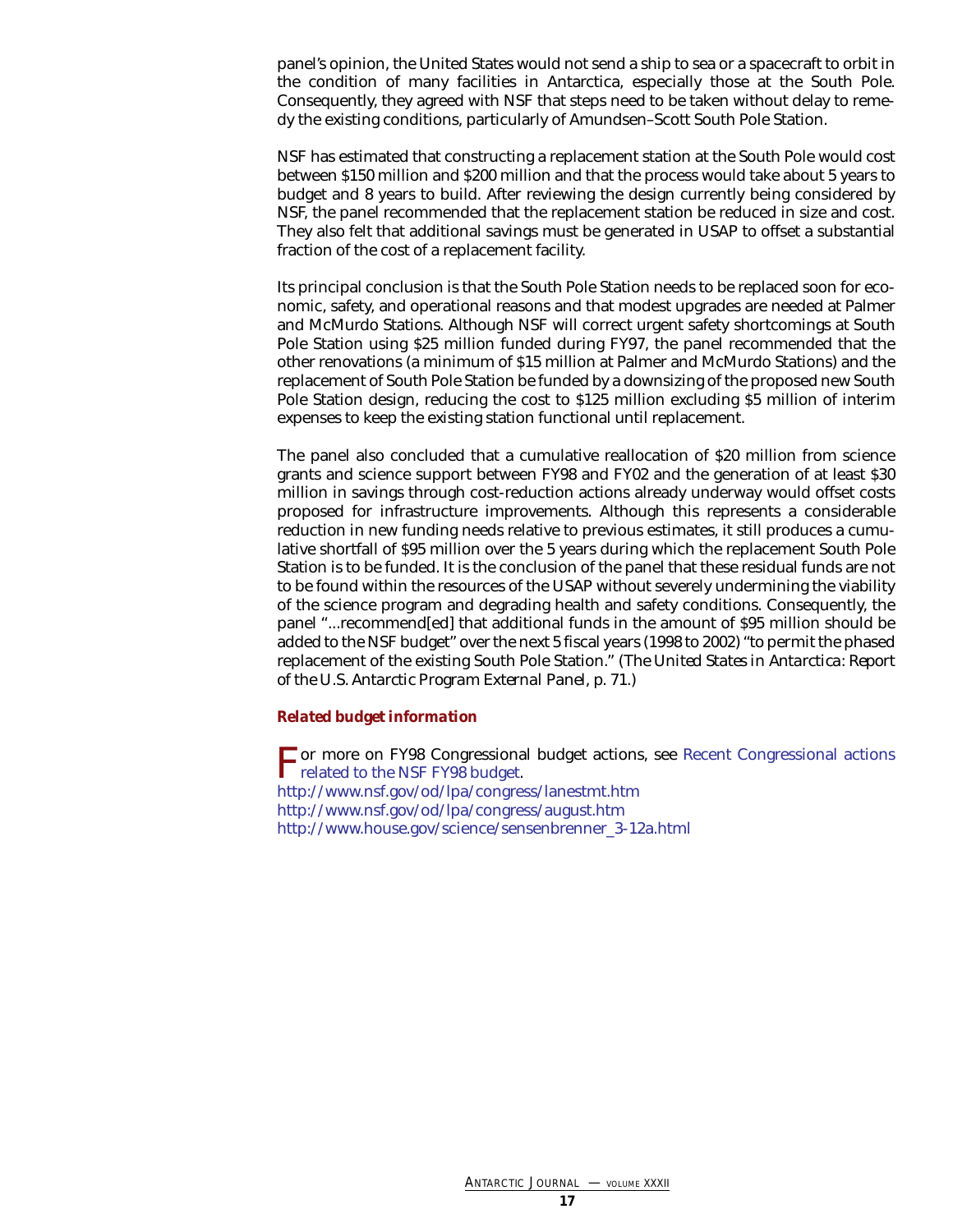# <span id="page-17-0"></span>**Recent Congressional actions related to the NSF FY98 budget**

The U.S. Antarctic Program External Panel published its report in April 1997, and its influence on U.S. antarctic policy is already apparent in Congressional actions related to the National Science Foundation (NSF) budget.

In the House Committee on Appropriations, the committee members, after reviewing the External Panel report, endorsed the conclusions reached by the panel and agreed with the principal recommendations. The Committee decided, however, that full funding for the Amundsen–Scott South Pole Station replacement and other improvements in Antarctica, rather than incremental funding, would lead to more efficient management of the refurbishment efforts. In the House version of the FY98 Veterans Administration (VA), Housing and Urban Development (HUD), and Independent Agencies Appropriations bill, which includes NSF's budget, \$115 million was recommended for construction and refurbishment of facilities in Antarctica. When combined with program savings from logistics operations over the next 5 years, this amount will result in total funding of \$145 million available for replacing the existing South Pole Station and infrastructure improvements at McMurdo and Palmer Stations.

On the other hand, in their mark-up of the budget, the Senate VA, HUD, and Independent Agencies Appropriations committee members supported the External Panel recommendation to use the scaled-down version of a new station at the South Pole. Their FY98 budget backed the panel's recommendation that \$25 million from this account be used to begin work on the replacement station. The committee also stated its intention to provide \$90 million in additional funding over the next 4 fiscal years to complete the replacement station at the South Pole.

Final decision on funding will be made during the conference meeting between House and Senate representatives when Congress resumes its deliberations in September.

For the NSF budget request, se[e http://www.nsf.gov/bfa/bud/fy1998; f](http://www.nsf.gov/bfa/bud/fy1998)or an NSF summary of House and Senate appropriations, see [http://www.nsf.gov/od/lpa/congress/](http://www.nsf.gov/od/lpa/congress/105updat.htm) [105updat.htm;](http://www.nsf.gov/od/lpa/congress/105updat.htm) and for an NSF fact sheet, see [http://www.nsf.gov/od/lpa/news/media/](http://www.nsf.gov/od/lpa/news/media/fsfacil.htm) [fsfacil.htm.](http://www.nsf.gov/od/lpa/news/media/fsfacil.htm)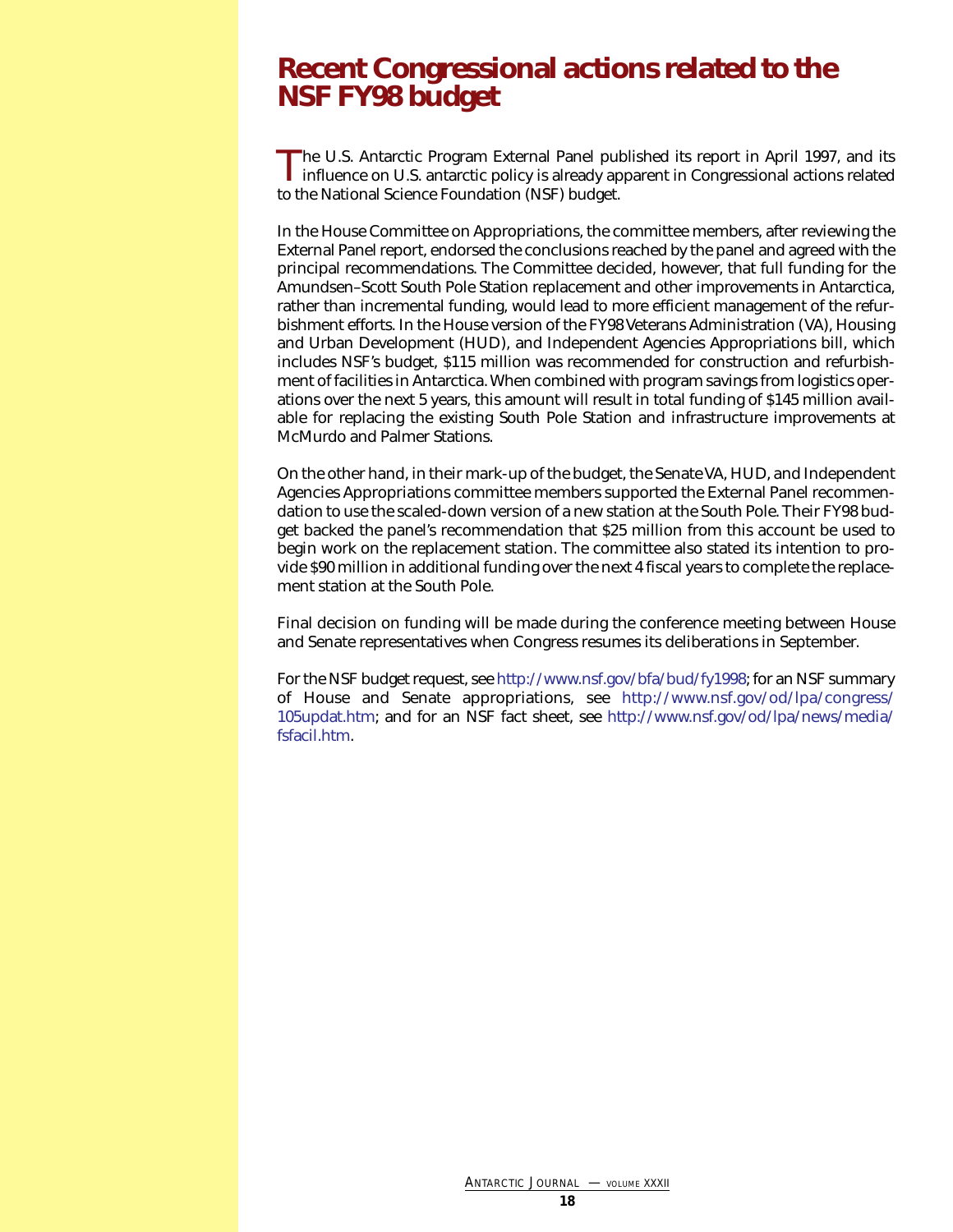### <span id="page-18-0"></span>**R/V** *Polar Duke* **ends 13 years of service to antarctic science**

*[Leaving Antarctica](#page-18-1) [The Polar Duke's proud history](#page-18-2) [The parting of the ways](#page-19-0)*

### <span id="page-18-1"></span>*Leaving Antarctica*

**Thiversity of West Florida biologist Wade Jeffrey, who had the distinction of being the** last scientist to conduct research aboard *Polar Duke*—and the only scientist to sample tropical waters from the *Duke*'s deck—spoke for all who ever had worked aboard the research vessel when he bid the ship and crew farewell in June 1997:

On behalf of all the *Polar Duke* "Party Managers" who have come before me, I wish to extend a deep and sincere thanks to the Captains and crews of the *Polar Duke*. Their hard work, dedication, professionalism, and pride in their work has allowed many of the scientific contributions made aboard the *Polar Duke* to happen.…We will miss the *Polar Duke*.

According to David Karl, a University of Hawaii oceanographer who composed a farewell tribute to the research ship [\(http://hahana.soest.hawaii.edu/pduke/polarduke.html\),](http://hahana.soest.hawaii.edu/pduke/polarduke.html) the fact that *Polar Duke* was involved in research even as it was sailing from Punta Arenas, Chile, to Port Fourchon, Louisiana, to end its antarctic mission demonstrates the vessel's commitment to the principle of "science first." *Polar Duke*'s swan song found the *Duke* supporting research that asked the question: since ultraviolet levels in antarctic waters are one-tenth that of the levels along the southern coast of the United States, are microorganisms living in low-light environments more sensitive to ultraviolet radiation that those living in high-light latitudes? Jeffrey and his team collected surface-water samples each day of the *Duke*'s 22-day voyage north to determine relative sensitivity of marine phytoplankton, bacteria, and viruses.

### <span id="page-18-2"></span>*The Polar Duke's proud history*

**Designed and built for research and supply work in the north polar seas, R/V** *Polar* $\sum_{n=0}^{\infty} P_{n}$ *Duke* was christened in Kyrksæterøra, Norway, in 1983 by Rieber Shipping A/S of Bergen, Norway. When North Sea oil exploration waned, Rieber chartered the icestrengthened ship to the National Science Foundation (NSF) for antarctic research and support work. In January 1985, the *Duke* replaced the R/V *Hero*, which was retired after 20 years of service. The *Duke*'s initial 3-year charter agreement placed a Canadian crew and flag on the ship, but in 1989, the ship was reflagged Norwegian international and from then on sailed with a Norwegian captain and crew, supplemented with Chilean cooks, messmen, oilers, and seamen.

Initially, *Polar Duke* was chartered to do what the *Hero* had done: perform austral summer research and resupply tasks. In the first season, which lasted from January to April 1985, the *Duke* made three cruises between Punta Arenas and the Antarctic Peninsula. The next year, however, Langdon Quetin of the University of California–Santa Barbara proposed a rare winter cruise. The success of this cruise, and one that followed during the austral winter of 1987, established *Polar Duke* as a year-round vessel. From the 1988–1989 austral summer season until its 1997 retirement, the ship logged in 275–300 days at sea per year in support of U.S. Antarctic Program science projects.

*Polar Duke* has made possible countless landmark projects in the disciplines of physiology, microbiology, and oceanography and, in support of science and scientists, has nav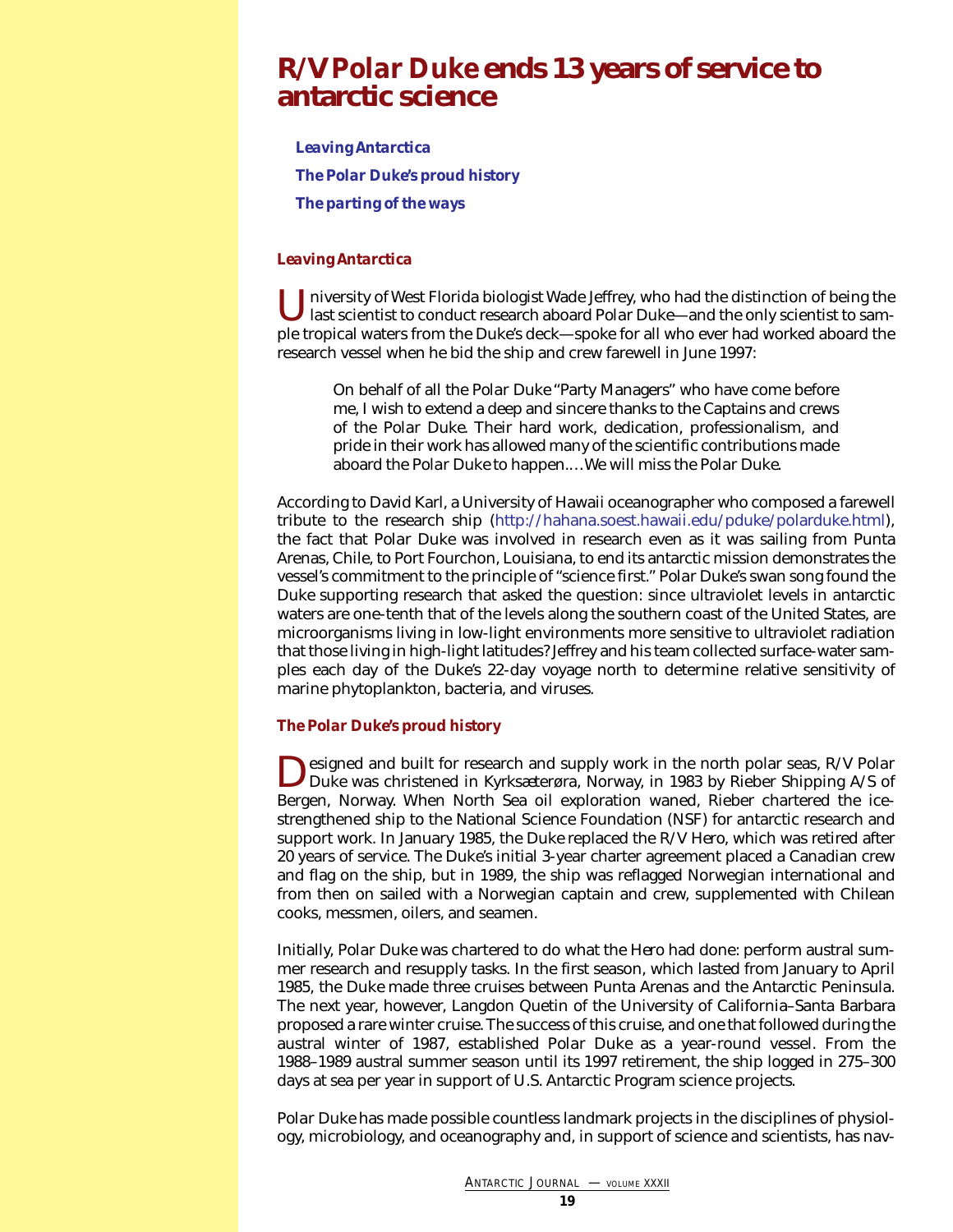igated some of the roughest waters in the world, including the always hazardous Drake Passage between South America and the Antarctic Peninsula. In addition to serving as a research laboratory, *Polar Duke* also transported people, equipment, food, construction supplies, and other materials from Tierra del Fuego to Palmer Station and to seasonal field camps and other outposts. During the 1989–1990 operating year, *Polar Duke* made its first ever port of call at McMurdo Station. From the time of its charter in 1985 until it headed north in retirement in 1997, the *Duke* left the Southern Hemisphere only once: in 1995, the vessel carried a shipment of hazardous waste to the U.S. mainland for final processing and disposal.

<span id="page-19-0"></span>A new ice-strengthened research vessel, *Laurence M. Gould* will replace *Polar Duke.*

### *The parting of the ways*

Antarctic Support Associates (ASA), the civilian support contractor for NSF, threw a party—a Cajun crawfish feed on the foredeck of the ship—for the captain and crew of the *Duke* when their service to the U.S. Antarctic Program came to an end in Port Fourchon. Dave McWilliams of ASA Marine Operations presented *Polar Duke* Captain Karl Sanden with a gift from NSF and ASA. As the *Duke* prepared to move on to other missions, McWilliams recalled ASA's and NSF's good-bye gesture:

ASA presented a shipyard clinometer to the *Polar Duke* with a thanks for the 13 years of service to the program. During the presentation, I noted several red eyes, including my own, as the last farewells were said. It was a heart-felt thanks and acceptance. I believe all that have sailed with and held a respect for the crew and ship would have been quite pleased with the ceremony. I, for one, felt honored to have been able to represent the USAP and recognize all the good science that has been done through this vessel and the crew's efforts.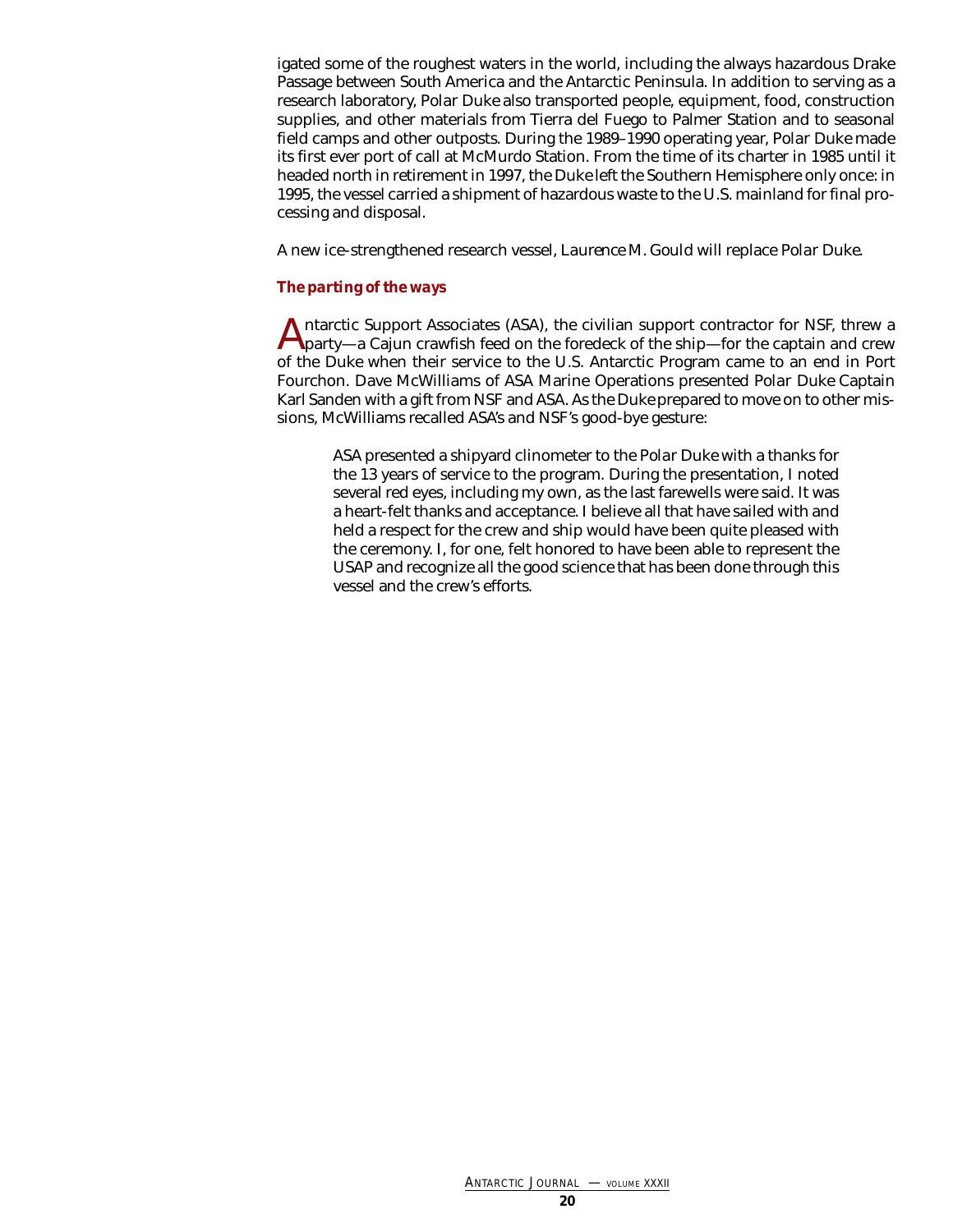# <span id="page-20-0"></span>**President sends greetings to antarctic stations**

THE WHITE HOUSE WASHINGTON June 18, 1997

Iam delighted to greet the international<br>In Antarctica on Midwinter's Day 1997. **The independent of the international community of scientists and support personnel** 

On this southernmost continent and in the oceans surrounding it, many nations are waging peace—upholding a 40-year tradition of cooperation that began when the pioneering representatives of 12 nations signed the Antarctic Treaty. The treaty's partnerships have brought us cooperation in science and an understanding of how Antarctica responds to natural and human-induced changes in regional or global processes.

Today, we are at the threshold of a new era in antarctic affairs, one that stresses environmental stewardship to preserve this important natural resource. This year, the United States joined other Antarctic Treaty consultative parties in ratifying the Protocol on Environmental Protection to the Antarctic Treaty. This agreement will provide comprehensive protection for the region while enabling the continuation of scientific research.

You have chosen to endure the hardships and isolation of the austral winter and are participating in a dynamic endeavor that has shown the world how people can overcome the limitations of national boundaries and ideologies to work for the good of humanity. On behalf of all who are benefiting from your efforts, I thank you for a job well done.

Best wishes for a successful stay and for a safe return to your families.

Bill Clinton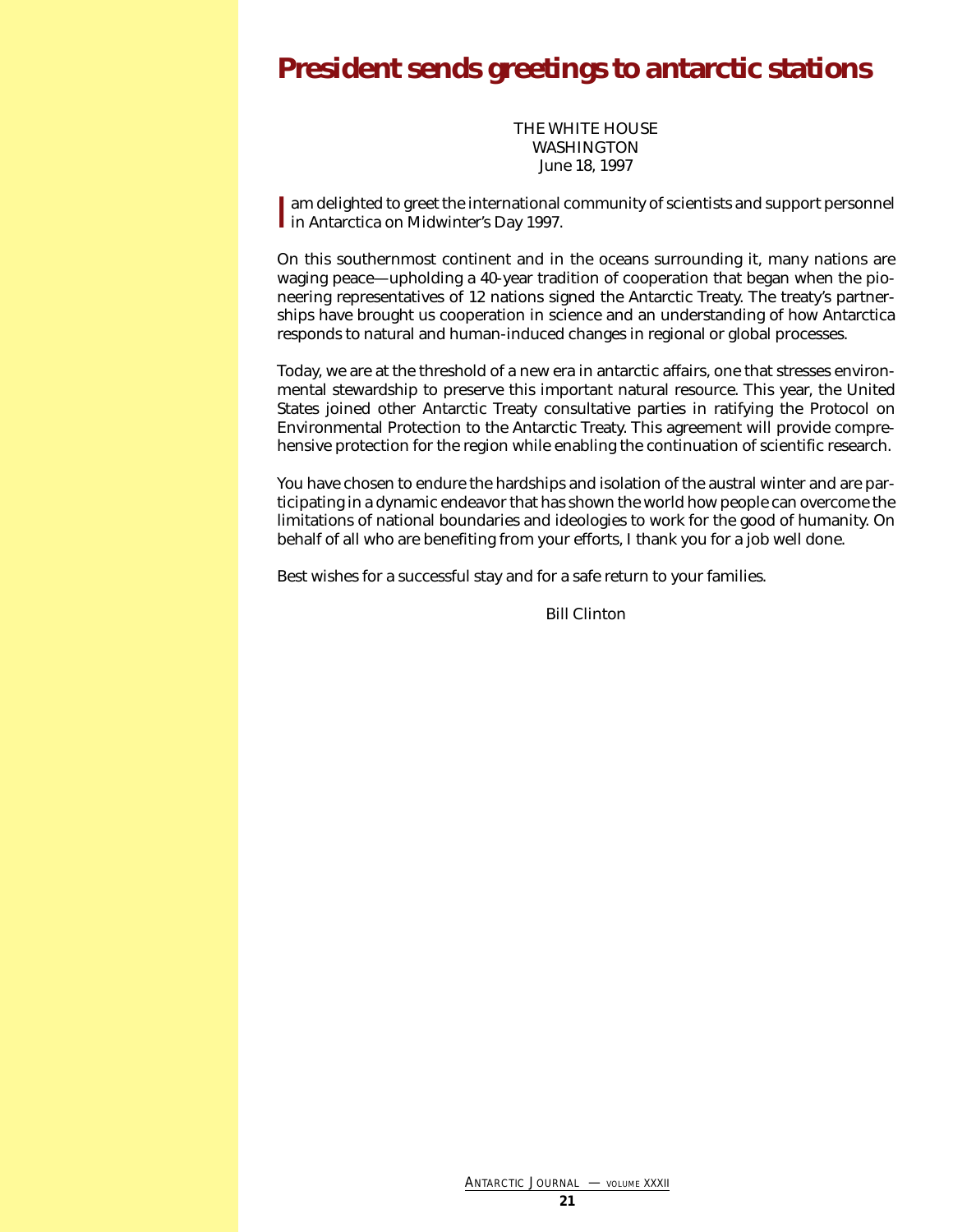## <span id="page-21-0"></span>**Diatoms in a South Pole ice core: Serious implications for the age of the Sirius Group**

*[Methods and results](#page-22-0)*

*[Sources and atmospheric transport of diatoms](#page-25-0)  [Diatom deposition: Implications for the Sirius Group](#page-25-1) [References](#page-26-0)*

One of the most controversial topics of the past decade for paleoclimatologists has<br>been the hypothesized existence of a Pliocene warm interval in Antarctica around<br> $\frac{1}{2}$ 3.0–2.5 million years ago (Webb and Harwood 1991). Resolution of this controversy has been linked to the validity of two competing explanations for the presence of marine diatoms in glacigenic Sirius Formation (now called *Sirius Group*; McKelvey et al. 1991) deposits sampled from high-elevation locations (mostly higher than 1,500 meters) along a 1,000-kilometer portion of the Transantarctic Mountains (figure 1).



Figure 1. Map of Antarctica showing locations mentioned in text: B, ice stream B; DG, David Glacier; DV, dry valleys; J-9, Ross Ice Shelf Project site J-9; KG, King George Island; LH, Larsemann Hills; MIS, McMurdo Ice Shelf; OI, Ongul Islands; RG, Reedy Glacier; SD, Siple Dome; SI, Signy Island; TD, Taylor Dome; VH, Vestfold Hills. The Sirius Group outcrops at scattered locations in the Transantarctic Mountains from David Glacier southward to near Reedy Glacier. Wilkes and Pensacola subglacial basins are located west of the Transantarctic Mountains.

• According to the "dynamic" hypothesis (Webb et al. 1984; Harwood 1986a,b; Harwood and Webb 1995), Sirius Group sediments contain reworked Pliocene marine diatoms that are thought to have been deposited originally west of the Transantarctic Mountains in the Wilkes and Pensacola subglacial basins during a Pliocene warm interval, when the east antarctic ice sheet retreated leaving a narrow ice-free seaway. Subsequent cooling and glacial expansion resulted in grounded ice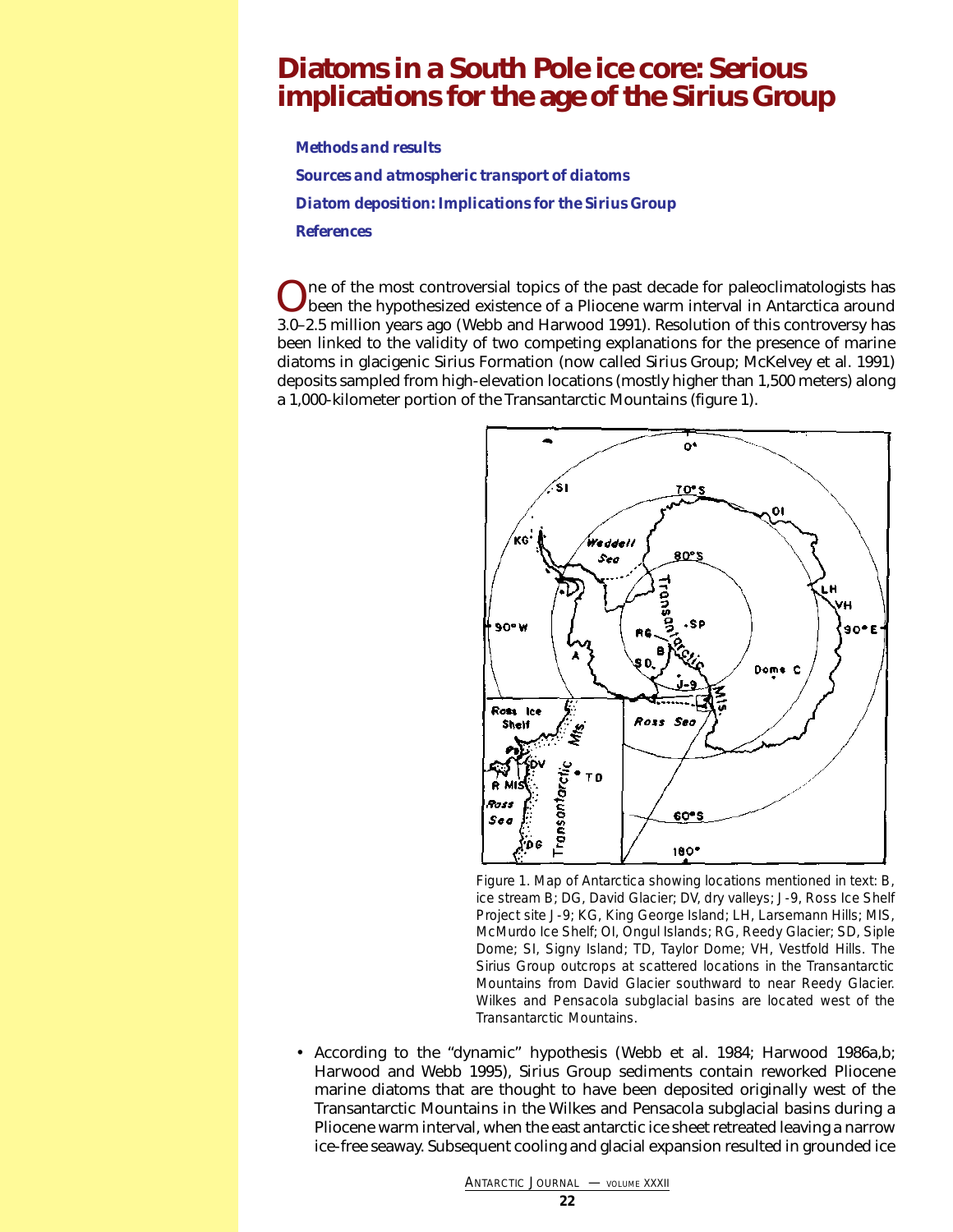overriding the basins, incorporating marine sediments and diatoms, and subsequently, emplacing them at Transantarctic Mountains locations as the Sirius Group. This may have occurred at a time when Transantarctic Mountains elevations were 1–3 kilometers lower than they are today (Webb and Harwood 1991).

• The contrasting "stable" hypothesis argues that the east antarctic ice sheet has remained relatively unchanged for millions of years (Denton, Prentice, and Burckle 1991). Supporting data include geomorphic analyses of dry valleys landforms (Marchant et al. 1993, 1994), the preservation of delicate argon-40/argon-39–dated features in the dry valleys (McIntosh and Wilch 1995), evidence for less than 300 meters of Transantarctic Mountains uplift since the early Pliocene (Wilch et al. 1993a,b), stable isotope records from deep-sea cores that show an absolute maximum of 25 meters of sea-level increase during and since the Pliocene (Kennett and Hodell 1993, 1995), and the nature of the antarctic marine biota which suggests a stable environment over millions of years (Kennett 1995).

The diatoms in the Sirius Group represent the single key to resolving this controversy. Were these diatoms incorporated in the Sirius soon after they lived, hence providing maximum ages for Sirius emplacement, or do they represent aeolian contamination, possibly introduced long after the Sirius sediments were deposited? Here, we report on aerially transported diatoms in ice-core samples from the South Pole.

### <span id="page-22-0"></span>*Methods and results*

Material for this study comes from the 227-meter ice core drilled at the South Pole by<br>the Polar Ice Coring Office during the 1980–1983 field seasons (Kuivinen et al. 1982). The core spans the last years between samples (stratigraphy based on information from Gow personal communication). We also sampled snow from pits at Siple and Taylor Domes.

At the National Ice Core Facility (NICL) in Denver, Colorado, the melted ice samples, which ranged in volume from 250 to 2,000 milliliters, were filtered using a Millipore system having 1.2-millimeter perforated MF "Nuclepore" filters. Dried filters were cut into six wedges, two of which were kept for archive purposes. The remaining four were placed, sample side down, on glass cover slips and cleared (made transparent) with acetic acid. Cover slips were dried and mounted on standard glass slides. Each slide was examined in its entirety at  $1,000 \times$ , and tallies from multiple slides for each sample were combined. In addition to recording diatoms, we also noted sponge spicules, silicoflagellates, pollen grains, opal phytoliths, inorganic particulates, plant fragments, and other organic fibers.

Some workers may wonder whether our samples are contaminated and, therefore, unreliable indicators of atmospheric diatom transport. We recognize three possible stages in the processing of our samples when contaminants might be introduced:

- during drilling or core packing in the field,
- during melting and filtering at NICL, and
- in our laboratory when filters were prepared for examination.

At the South Pole, no source for diatoms is near the drilling or core-packing site. If contamination occurred at the latter times, one would expect to see a significant extraantarctic component in the diatom assemblage. Because our samples are all dominated by typical antarctic species, we conclude that contamination is not a problem for this study.

Diatoms are a small but pervasive constituent of snow falling at the South Pole (and at Siple and Taylor Domes), although in a patchy pattern through both space and time (figure 2). Over 40 marine and nonmarine taxa were recorded (table). Abundances are extremely variable, ranging from nil to over 260 specimens in individual samples. Of 136 samples

• 34 percent contain more than 75 percent marine specimens,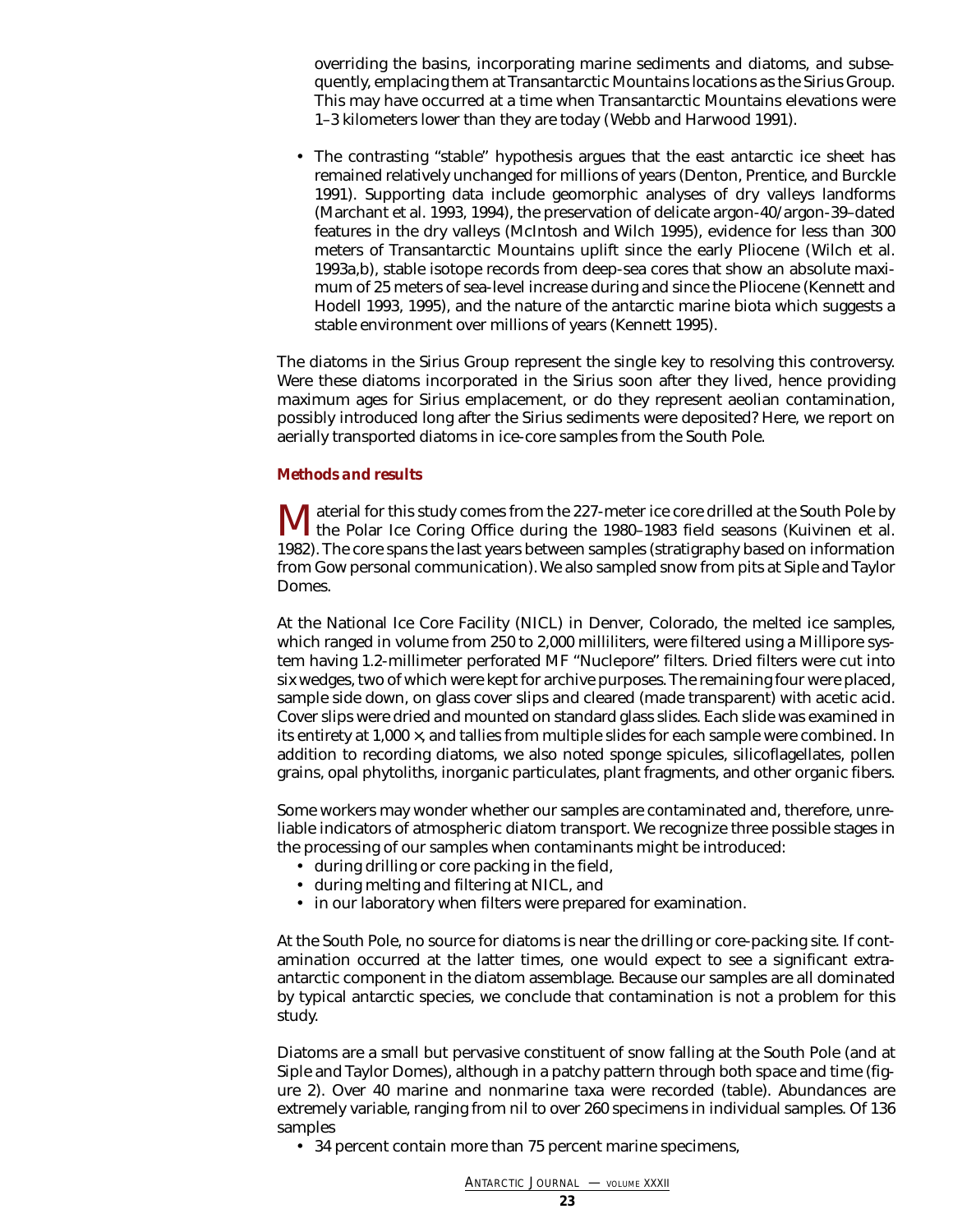

% Nonmarine

Figure 2. Diatom abundance fluctuations (specimens per liter) and percentage of nonmarine specimens in the South Pole core. Ages are calendar years based on correlation with the adjacent 1981 core at South Pole (Gow personal communication).

- 4 percent are more than 75 percent nonmarine,
- 35 percent have intermediate mixtures of marine and nonmarine taxa, and
- the remainder are barren or are dominated by species of uncertain provenance.

Most recorded species have been reported by us or other workers from a variety of antarctic sites (table). Not all taxa we report have yet been associated with antarctic source areas and may represent transport from remote locations such as the other southern continents. Census data for individual samples will be available in a separate publication (D. Kellogg in preparation).

| Taxon                  | Sample <sup>a</sup>                     | A <sub>b</sub> | Habitat <sup>c</sup> | Reported<br>locations <sup>d</sup> | <b>Notes</b> |  |  |  |  |  |  |  |
|------------------------|-----------------------------------------|----------------|----------------------|------------------------------------|--------------|--|--|--|--|--|--|--|
| Achnanthes lanceolata  | SP981 (2)                               |                | FR.                  | EO, KG, SI                         |              |  |  |  |  |  |  |  |
| Achnanthes sp.         | SP 981 (2)                              |                | FR.                  |                                    |              |  |  |  |  |  |  |  |
| Actinochlus ehrenbergi | SP 440, 1460 (1)                        |                | <b>MAR</b>           | A                                  |              |  |  |  |  |  |  |  |
| Actinoptychus senarius | SP 1460 (1)                             |                | <b>MAR</b>           | R1, RP                             |              |  |  |  |  |  |  |  |
| Chaetoceros diadema    | TD pit $D, 0$ cm $(1)$                  | 3              | <b>MAR</b>           |                                    | Polar waters |  |  |  |  |  |  |  |
| Chaetoceros sp.        | TD pit K, 93 cm (1)                     | 3              | <b>MAR</b>           | A.W                                |              |  |  |  |  |  |  |  |
|                        | <b>ANTARCTIC JOURNAL - VOLUME XXXII</b> |                |                      |                                    |              |  |  |  |  |  |  |  |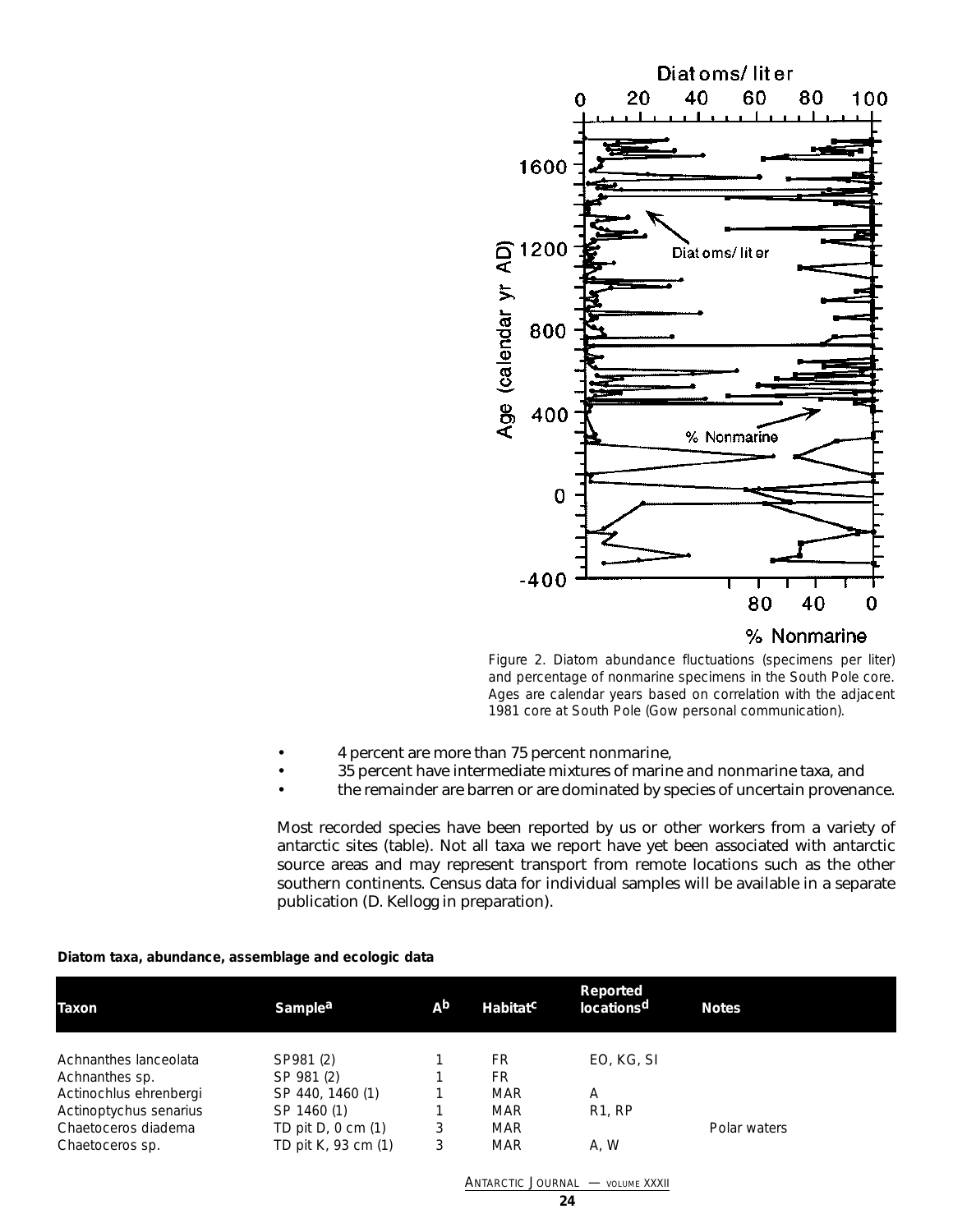| Coscinodiscus marginatus      | SP 1532 (10)          | 1       | MAR         | <b>R1, RP</b>           |                                |
|-------------------------------|-----------------------|---------|-------------|-------------------------|--------------------------------|
| Coscinodiscus radiatus        | SP 1532 (6)           | 1       | <b>MAR</b>  | K (in red snow)         |                                |
| Cyclotella comta              | SP 1704 (3)           | 1,3     | <b>BR</b>   | A1, M, TV               |                                |
| Cyclotella comta v. oligactis | SP 981 (24)           | 1       | С           | A`, TV                  |                                |
| Cyclotella glomerata          | SP 223 m(3)           | 1       | <b>FR</b>   | A, M                    |                                |
| Cyclotella pseudostelligera ? | SP 224.5 m(3)         | 1       | <b>BR</b>   |                         | Often counted as C. stelligera |
| Cyclotella stelligera         | SP 981 (184)          | 1,3     | $\mathsf C$ | A1, LM, M               |                                |
| Cyclotella striata ?          | SP 223 m(11)          | 1       | <b>BR</b>   |                         |                                |
| Cyclotella sp.                | SP 726 (21)           | 1,3     | C           | A, M, R1                | Probably C. stelligera         |
| Cymbella lunata               | SP 1265 (1)           | 1       | <b>FR</b>   | <b>SO</b>               | As Encyconema gracilis         |
| Denticulopsis hustedtii       | SP 1449 (1)           | 1       | <b>MAR</b>  | A, R1, RP, W            | Miocene                        |
| Diploneus smithii             | SP 440 (1)            | 1       | <b>BR</b>   | LH.                     |                                |
| Diploneus sp.                 | SP 182 (2)            | 1       |             | A1                      |                                |
| Fragilaria pinnata            | SP 981 (1)            | 1       | <b>FR</b>   | KG, LG, SI              |                                |
| Fragilaria virescens          | SP 981 (6)            | 1       | <b>FR</b>   | DV                      |                                |
| Grammatophora sp.             | SP-37 (1)             | 1       | <b>MAR</b>  | A, RP                   |                                |
| Melosira distans              | SP 223 m (17)         | 1,3     | FR          | A1, DV, M               |                                |
| Melosira granulata            | SP-37 (28)            | 1       | FR          | LG                      | =Aulasoseira granulata         |
| Melosira sp.                  | SP 981, 458 (2)       | 1       | <b>FR</b>   | A, M, R1                | Probably M. granulata          |
| Navicula festiva              | SP 223 m (2)          | 1       | FR          | ΚG                      | NZ (Harper, personal           |
|                               |                       |         |             |                         | communication)                 |
| Navicula muticopsis           | SD camp (2)           | 2       | <b>FR</b>   | DV, LM, M,              |                                |
|                               |                       |         |             | RO, TV                  |                                |
| N. muticopsis v. evoluta      | TD Pit 50S, 84 cm (1) | 3       | FR          | M, TV                   |                                |
| Navicula muticopsis n.v.      | SD S50 W50 (15)       | 2       | FR          |                         | Possible new variety?          |
| Navicula sp.                  | SP 1637 (2)           | 1,2     | FR?         | A1, M, TV               |                                |
| Nitschia aricularis?          | SD S50 W50 (3)        | 2       | FR          | EO                      |                                |
|                               |                       |         | FR          |                         |                                |
| Nitschia amphibia             | TD pit E, 120 cm (1)  | 3<br>3  | <b>BR</b>   |                         | Arctic                         |
| Nitschia closterium           | TD pit I, 0 cm (1)    |         |             | M                       |                                |
| Nitschia curta                | SD S50 W50 (1)        | 2       | <b>MAR</b>  | A, M, R, R1,            |                                |
|                               |                       |         |             | R <sub>2</sub> , RP, TV |                                |
| Nitschia cylindra             | TD pit 50S, 0 cm (11) | 3       | <b>MAR</b>  | A, R1, R2               |                                |
| Nitschia gracilis             | SD S50 W50 (1)        | 2       | <b>FR</b>   | SI                      |                                |
| Nitschia microcephala ?       | SD S50 W50 (3)        | 2       | FR.         |                         | Europe                         |
| Nitschia obliquecostata       | TD pit 50S, 84 cm (1) | 3       | <b>MAR</b>  | A, M, R1                |                                |
| Nitschia sublineata           | TD pit D 0 cm (1)     | 3       | <b>MAR</b>  | A, M, R1                |                                |
| Nitschia sp.                  | SP 1460, 213 m (4)    | 1,2     | MAR/FR      | A, M, R1,               |                                |
|                               |                       |         |             | RP, TV                  |                                |
| Paralia sulcata               | SP (5 samples) (1)    | 1       | <b>MAR</b>  | M, RP                   | =Melosira sulcata              |
| Pinnularia nodosa             | SP 1677 (1)           | 1       | FR          |                         | NZ (Cassie 1984)               |
| Pinnularia maior              | SP 981 (2)            | 1       | FR          |                         | Tierra del Fuego (Frenguelli   |
|                               |                       |         |             |                         | 1923) (as Navicula maior); NZ  |
|                               |                       |         |             |                         | (Cassie 1984)                  |
| Pinnularia sp.                | SP 1637 (8)           | 1       | FR?         | M                       |                                |
| Pseudoneunotia doliolus       | SP 1449, 1460 (1)     | 1       | <b>MAR</b>  |                         | Subtropics, Pleistocene        |
| Rhabdonema sp.                | SP 1440 (1)           | 1       | MAR         | M, RP                   |                                |
| Stephanodiscus astraea        | SP (6 samples) (1)    | 1       | FR/BR       |                         | W. Europe                      |
| Stephanopyxis turris          | TD pit 50S, 0 cm (1)  | 3       | <b>MAR</b>  | M, R1, RP               |                                |
| Synedra fasciculata           | SP 981 (5)            | 1       | FR/BR       |                         |                                |
| Tabellaria flocculosa         | SP 981 (2)            | 1       | FR          | A1, TV                  |                                |
| T. fenestrata/quadriseptata   | SP 223 m (2)          | 1,2     | FR          | A1, DV                  |                                |
| Thalassionema nitzschiodes    | SP 458, 1532 (4)      | 1       | <b>MAR</b>  | A, M, R1,               | See T. longissima              |
|                               |                       |         |             | RP, TV, W               |                                |
| Thalassiosira eccentrica      | TD pits B&D (1)       | 3       | <b>MAR</b>  | A, R1                   |                                |
| Thalassiosira occulus-iridis  | TD pits D&G (1)       | 3       | <b>MAR</b>  | Α                       |                                |
| Thalassiosira sp.             | SP 1662 (14)          | 1,2     | <b>MAR</b>  | A, M, R1, RP            |                                |
| Thalassiothrix longissima     | SD N50 W50 (119)      | 2,3     | <b>MAR</b>  | A, M, R1, RP, W         | Includes T. nitzschiodes       |
|                               |                       |         |             |                         | fragments                      |
| Trachyneis aspera             | TD pit E, 120 cm (1)  | 3       | <b>MAR</b>  | A                       |                                |
| Trachyneis sp.                | TD pit D, 80 cm (1)   | 3       | <b>MAR</b>  |                         |                                |
| Centric diatom fragments      | SP 1460 (53)          | 1, 2, 3 |             | A, M, R1, RP, TV        | Probably mostly marine taxa    |
| Pennate diatom fragments      | SP 981 (7)            | 1       |             |                         |                                |
| Unidentified                  | SP 1704 (3)           | 1,3     |             |                         |                                |
|                               |                       |         |             |                         |                                |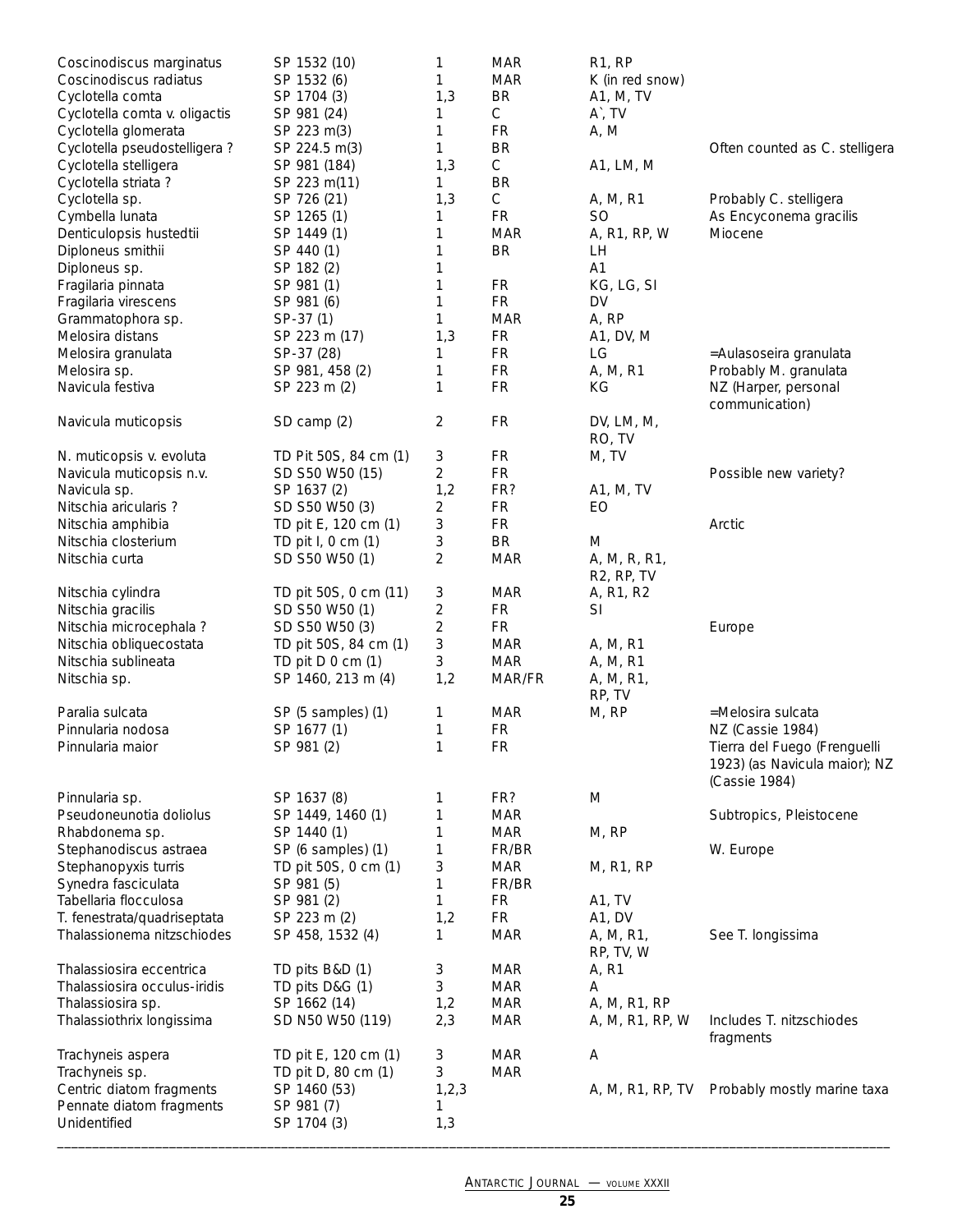aSP=South Pole; numbers are calendar age in years A.D. or depth in meters if older than 37 B.C.; TD=Taylor Dome, pit number and depth; SD=Siple Dome pit number; numbers in parantheses are maximum value recorded for the taxon in the sample listed. bAssemblage: 1=South Pole; 2=Siple dome; 3=Taylor dome.

cMAR=Marine; FR=nonmarine; BR=brackish; C=possibly nonmarine but common in antarctic marine samples.

<span id="page-25-0"></span>dA=Amundsen Sea marine sediments (Kellogg and Kellogg 1987a), A1=sediments and/or water on Amundsen Sea islands (Kellogg and Kellogg 1987a), DV=lakes and ponds in dry valleys (Seaburg et al. 1979), EO=East Ongul Islands (Karaswa and Fukushima 1977), K=Kerguelen Island, red snow (Fritsch 1912b), KG=King George Island (Schmidt et al. 1990), M=McMurdo Ice Shelf (Kellogg and Kellogg 1987b), LG=Lake Glubokoye (Lavrenko 1966), LH=Larsemann Hills (L. Heidi) (Gillieson 1991), LM=Lake Miers, Dry Valleys (Baker 1967), R=Ponds and sediments on Ross Island (Fritsch 1912a, and/or West and West 1911), R1=Ross Sea sediments (Truesdale and Kellogg 1979), R2=Ross Sea sediments (Barron and Burckle 1987), RP=Ross Ice Shelf Project site J-9 (Kellogg and Kellogg 1986), SI=Signy Island (Oppenheim 1990), SO=South Orkney Islands (Frenguelli 1923), TV=Taylor Valley deltas (Kellogg et al. 1980), W=west antarctic ice sheet beneath ice stream B (Scherer 1991).

### *Sources and atmospheric transport of diatoms*

Diatoms are extremely light and easily transported by winds (e.g., the well-known diatom deposits in the equatorial Atlantic derived from Saharan Africa; Folger 1970), and winds in Antarctica are known to reach very high velocity. The antarctic surface windfield is dominated by katabatic flow, outward and down from high ice domes toward the sea (Parish and Bromwich 1987). Storms tend to track around the continent. Occasional large storms break through the circumflow and penetrate to the South Pole (Bromwich and Robasky 1993). Our diatoms were probably carried by these episodic events, which occur today at most a few times annually. An alternative transport mechanism, stratospheric return (poleward) flow, is unlikely because most of our diatoms are antarctic endemics whereas most stratospheric particles are entrained in tropical areas. Terrestrial sediments containing marine and nonmarine diatoms probably serve as the most important diatom sources. We envision diatom entrainment as episodic, perhaps occurring only a few times in a decade, and responsible for the low background level of less than 20 diatoms per liter of melted ice typical for approximately 70 percent of our samples.

<span id="page-25-1"></span>Samples with higher diatom concentrations may represent short periods during which higher than normal surface winds occurred in a particular source area, or in more than one area of the coastal zone.

Specific provenances for our diatoms cannot be identified because most individual species have been reported from a number of locations (table). Marine diatom-bearing sediments are widespread in the dry valleys area of the Transantarctic Mountains, especially where Late Wisconsin Ross Sea Drift (Stuiver et al. 1981; Denton et al. 1989) is exposed. The marine species reported here are present in virtually every sample of this drift that we have examined. Similar diatom-bearing sediments are probably widespread elsewhere around the continent. That most marine specimens have been reworked from subaerially exposed sediments is further suggested by the high degree of dissolution and breakage exhibited by the marine specimens. Nonmarine diatoms are also widespread in the dry valleys, in subaerially exposed deposits, and in virtually every lake, pond, or seasonal melt pool. Many of these water bodies are ephemeral or display fluctuating water levels. Complete or partial desiccation exposes fossil material for transport by winds as described above.

### *Diatom deposition: Implications for the Sirius Group*

Diatoms settling on the polar plateau are buried and trapped in the snow. As the snow compresses to ice and flows gradually down and outward toward the ice sheet margin, the diatoms are carried along until they reach either the glacial bed or come to the surface in an area with surface ablation (where flowlines outcrop). In the former case, diatoms from many years of deposition may become concentrated at the ice bed in morainal material. Thus, atmospherically transported diatoms have the potential to result in a reworked assemblages containing diatoms of different ages.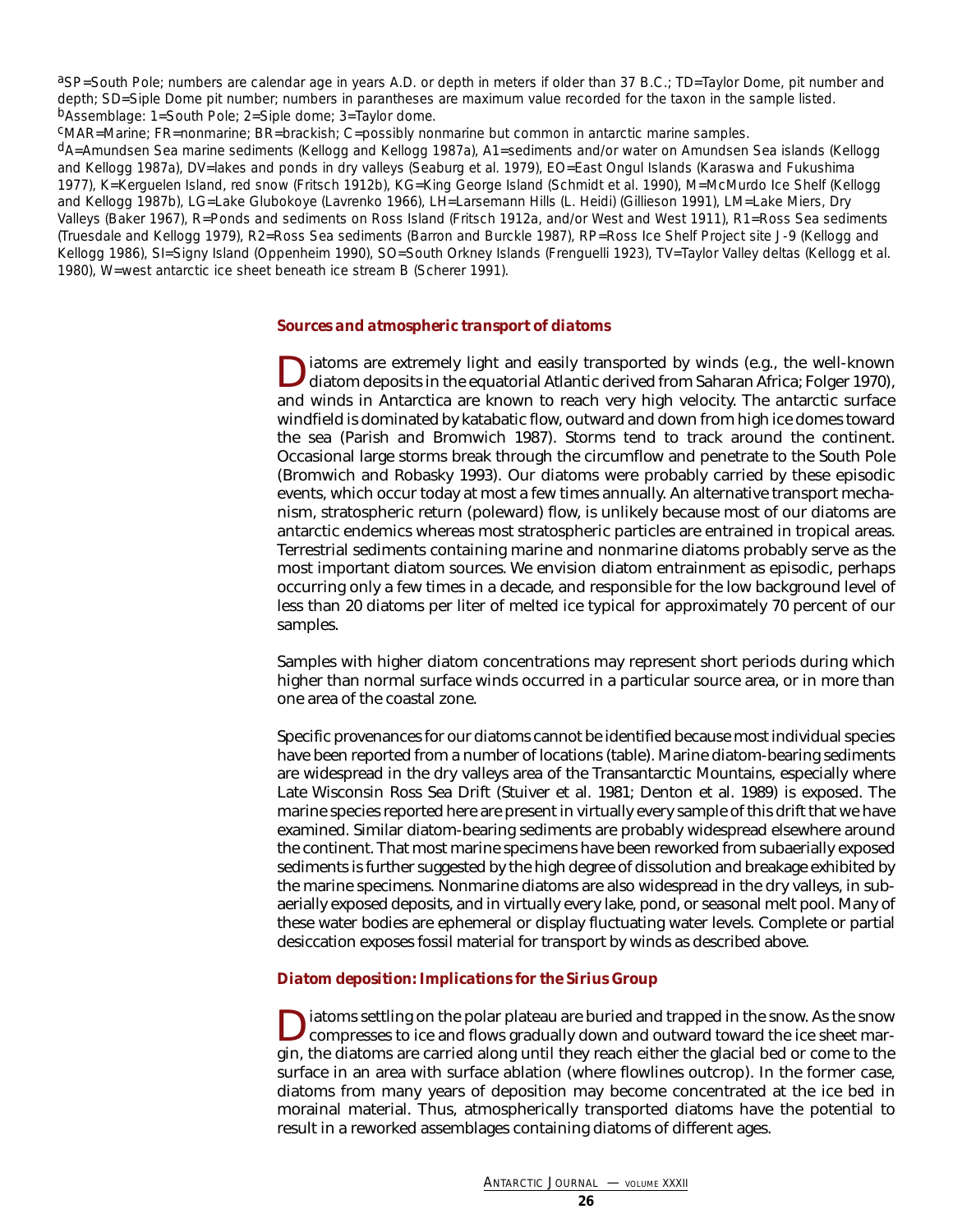Not all diatoms carried through the atmosphere end up in the ice. If they land on an ice- or snow-free area, they may be retransported unless they fall in cracks or crevices protected from the wind. Evidence for this diatom-trapping mechanism was presented by Burckle (1995, in preparation) who found Pliocene/Pleistocene diatoms in cracks and crevices of antarctic sedimentary rocks. Most atmospherically transported diatoms trapped in cracks and crevices of glacigenic sedimentary deposits should remain near the surface (Stroeven and Prentice 1995), but penetration is also possible, even in compact sediments such as the Sirius Group. A thin layer of snow falling on such a sediment often melts because of heat retention by the relatively dark surface, carrying small amounts of meltwater deep into the sediment by capillary action, entraining the tiny (mostly less than 100 micrometers), delicate diatoms. Penetration should be enhanced by the presence of frost cracks in the compact Sirius sediments. We have no data suggesting how deep such penetration may go but a meter or more seems possible. We conclude that atmospheric transport routinely distributes marine and nonmarine diatoms across the antarctic ice sheet. Our data demonstrate that Sirius Group contamination by younger diatoms is unavoidable because of the pervasive and widespread effects of this atmospheric transport.

Together with our work, studies by Burckle (1995, in preparation) and Burckle and Potter (1996) of diatoms in sedimentary and igneous antarctic rocks cast serious doubts on the validity of presumed *in situ* Pliocene marine diatoms in the Sirius Group because the Pliocene diatoms are not demonstrably associated with the glacial sediments in which they occur. Hence, the entire construct of a warm Pliocene event in Antarctica is in doubt. A more complete presentation of ideas and data presented in this paper may be found in Kellogg and Kellogg (1996).

<span id="page-26-0"></span>We thank Eric Steig, Pieter Grootes, Ken Taylor, Joan Fitzpatrick, Ellen Mosely-Thompson, Jeff Hargreaves, and Todd Hinckley for assistance in ice-core sampling. Tony Gow kindly provided the stratigraphy of the 1981 South Pole core. Ben Carter of Corning-Costar supplied modified Nuclepore filters. Lloyd Burckle and Terry Hughes discussed these results and read drafts of the manuscript. Margaret Harper called our attention to a number of reports of individual species listed in table. Financial support was provided by National Science Foundation grant OPP 93-16306 to D.E. Kellogg.

#### **References**

- Baker, A.N. 1967. Algae from Lake Miers, a solar-heated antarctic lake. *New Zealand Journal of Botany*, 5(4), 453–468.
- Barron, J.A., and L.H. Burckle. 1987. Diatoms from the 1984 USGS antarctic cruise in the Ross Sea. In A.K. Cooper and F.J. Davey (Eds.), *The antarctic continental margin: Geology and geophysics of the western Ross Sea* (CPCEMR Earth Science Series, Volume 5B). Houston: Circum-Pacific Council for Energy and Mineral Resources.
- Benninghoff, W.S., and A.S. Benninghoff. 1978. Airborne particles and electric fields near the ground in Antarctica. *Antarctic Journal of the U.S.*, 13(4), 163–164.
- Bourelly, P., and E. Manguin. 1954. Contribution of the freshwater algae from Kerguelen. *Memoires de l'Institut Scientifique de Madagascar*, 5, 7–58. [In French]
- Brady, H.T., and H. Martin. 1979. Ross Sea region in the middle Miocene: A glimpse into the past. *Science*, 203, 437–438.
- Bromwich, D.H., and F.M. Robasky. 1983. Recent precipitation trends over the polar ice sheets. *Meteorology and Atmospheric Physics*, 51, 259–274.
- Burckle, L.H. 1995. Upper Neogene diatoms in Beacon Supergroup (Devonian to Jurassic) sedimentary rocks: The collapse of the collapse hypothesis. Abstracts, Pliocene Antarctic Glaciation Workshop, 19–21 April 1995, Woods Hole, Massachusetts, Woods Hole Oceanographic Institution.
- Burckle, L.H. In preparation. Pliocene-Pleistocene diatoms in Paleozoic and Mesozoic igneous rocks from Antarctica cast considerable doubt upon the ice sheet collapse hypothesis. *Nature*.
- Burckle, L.H., R.I. Gayley, M. Ram, and J.-R. Petit. 1988. Diatoms in antarctic ice cores: Some implications for the glacial history of Antarctica. *Geology*, 16(4), 326–329.
- Burckle, L.H., and N. Potter, Jr. 1996. Pliocene-Pleistocene diatoms in Paleozoic and Mesozoic sedimentary and igneous rocks from Antarctica: A Sirius problem resolved. *Geology*, 24(3) 235–238.
- Cassie, V. 1984. Checklist of the freshwater diatoms of New Zealand. *Bibliotheca Diatomologica*, 4, 1–129.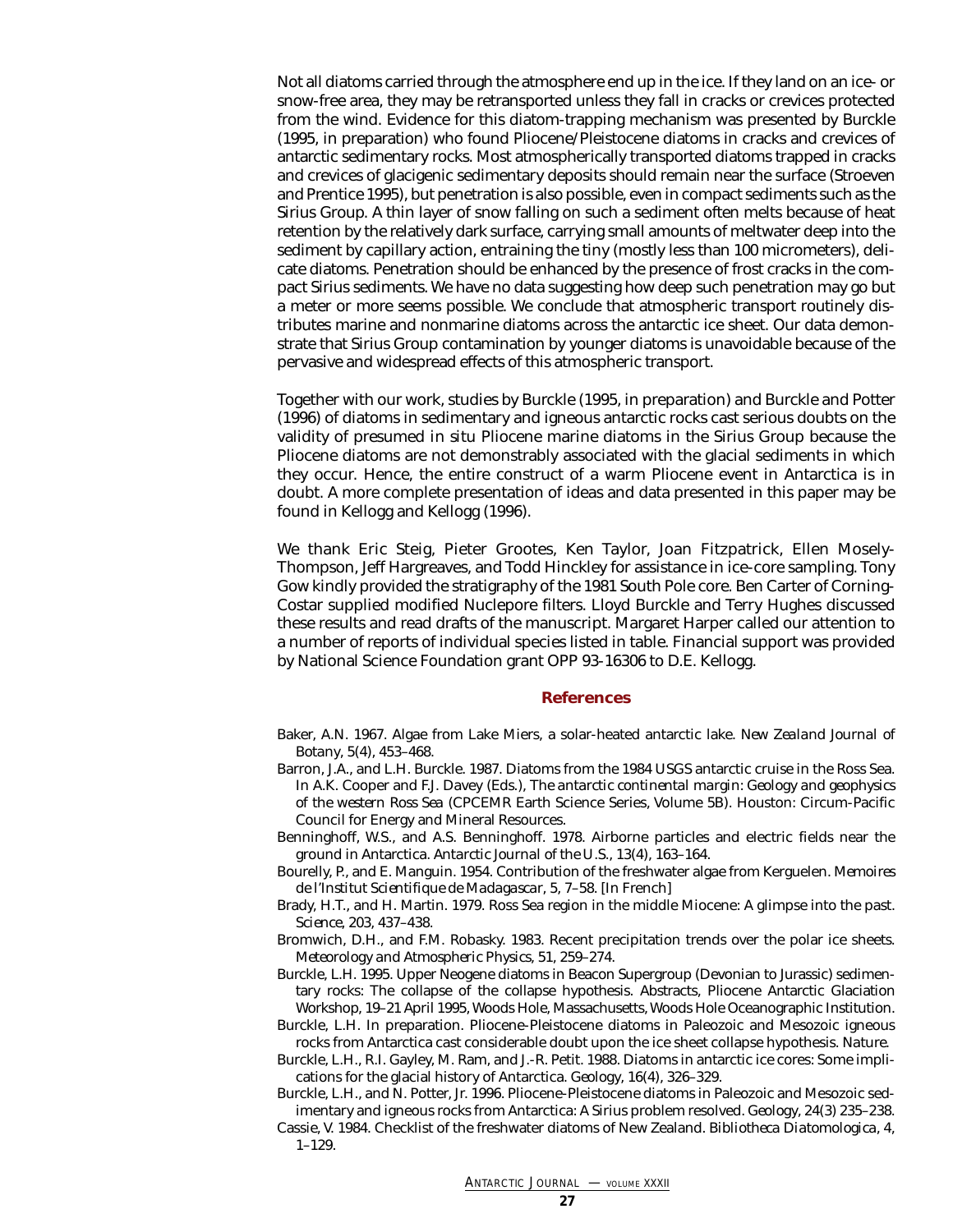- De Angelis, M., N.I. Barkov, and V.N. Petrov. 1987. Aerosol concentrations over the last climate cycle (160 kyr) from an antarctic core. *Nature*, 325, 318–321.
- Denton, G.H., J.G. Bockheim, S.C. Wilson, and M. Stuiver. 1989. Late Wisconsin and early Holocene glacial history, inner Ross embayment, Antarctica. *Quaternary Research*, 31(2), 151–182.
- Denton, G.H., M.L. Prentice, and L.H. Burckle. 1991. Cainozoic history of the antarctic ice sheet. In R.J. Tingey (Ed.), *The geology of Antarctica*. Oxford: Clarendon University Press.
- Denton, G.H., M.L. Prentice, D.E. Kellogg, and T.B. Kellogg. 1984. Late Tertiary history of the antarctic ice sheet: Evidence from the Dry Valleys. *Geology*, 12(5), 263–267.
- Drebes, G. 1974. *Marine phytoplankton*. Stuttgart: Georg Thieme Verlag.
- Fitzgerald, P.G. 1992. Transantarctic Mountains of southern Victoria Land: The application of apatite fission track analysis to a rift shoulder uplift. *Tectonics*, 11(3), 634–662.
- Folger, D.W. 1970. Wind transport of land-derived mineral, biogenic, and industrial matter over the North Atlantic. *Deep-Sea Research*, 17, 337–352.
- Frenguelli, J. 1923. Diatoms of Tierra del Fuego, part 1. *Annals of the Scientific Society of Argentina*, 96, 14–263. [In Spanish]
- Frenguelli, J., and H.A. Orlando. 1958. *Diatoms and silicoflagellates of the antarctic sector of South America.* Buenos Aires: Instituto Antartico Argentino.
- Fritsch, F.E. 1912a. Freshwater algae in National Antarctic Expedition 1901–1904. *Natural History* (Zoology and Botany, London), 6, 1–60.
- Fritsch, F.E. 1912b. Freshwater algae of the South Orkneys, *Report on the scientific results of the voyage of S.Y. "Scotia"* (Vol. 3). Edinburgh: Publisher not given.
- Germain, H. 1981. *Diatom flora*. Paris: Editions Boubee. [In French]
- Gillieson, D. 1991. Diatom stratigraphy in antarctic freshwater lakes. In D. Gillieson and S. Fitzsimmons (Eds.), *Quaternary Research in Australian Antarctic* (special publication 3). Canberra: Australian Defense Force Academy, Department of Geography and Oceanography, University College.
- Gow, A.J. 1995. Personal communication.
- Harper, M. 1995. Personal communication.
- Harwood, D.M. 1986a. Diatom biostratigraphy and paleoecology and a Cenozoic history of antarctic ice sheets. (Ph.D Thesis, Ohio State University, Columbus.)
- Harwood, D.M. 1986b. Recycled siliceous microfossils from the Sirius Formation. *Antarctic Journal of the U.S.*, 21(5), 101–103.
- Harwood, D.M., R.P. Scherer, and P.-N. Webb. 1989. Multiple Miocene marine productivity events in West Antarctica as recorded in upper Miocene sediments beneath the Ross Ice Shelf (site J-9). *Marine Micropaleontology*, 15, 91–115.
- Harwood, D.M., and P.-N. Webb. 1995. The case for dynamic Cenozoic ice sheets in Antarctica. Abstracts, Pliocene Antarctic Glaciation Workshop, 19–21 April 1995, Woods Hole, Massachusetts, Woods Hole Oceanographic Institution.
- Hogan, A., S. Barnard, J. Samson, and W. Winters. 1982. The transport of heat, water vapor and particulate material to the south polar plateau. *Journal of Geophysical Research*, 87, 4287–4292.
- Hustedt, G. 1959. The diatoms of Germany, Austria, and Switzerland. Leipzig: Akademische Verlagsgesellschaft Geest and Portig K.-G. (New York: Johnson Reprint Corporation). [In German]
- Karaswa, S., and H. Fukushima. 1977. Diatom flora and environmental factors in some freshwater ponds of East Ongul Island. *Antarctic Record* (Japan), 59, 46–54.
- Kellogg, D.E. In preparation. Diatom evidence for high-frequency changes in high-elevation atmospheric circulation patterns above Antarctica.
- Kellogg, D.E., and T.B. Kellogg. 1984. Nonmarine diatoms in the Sirius Formation. *Antarctic Journal of the U.S.*, 19(5), 44–45.
- Kellogg, D.E., and T.B. Kellogg. 1986. Diatom biostratigraphy of sediment cores from beneath the Ross Ice Shelf. *Micropaleontology*, 32(1), 74–94.
- Kellogg, D.E., and T.B. Kellogg. 1987a. Diatoms of the McMurdo Ice Shelf, Antarctica: Implications for sediment and biotic reworking. *Palaeogeography, Palaeoclimatology, Palaeoecology*, 60, 77–96.
- Kellogg, D.E., and T.B. Kellogg. 1987b. Microfossil distributions in modern Amundsen Sea sediments. *Marine Micropaleontology*, 12, 203–222.
- Kellogg, D.E., and T.B. Kellogg. 1996. Diatoms in South Pole ice: Implications for eolian contamination of Sirius Group deposits. *Geology*, 24(2), 115–118.
- Kellogg, D.E., M. Stuiver, T.B. Kellogg, and G.H. Denton. 1980. Nonmarine diatoms from Late Wisconsin perched deltas in Taylor Valley, Antarctica. *Palaeogeography, Palaeoclimatology, Palaeoecology*, 30, 157–189.
- Kellogg, T.B., and D.E. Kellogg. 1981. Pleistocene sediments beneath the Ross ice shelf. *Nature*, 293, 130–133.
- Kennett, J.P. 1995. Modern shallow marine faunas of the Antarctic: Long-term evolutionary consequences of a relatively stable, isolated, cold-water ecosystem. Abstracts, Pliocene Antarctic

*ANTARCTIC JOURNAL —* VOLUME XXXII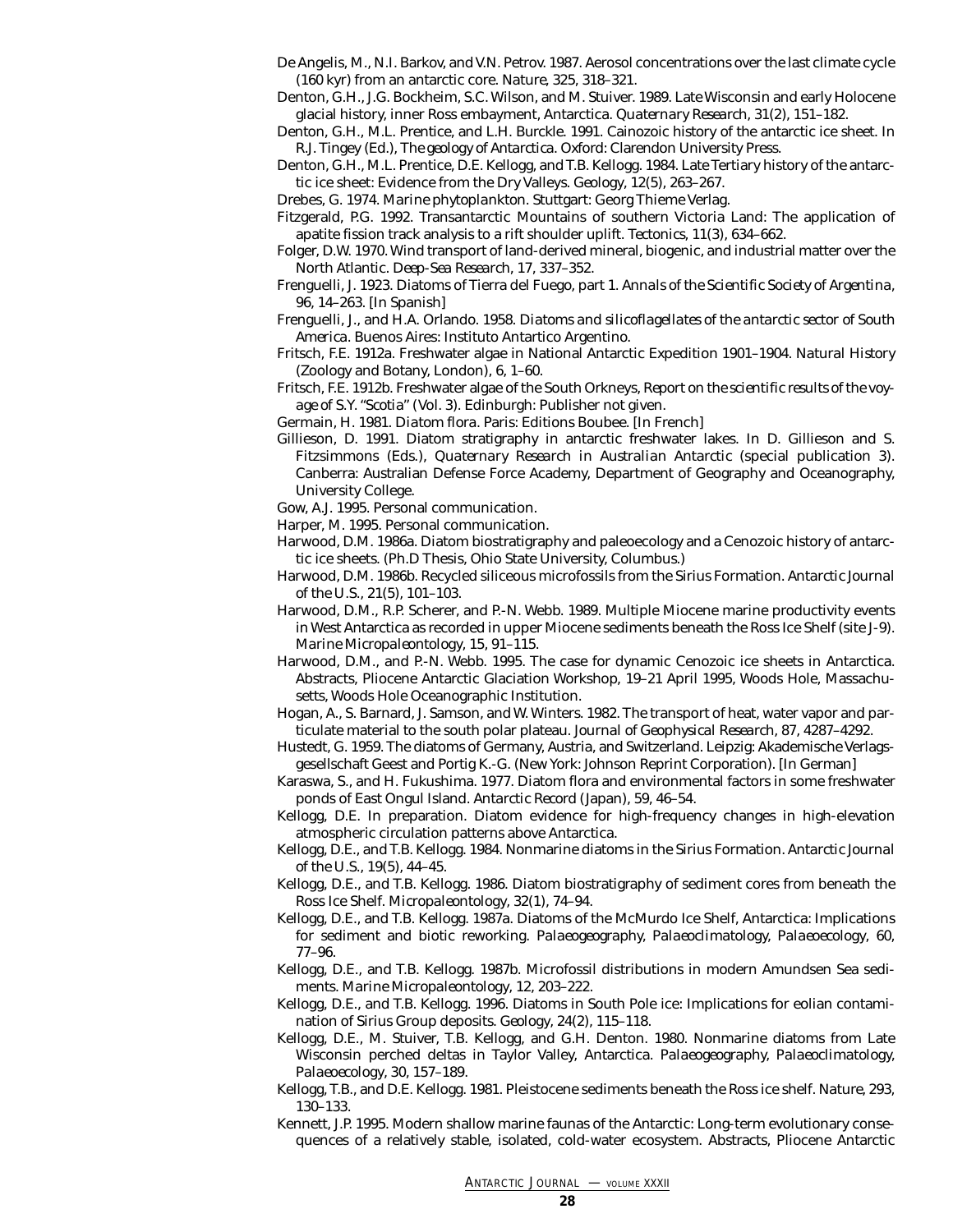Glaciation Workshop, 19–21 April 1995, Woods Hole, Massachusetts, Woods Hole Oceanographic Institution.

- Kennett, J.P., and D.A. Hodell. 1993. Evidence for relative climatic stability of Antarctica during the early Pliocene: A marine perspective. *Geografiska Annaler*, 75A, 205–220.
- Kennett, J.P., and D.A. Hodell. 1995. Stability or instability of antarctic ice sheets during warm climates of the Pliocene? *GSA Today*, 5, 1, 10–13, 22.
- Kuivinen, K.C., B.R. Koci, G.W. Holdsworth, and A.J. Gow. 1982. South Pole ice core drilling, 1981–1982. *Antarctic Journal of the U.S.*, 17(5), 89–91.
- Lavrenko, G.Y. 1966. Algae of a lake near Novolazareveskaya Station. Soviet Antarctic Expedition Information Bulletin 55/56, 6, 53–66.
- Marchant, D.R., G.H. Denton, J.G. Bockheim, S.C. Wilson, and A.R. Kerr. 1994. Quaternary changes in level of the upper Taylor Glacier, Antarctica: Implications for paleoclimate and east antarctic ice sheet dynamics. *Quaternary Research*, 23(1), 29–43.
- Marchant, D.R., G.H. Denton, D.E. Sugden, and C.C. Swisher, III. 1993. Miocene glacial stratigraphy and landscape evolution of the western Asgard Range, Antarctica. *Geografiska Annaler*, 75A, 303–330.
- McIntosh, W.C., and T. Wilch. 1995. Applications of  ${}^{40}Ar/{}^{39}Ar$  dating of volcanic ash to antarctic Neogene climate and glacial history: A review of some published and ongoing studies. Abstracts, Pliocene Antarctic Glaciation Workshop, 19–21 April 1995, Woods Hole, Massachusetts, Woods Hole Oceanographic Institution.
- McKelvey, B.C., P.-N. Webb, D.M. Harwood, and M.C.G. Mabin. 1991. The Dominion Range Sirius Group: A record of the late Pliocene–early Pleistocene Beardmore Glacier. In M.R.A. Thompson, J.A. Crame, and J.W. Thompson (Eds.), *Geological evolution of Antarctica.* Cambridge: Cambridge University Press.
- Oppenheim, D.R. 1990. A preliminary study of benthic diatoms in contrasting lake environments. In K.R. Kerry and G. Hempel (Eds.), *Antarctic ecosystems: Ecological change and conservation* (Proceedings of the 5th SCAR Symposium on Antarctic Biology). Berlin: Springer-Verlag.
- Parish, T.R., and D.H. Bromwich. 1987. The surface windfield over the antarctic ice sheets. *Nature*, 328, 51–54.
- Patrick, R., and C. Reimer. 1966. *Diatoms of the United States*. Philadelphia: Academy of Natural Sciences.
- Scherer, R.P. 1991. Quaternary and Tertiary microfossils from beneath ice stream B: Evidence for a dynamic west antarctic ice sheet history. *Palaeogeography, Palaeoclimatology, Palaeoecology* (Global and Planetary Change Section), 90(4), 395–412.
- Schmidt, R., R. Maeusbacher, and J. Mueller. 1990. Holocene diatom flora and stratigraphy from sediment cores of two antarctic lakes (King George Island). *Journal of Paleolimnology*, 3(1), 55–74.
- Seaburg, K.G., B.C. Parker, G.W. Prescott, and L.A. Whitford. 1979. The algae of southern Victoria Land, Antarctica. Vaduz: J. Cramer.

Shaw, G.E. 1978. Particles in the air at the South Pole. *Antarctic Journal of the U.S.*, 13(5), 194–196.

- Stroeven, A.P., and M.L. Prentice. 1995. Marine diatoms in antarctic Tertiary tills: A new dataset from Mount Fleming, south Victoria Land, indicates possible transport mechanisms. Abstracts, Pliocene Antarctic Glaciation Workshop, 19–21 April 1995, Woods Hole, Massachusetts, Woods Hole Oceanographic Institution.
- Stuiver, M., G.H. Denton, T.J. Hughes, and J.L. Fastook. 1981. History of the marine ice sheet in West Antarctica during the last glaciation: A working hypothesis. In G.H. Denton and T.J. Hughes (Eds.), *The last great ice sheets*. New York: Wiley-Interscience.
- Truesdale, R.S., and T.B. Kellogg. 1979. Ross Sea diatoms: Modern assemblage distributions and their relationship to ecologic, oceanographic, and sedimentary conditions. *Marine Micropaleontology*, 4(1), 13–31.
- van Heurck, H. 1896. A treatise on the diatomaceae. London: William Wesley and Son.
- Webb, P.-N., and D.M. Harwood. 1991. Late Cenozoic glacial history of the Ross embayment, Antarctica. *Quaternary Science Reviews*, 10(2/3), 215–223.
- Webb, P.-N., D.M. Harwood, B.C. McKelvey, J.H. Mercer, and L.D. Stott. 1984. Cenozoic marine sedimentation and ice-volume variation on the east antarctic craton. *Geology*, 12(5), 287–291.
- West, W., and G.S. West. 1911. Freshwater algae. *British Antarctic Expedition (1907-1909)*, 7, 263–298.

Wilch, T.L., G.H. Denton, D.R. Lux, and W.C. McIntosh. 1993a. Limited Pliocene glacier extent and surface uplift in middle Taylor Valley, Antarctica. *Geografiska Annaler*, 75A, 331–351.

Wilch, T.I., D.R. Lux, G.H. Denton, and W.C. McIntosh. 1993b. Minimal Pliocene–Pleistocene uplift of the dry valleys sector of the Transantarctic Mountains: A key parameter in ice-sheet reconstructions. *Geology*, 21(9), 841–844.

\_\_\_\_\_\_\_\_\_\_\_\_\_\_\_\_\_\_\_\_\_\_\_\_\_\_\_\_\_\_\_\_\_\_\_\_\_\_\_\_\_\_\_\_\_\_\_\_\_\_\_\_\_\_\_\_\_\_\_\_\_\_\_\_\_\_\_\_\_\_\_\_\_\_\_\_\_\_\_

*Davida E. Kellogg and Thomas B. Kellogg, Institute for Quaternary Studies and Department of Geological Sciences, University of Maine, Orono, Maine 04469*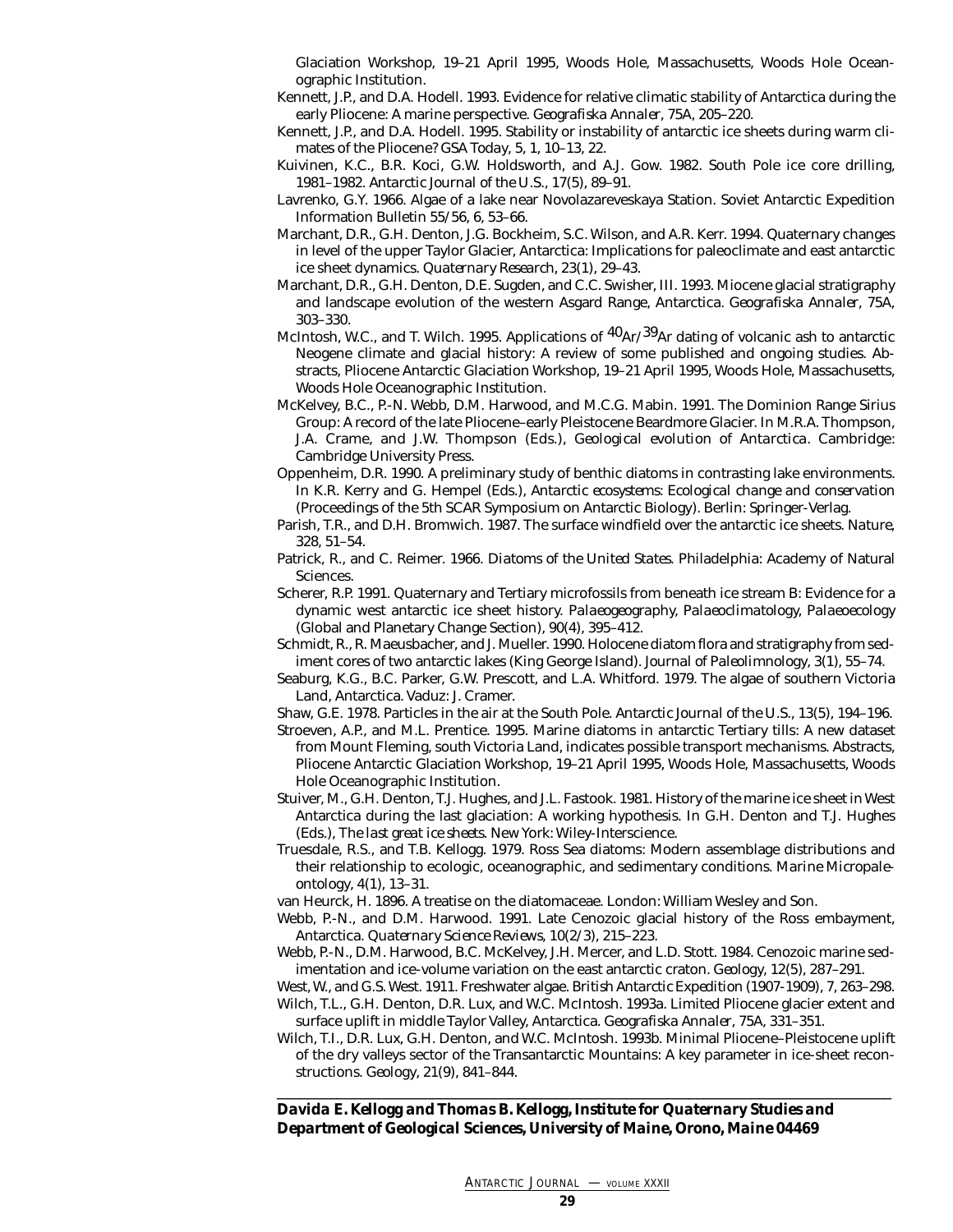### <span id="page-29-0"></span>**Recycled marine microfossils in glacial tills of the Sirius Group at Mount Fleming: Transport mechanisms and pathways**

The documentation of marine microfossils in consolidated glacial sediments of the<br>Sirius Group (McKelvey et al. 1991), radically altered the range of glacial and climatic<br>Notes that the range of glacial and climatic interpretations of this deposit (e.g., Mercer 1968; Brady and McKelvey 1979; Barrett and Powell 1982; Harwood 1983; Webb and Harwood 1991; Stroeven et al. 1994; Stroeven, Prentice, and Kleman in press). A resolution of these disparate viewpoints depends critically on the inferred transport mechanism of marine microfossils from their source areas to these glacial sediments (Sugden 1992; Stroeven and Prentice 1994).

We tested marine diatom transport to the Sirius Group by considering the microfossil distribution within one key glacial deposit in the dry valleys reported to contain Neogene marine diatoms: the Sirius Group at Mount Fleming (Harwood 1986a) (figure 1). We assumed that the microfossils were recycled by the ice depositing the till and expected to find a random occurrence of diatoms in samples from the investigated deposits.



Figure 1. Index map of the dry valleys in the McMurdo Sound region with surface elevation contours. Mount Fleming is situated at the head of Wright Valley, southwest of Wright Upper Glacier. UF and LF refer to the locations of the upper and lower Fleming tills the Sirius Group at Mount Fleming (Stroeven 1994; Stroeven and Prentice in preparation).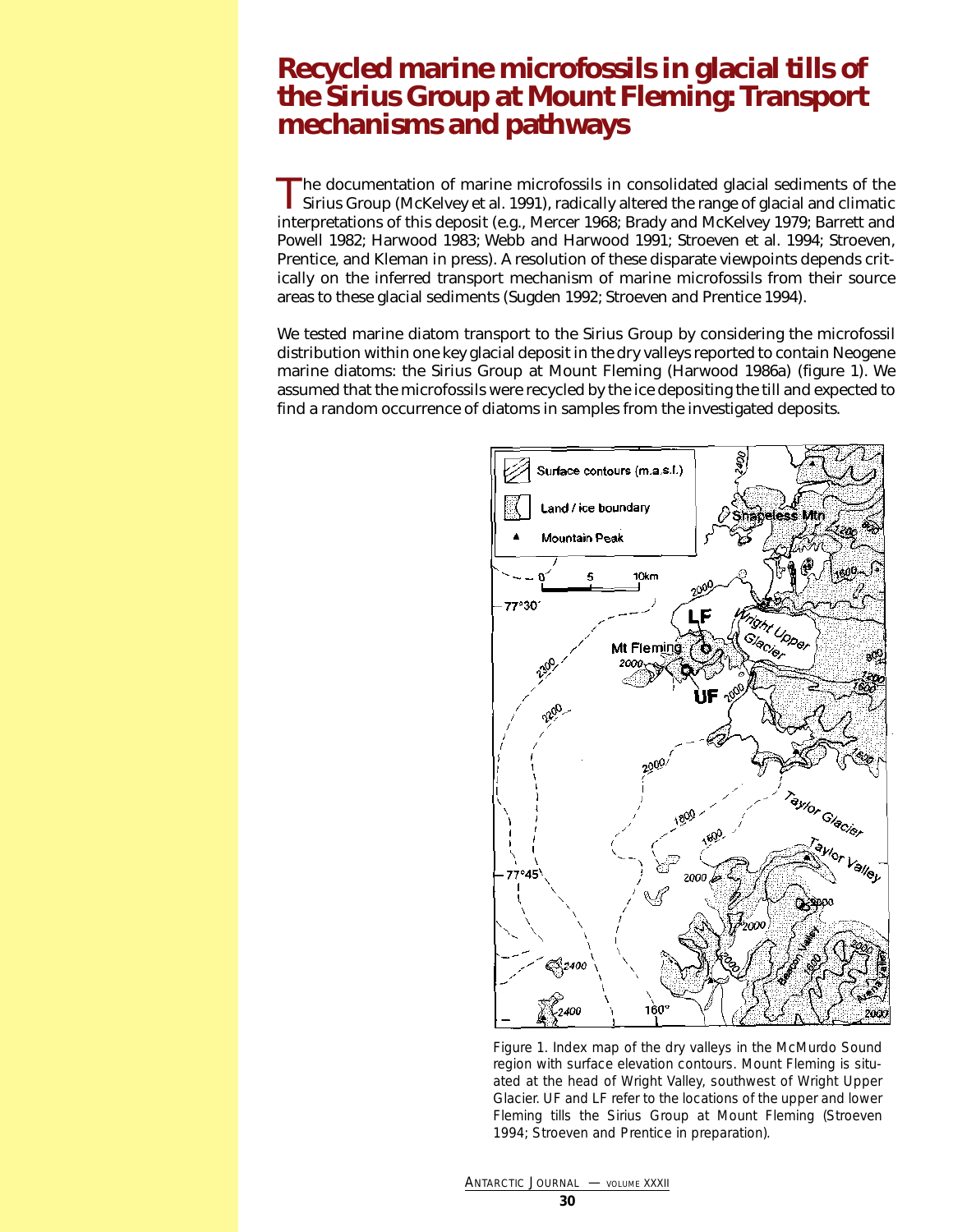The lithostratigraphic subdivision was threefold: consolidated, unweathered dark gray sediments overlain by moderately consolidated, weathered light gray sediments, and capped by yellow-reddish unconsolidated sediments (figure 2). We interpret the bottom two units as lodgement till emplaced by alpine ice and consider them Sirius Group equivalents (Stroeven, Prentice, and Borns 1992; Stroeven et al. 1994; Stroeven and Prentice in preparation). Because hallmark characteristics of lodgement till are absent for the surface unit, however, it could be a lag deposit from the underlying lodgement till or a glacial or nonglacial deposit unrelated to the underlying Sirius Group till. At excavations 91-001 and 91-002, dark-gray unweathered till cropped out (figure 2). At least one microfossil sample was collected from all lithostratigraphic units present in each excavation.



Figure 2. Pit stratigraphies for excavations 91-001, 91-002, 91-020, 91-031, and 91-038 pertain to site UF, whereas excavations 91-053, 91-054, and 91-055 pertain to site LF in figure 1. Given are the location of the excavations; the approximate depth of the excavations (depth scale is in 2.5-centimeter increments); the lithostratigraphy of the excavations; and sample location and number. In all but two excavations, three units could be distinguished: from the top-down, a loose yellow-reddish layer, capping a light-gray, massive, structureless, moderately consolidated layer, and a massive, structureless, consolidated dark-gray layer. Also given are the locations of sediment and microfossil samples (ASF 91-).

Diatom extraction followed improved standard procedures (Harwood 1986b; Harwood, Grant, and Karrer 1986; Stroeven 1994). The diatom extraction technique relies on the specific size and hydrodynamic properties of diatoms for extraction. Samples averaging 0.5 kilogram were dispersed in Calgon solution for 48 hours and introduced in a 1.2 meter settling tube. Deionized water that was filtered at 0.45 microns entered at the base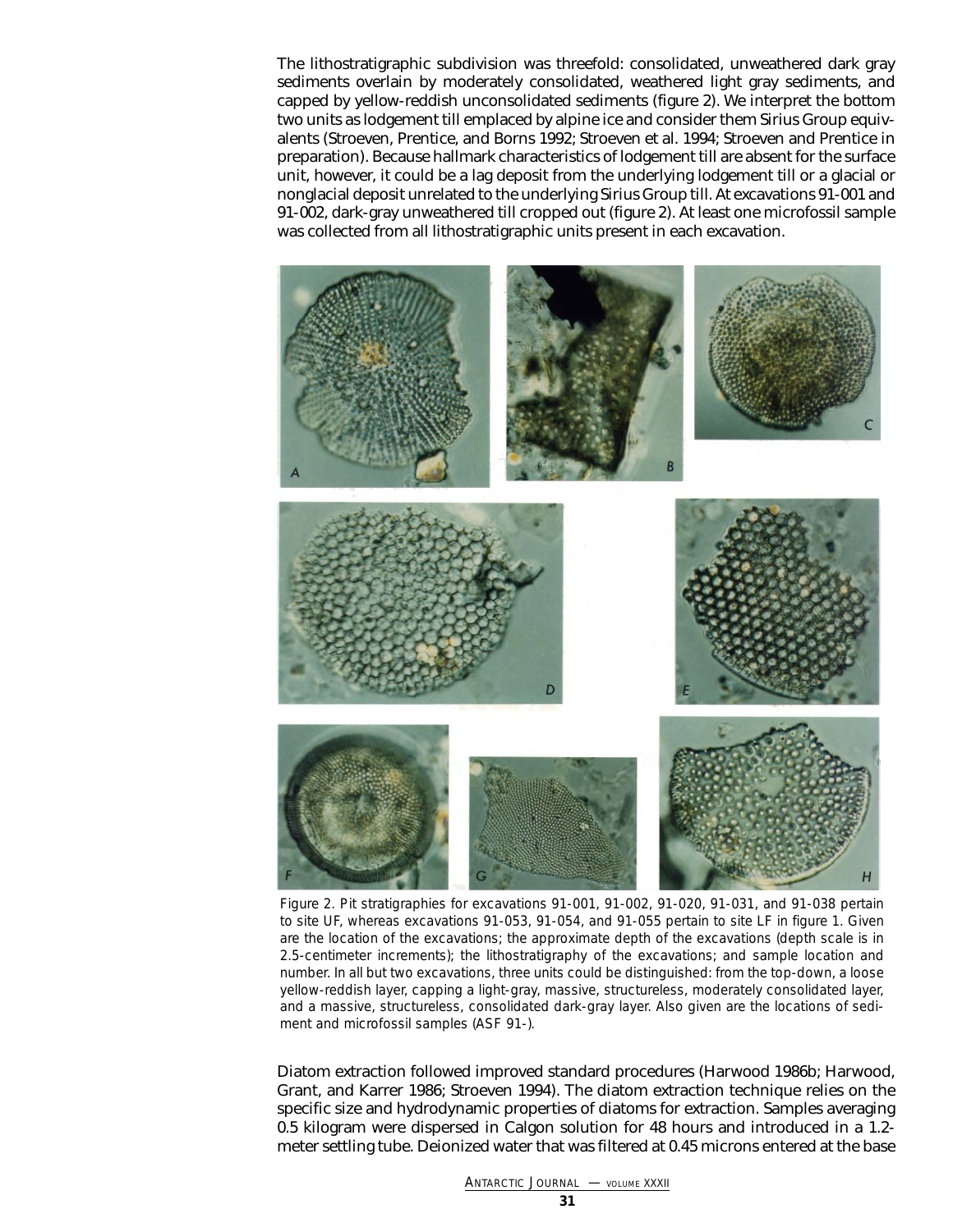of this settling tube through a plastic rod and agitated the sediment. We calculated that a water column having an upward velocity of 0.04 meters per second will float most common diatoms (i.e., diatoms that have a specific gravity less than 2.25 and a diameter less than 100 microns). The suspended material was siphoned off near the top of the tube and sieved at 25 microns. Further separation of the fraction larger than 25 microns occurred through heavy-liquid separation and centrifuging at 500 and 2,000 revolutions per minute.

We ran all samples twice through the microfossil extraction unit. The first run was on a dissolved split of the raw sample. Following these preliminary results (Stroeven and Prentice 1994), we considered the possibility that diatoms remained "stuck-together" in diatomaceous sediment microclasts. To remove all lingering organic material that could bind these microclasts, we treated the coarse (i.e., larger than 100 microns) fraction of the first run with 30 percent hydrogen peroxide and repeated the improved standard procedure. Improvements in diatom-yield were negligible (table), however, indicating that diagenetic processes played no significant role in observed diatom abundance distributions.

Occurrence of microfossils in samples from the Sirius Group at Mount Fleming. Samples in bold typeface have been taken in the loose surface unit, whereas others have been taken at depth, and refer to lodgement till samples. We ran all samples twice through the microfossil extraction unit. Improvements in diatom-yield during the second run were negligible (bottom line), indicating that diagenetic processes played no significant role in observed diatom abundance distributions. Refer to figures 1 and 2 for excavation locations (ASE) and sample locations (ASF) within each pit. Given are B=barren, B-R=barren-rare (1 diatom fragment/slide), R=rare (2-9 diatom fragments/slide), A=abundant (10 diatom fragments/slide), P=present, and HW=Harwood (1986a) samples from Mount Fleming.

| ASE 91-#<br>ASF 91-#<br>Depth in cm | 001<br>001<br>30-40 | 002<br>002<br>$20 - 25$ | <----<br>008<br>$0 - 10$ | 009   | -020------><br>010<br>15-25 50-75 |              | -------031------><br>011 012<br>0-5 10-20 25-35 | 013 |   | 014 015<br>$0 - 5 - 5 - 10$ | $\leftarrow$ 038><br>016<br>30-40 | 033.         | 034 | -------------053------------><br>039<br>$0-10$ $15-35$ $40-45$ $50-80$ | 040   | 041<br>$0 - 10$ | 042 | 043 | ------------054-----------><br>044<br>15-45 55-65 70-95          | 035<br>$0 - 5$ | 036 | 037          | <-----------055-----------> HW<br>038<br>10-20 25-45 60-75 |        |
|-------------------------------------|---------------------|-------------------------|--------------------------|-------|-----------------------------------|--------------|-------------------------------------------------|-----|---|-----------------------------|-----------------------------------|--------------|-----|------------------------------------------------------------------------|-------|-----------------|-----|-----|------------------------------------------------------------------|----------------|-----|--------------|------------------------------------------------------------|--------|
| <b>Region</b>                       |                     | <----------------       |                          |       | upper Fleming till >              |              |                                                 |     |   |                             |                                   |              |     |                                                                        |       |                 |     |     | <--------------------- lower Fleming till ---------------------> |                |     |              |                                                            |        |
| Actinocyclus actinochilus           |                     |                         |                          |       |                                   | R            |                                                 |     | R |                             |                                   | R            |     |                                                                        |       |                 |     |     |                                                                  |                |     |              |                                                            |        |
| Actinocyclus ingens                 |                     |                         |                          |       |                                   |              |                                                 |     |   |                             |                                   |              |     |                                                                        |       | R               |     |     |                                                                  |                |     |              |                                                            | P      |
| Actinoptychus senarius              |                     |                         |                          |       |                                   | $\mathbf R$  |                                                 |     |   |                             |                                   |              |     |                                                                        |       |                 |     |     |                                                                  |                |     |              |                                                            |        |
| Arachnoidiscus frg.                 |                     |                         |                          |       |                                   |              |                                                 |     |   |                             |                                   | R            |     |                                                                        |       |                 |     |     |                                                                  |                |     |              |                                                            |        |
| Chaetoceros sp.                     | R                   |                         |                          |       |                                   |              |                                                 |     |   |                             |                                   |              |     |                                                                        |       | $\mathbf R$     |     |     |                                                                  |                | R   |              |                                                            |        |
| Chaetoceros bristles                |                     |                         |                          |       |                                   |              |                                                 |     |   |                             |                                   |              |     |                                                                        |       |                 |     |     |                                                                  |                |     |              |                                                            | P      |
| Coscinodiscus sp. frg.              |                     |                         | R                        |       |                                   | R            |                                                 |     |   |                             |                                   |              |     |                                                                        |       | $\mathbf{R}$    |     |     |                                                                  |                |     |              |                                                            | P      |
| Coscinodiscus marginatus            |                     |                         |                          |       |                                   |              |                                                 |     |   |                             |                                   |              |     |                                                                        |       | R               |     |     |                                                                  |                |     |              |                                                            |        |
| Coscinodiscus oculusiridis          |                     |                         |                          |       |                                   |              |                                                 |     |   |                             |                                   |              |     |                                                                        |       | $\mathbf{R}$    |     |     |                                                                  |                |     |              |                                                            |        |
| Denticulopsis hustedtii             |                     |                         |                          |       |                                   |              |                                                 |     |   |                             |                                   |              |     |                                                                        |       |                 |     |     |                                                                  |                |     |              |                                                            | P      |
| Eucampia sp. frg.                   |                     |                         |                          |       |                                   |              |                                                 |     |   |                             |                                   |              |     |                                                                        |       | R               |     |     |                                                                  |                |     |              |                                                            |        |
| Eucampia antarctica                 |                     |                         | R                        |       |                                   | $\mathbf{R}$ |                                                 |     |   |                             |                                   |              |     |                                                                        |       |                 |     |     |                                                                  |                |     |              |                                                            |        |
| Isthmia sp. frg.                    |                     |                         | $\mathbf{R}$             |       |                                   |              |                                                 |     |   |                             |                                   |              |     |                                                                        |       |                 |     |     |                                                                  |                |     |              |                                                            |        |
| Nitzschia sp.                       |                     |                         |                          |       |                                   |              |                                                 |     |   |                             |                                   |              |     |                                                                        |       |                 |     |     |                                                                  |                |     |              |                                                            | P      |
| Odontella weisflogii                | R                   |                         |                          |       |                                   | $\mathbf R$  |                                                 |     |   |                             |                                   |              |     |                                                                        |       |                 |     |     |                                                                  |                |     |              |                                                            |        |
| Rhizosolenia hebetata group         |                     |                         |                          |       |                                   |              |                                                 |     |   |                             |                                   |              |     |                                                                        |       |                 |     |     |                                                                  |                |     |              |                                                            | P      |
| Stephanopyxis sp.                   |                     |                         |                          |       |                                   |              |                                                 |     |   |                             |                                   | $\mathbf{R}$ |     |                                                                        |       |                 |     |     |                                                                  |                |     |              |                                                            |        |
| Stellarima microtrias               |                     |                         | R                        |       |                                   | $\mathbf{R}$ |                                                 |     |   |                             |                                   |              |     |                                                                        |       | $\mathbf R$     |     |     |                                                                  |                |     |              |                                                            |        |
| Thalassionema sp.                   |                     |                         |                          |       |                                   |              |                                                 |     |   |                             |                                   |              |     |                                                                        |       |                 |     |     |                                                                  |                | R   |              | R                                                          |        |
| Thalassiosira sp.                   |                     |                         | R                        |       |                                   | $\mathbf R$  |                                                 |     |   |                             |                                   |              |     |                                                                        |       | R               |     |     |                                                                  |                |     |              | $\mathbf{R}$                                               |        |
| Thalassiosira inura                 |                     |                         |                          |       |                                   |              |                                                 |     |   |                             |                                   |              |     |                                                                        |       | R               |     |     |                                                                  |                |     |              |                                                            |        |
| Thalassiosira kolbeii               |                     |                         |                          |       |                                   |              |                                                 |     |   |                             |                                   |              |     |                                                                        |       | R               |     |     |                                                                  |                |     |              |                                                            |        |
| Thalassiosira lentiginosa           |                     |                         |                          |       |                                   |              |                                                 |     |   |                             |                                   | R            |     |                                                                        |       | R               |     |     |                                                                  | $\mathbf R$    |     |              |                                                            |        |
| Thalassiosira oliverana             |                     |                         | R                        |       |                                   |              |                                                 |     |   |                             |                                   |              |     |                                                                        |       | R               |     |     |                                                                  |                |     |              |                                                            |        |
| Thalassiosira torokina              |                     |                         |                          |       |                                   | $\mathbf{R}$ |                                                 |     |   |                             |                                   |              |     |                                                                        |       | R               |     |     |                                                                  |                |     |              |                                                            |        |
| Thalassiosira vulnifica             |                     |                         |                          |       |                                   |              |                                                 |     |   |                             |                                   |              |     |                                                                        |       | R               |     |     |                                                                  |                |     |              |                                                            |        |
| Thalassiothrix/Thalassionema frg. R |                     |                         |                          |       |                                   |              |                                                 | R   |   |                             |                                   |              |     |                                                                        |       |                 |     |     |                                                                  |                | R   |              |                                                            | P      |
| Centric diatoms                     |                     |                         |                          |       |                                   |              |                                                 |     |   |                             |                                   |              |     |                                                                        |       | R               |     |     |                                                                  |                | R   |              |                                                            |        |
| Centric diatom frg.                 |                     |                         |                          |       |                                   |              | R                                               |     |   |                             |                                   |              |     |                                                                        | R     | R               |     |     |                                                                  |                | R   | R            |                                                            | P<br>P |
| Diatomaceous sedim. microclasts     |                     |                         |                          |       |                                   |              |                                                 |     |   |                             |                                   |              |     |                                                                        |       |                 |     |     |                                                                  |                | A   | $\mathbf R$  | R                                                          |        |
| Non-marine diatoms                  |                     |                         |                          |       |                                   | R            |                                                 |     |   |                             |                                   |              |     |                                                                        |       |                 |     |     |                                                                  |                |     |              |                                                            |        |
| Radiolarian frg.                    |                     |                         |                          |       |                                   | R            |                                                 |     |   |                             |                                   |              |     |                                                                        |       |                 |     |     |                                                                  |                |     |              |                                                            | P      |
| Silicoflagellates                   |                     |                         |                          |       |                                   |              |                                                 |     |   |                             |                                   |              |     |                                                                        |       |                 |     |     |                                                                  |                |     |              |                                                            |        |
| Sponge spicule                      |                     |                         |                          |       |                                   |              |                                                 |     |   |                             |                                   |              |     |                                                                        |       | R               |     |     |                                                                  |                |     |              |                                                            |        |
| Second test                         | B                   | B                       | R                        | $A$ ? | B                                 | B            |                                                 |     |   |                             | R                                 | $R$ ? $B$    |     |                                                                        | B     |                 |     |     | В                                                                |                |     |              | B                                                          |        |
| Summary rating                      | R                   | B                       | $\mathbf{R}$             | $A$ ? | в                                 | A            | $B-R$ R                                         |     |   | R B                         | в                                 | R            | B   | в                                                                      | $B-R$ | A               | в   | в   | B                                                                | <b>B-RA</b>    |     | $\mathbf{R}$ | $\mathbb{R}$                                               |        |

In all, 23 samples from eight pits were examined for and yielded marine and nonmarine diatoms, diatomaceous sediment microclasts, radiolarian fragments, and one sponge spicule (figure 3, table). Our results indicate the existence of a marked microfossil abundance decline from the surface unit into the semiconsolidated till. This distribution is best illustrated in pits 91-031, 91-053, and 91-054 (figure 2, table). Moreover, microfossils are better preserved in the surface unit than in the till units, where they were only identified to the genus-level.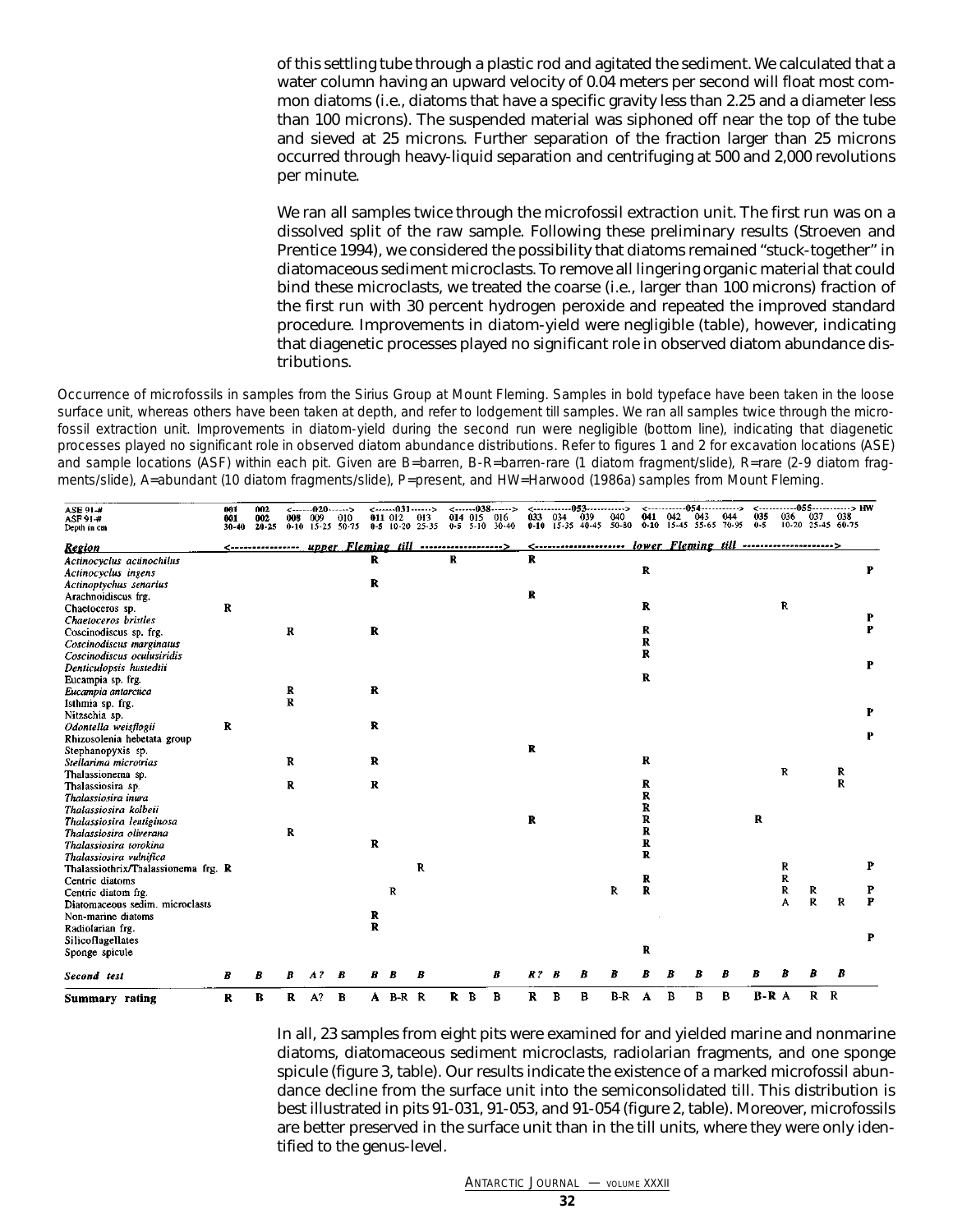

Figure 3. Diatoms recovered from surface sediments overlying the Sirius Group at Mount Fleming. Enlargement is 1,000 ×, and the diatoms were photographed from sample ASF 91-041 (figure 3), except where indicated otherwise. A. *Thalassiosira vulnifica*. B. *Eucampia antarctica*, sample ASF 91-011; C. *Thalassiosira vulnifica*. D. *Coscinodiscus marginatus*. E. *Thalassiosira kolbeii*. F. *Thalassiosira inura*. G. *Stellarima microtrias*, enlarged 750 ×. H. *Actinocyclus ingens*. Identifications as given by D. Harwood, University of Nebraska–Lincoln.

We regard it unlikely that better preserved marine diatoms at the surface were derived from the poorly preserved marine diatoms in the lodgement till units by lag processes. Instead, we suggest that the lodgement till was barren of biological material and that few diatom fragments at depth indicate a recycling-downward process in polar-desert conditions.

Critical evidence that has been used to support the subglacial reworking of diatoms into the Sirius Group till is the presence of diatomaceous sediment microclasts in the matrix of these tills (e.g., Harwood 1983, 1986a,c; Harwood, Grant, and Karrer 1986). Diatomaceous sediment microclasts were absent, however, in the matrix of the lodgement till units, except at pit 91-055 (figure 2, table). These diatomaceous sediment microclasts range in size from 25 to 40 microns, however, and do not preclude eolian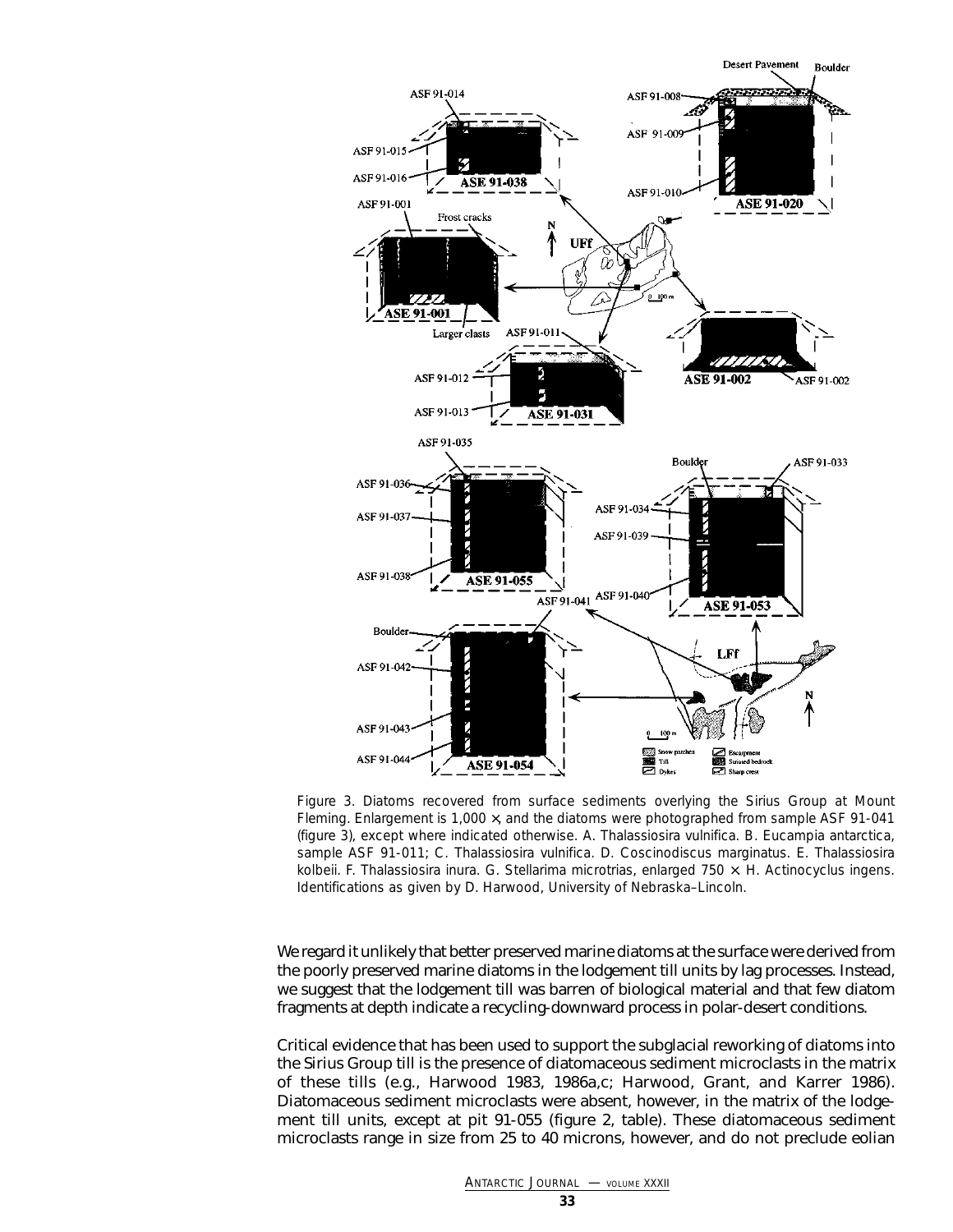transport. We suggest that the inverse stratigraphy observed in pit 91-055 is a function of either nonrepresentative surface sampling or the disintegration of fewer and larger diatomaceous sediment microclasts into a multitude of smaller ones by the extraction procedure, or both. Similarly, we suggest that the apparent abundance of microfossil fragments in sample 91-009 (pit 91-020; figure 2, table) signifies the breakdown of one or few intact diatoms into a number of unrecognizable fragments.

These results indicate that for one deposit on which the dynamicists built their viewpoint, the Sirius Group at Mount Fleming, the glacial conveyor mechanism appears erroneous. We suggest that if the microfossils in the surface unit arrived by glacial transport mechanisms, they ought to occur within a glacial deposit of younger age than the underlying lodgement tills. If the microfossils arrived by eolian processes, they should occur in surface deposits of disparate origin but of unknown age, both glacial and nonglacial, given the ability for the deposit to trap fine-grained, wind-blown material (McFadden, Wells, and Jercinovich 1987; Wells et al. 1995).

Denton, Prentice, and Burckle (1991) proposed scenarios by which airborne diatoms were incorporated into Sirius Group glacial sediments. For these diatoms to become airborne, however, at least two requirements must be met:

- Outcrops of Plio-Pleistocene marine sediments were available for subaerial windscouring.
- The atmospheric circulation system and the ice-sheet configuration were significantly different, so that *only* the observed Plio-Pleistocene *marine* diatom flora of the Sirius Group was elevated.

The latter is important because eolian transport at present recycles varying proportions of marine and nonmarine diatoms to east antarctic ice sheet plateau locations (Burckle et al. 1988; Kellogg and Kellogg 1996). In addition, the source area from which these marine diatoms were scoured by wind remained enigmatic, because the preponderance of planktic taxa over benthic taxa in Sirius Group sediments seemingly invalidates uplifted near-shore marine sediments (e.g., Webb and Harwood 1991) and because a stable cryosphere and marine diatom source areas appear to be conditions in contradiction. This contradiction arises because the stabilists melt-down mechanisms cannot account for the necessary ice recession (Denton et al. 1993). Finally, the absence in Sirius Group samples from Mount Fleming of marine diatom species such as *Nitzschia curta* that dominate today in circumantarctic waters (Burckle 1984) requires that the eolian microfossil conveyor operated before such species became dominant.

We advocate alternative mechanisms for deglaciation and outline one plausible scenario with marine diatom source areas and transport pathways. This scenario highlights eolian transport of Plio-Pleistocene diatoms to high-elevation deposits and is constrained by ice-volume fluctuation during the early and middle Pliocene. An, albeit short-lived, icevolume reduction of between 10 and 40 percent of the present ice volume appears reasonable (Kennett and Hodell 1993). Denton et al. (1993) present argon-39/argon-40 constraints on the upper limit of glaciation in Taylor Valley during the last 2.97 million years. Therefore, ice is an unlikely transporting agent for diatoms in those deposits in the dry valleys situated above the last 2.97 million years maximum ice limit and having earlymiddle Pliocene diatom assemblages reported in them (Stroeven et al. in press).

We regard Wilkes Basin as a prime candidate for partial deglaciation because at its margin facing the open ocean, the ice sheet is partly grounded at depths in excess of 1,000 meters below present-day sea level (Drewry 1983). During proposed periods of ice recession, with associated delayed isostatic recovery, marine sedimentation occurred in these basins. Upon emergence of basin floors, strong katabatic winds from the large but shrunken east antarctic ice sheet caused deflation of the exposed marine sediments, and airborne marine diatomaceous microclasts were blown to presently high-altitude Transantarctic Mountain sites (Stroeven et al. in press). The eolian source was closed when these basins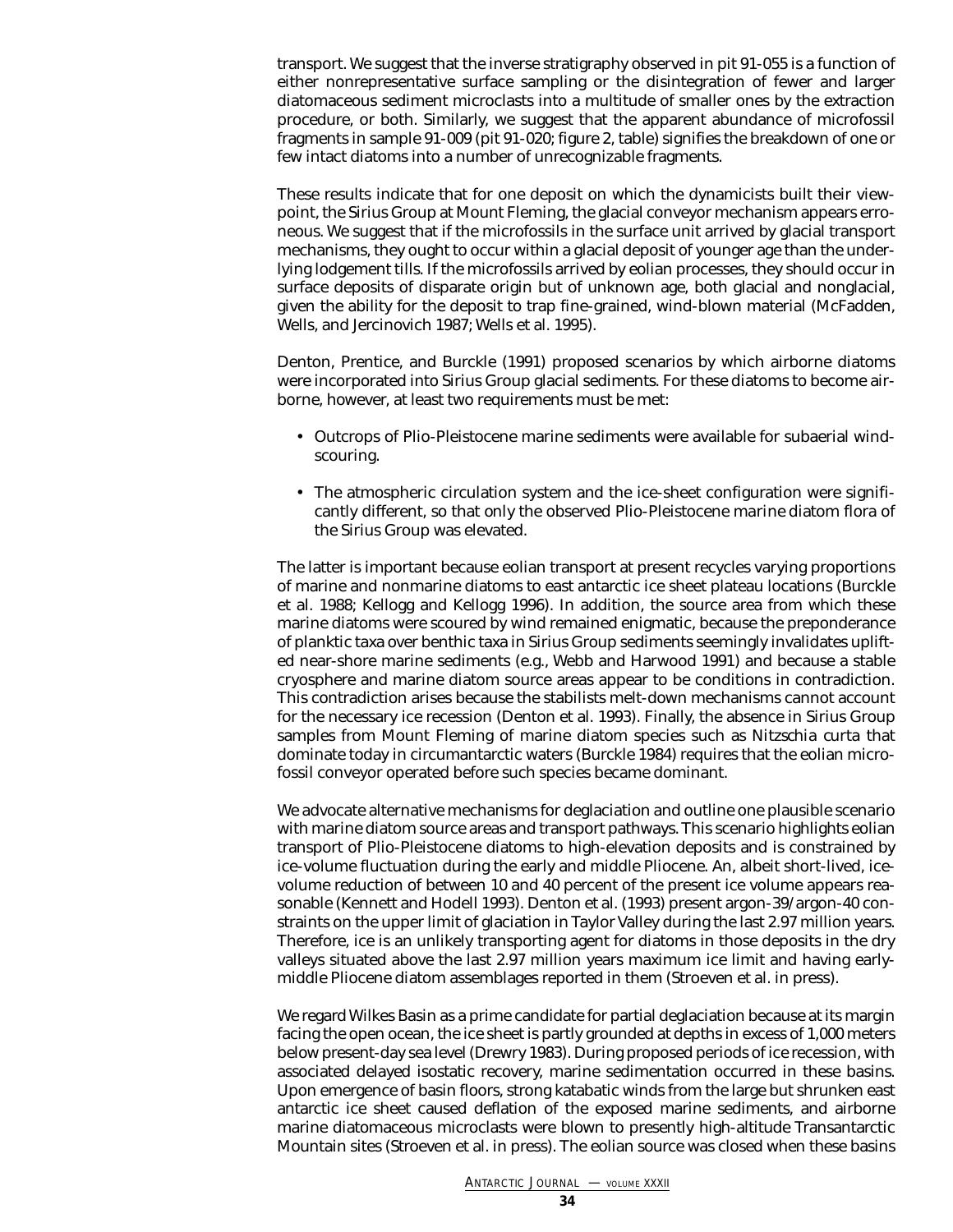were overrun by a reexpanded east antarctic ice sheet. For marine diatom transport by glaciers, the whole length of the Wilkes and Pensacola basins has to be deglaciated to explain the spatial distribution of Pliocene marine diatom-bearing tills. For eolian diatom transport (which is directionally variable and turbulent), however, only partial deglaciation of these basins and subsequent uplift above contemporaneous sea-level, is required.

We are indebted to our co-investigators M. Helfer and C. Schlüchter and to G. Simonds, S. Dunbar, S. Iversen, and D. Rosenthal for fieldwork. D. Harwood supervised the diatom extraction procedures, identified recovered diatom species, and provided us with helpful student assistance. Helpful comments by L.H. Burckle, D. Goodwillie, and G.C. Rosqvist improved the manuscript. H. Drake drew some of the figures. We thank VXE-6 for excellent field support. This work is supported by National Science Foundation grant OPP 90- 20975 to Michael L. Prentice and Harold W. Borns, Jr., by the Swedish Natural Science Research Council, and by the Swedish Society for Anthropology and Geography André grant to Arjen P. Stroeven.

#### **References**

- Barrett, P.J., and R.D. Powell. 1982. Middle Cenozoic glacial beds at Table Mountain, southern Victoria Land. In C. Craddock (Ed.), *Antarctic geoscience*. Madison: University of Wisconsin Press.
- Brady, H., and B. McKelvey. 1979. The interpretation of a Tertiary tillite at Mount Feather, southern Victoria Land, Antarctica. *Journal of Glaciology*, 22(86), 189–193.
- Burckle, L.H. 1984. Diatom distribution and oceanographic reconstruction in the Southern Ocean— Present and last glacial maximum. *Marine Micropaleontology*, 9(3), 241–262.
- Burckle, L.H., R.I. Gayley, M. Ram, and J.-R. Petit. 1988. Diatoms in antarctic ice cores: Some implications for the glacial history of Antarctica. *Geology*, 16(4), 326–329.
- Denton, G.H., M.L. Prentice, and L.H. Burckle. 1991. Cainozoic history of the antarctic ice sheet. In R.J. Tingey (Ed.), *The geology of Antarctica*. Oxford: Clarendon Press.
- Denton, G.H., D.E. Sugden, D.R. Marchant, B.L. Hall, and T.I. Wilch. 1993. East antarctic ice sheet sensitivity to Pliocene climatic change from a dry valleys perspective. *Geografiska Annaler*, 75A(4), 155–204.
- Drewry, D.J. 1983. *Antarctica: Glaciological and geophysical folio*. Cambridge: Scott Polar Research Institute, University of Cambridge.
- Harwood, D.M. 1983. Diatoms from the Sirius Formation, Transantarctic Mountains. *Antarctic Journal of the U.S.*, 18(5), 98–100.
- Harwood, D.M. 1986a. Diatom biostratigraphy and paleoecology with a Cenozoic history of antarctic ice sheets. (Ph.D. dissertation, Ohio State University, Columbus, Ohio.)
- Harwood, D.M. 1986b. Diatoms. In P.J. Barrett (Ed.), *Antarctic Cenozoic history from the MSSTS-1 drillhole, McMurdo Sound.* Wellington, New Zealand: Department of Scientific and Industrial Research Bulletin.
- Harwood, D.M. 1986c. Recycled siliceous microfossils from the Sirius Formation. *Antarctic Journal of the U.S.,* 21(5), 101–103.
- Harwood, D.M., M.W. Grant, and M.H. Karrer. 1986. Techniques to improve diatom recovery from glacial sediments. *Antarctic Journal of the U.S.*, 21(5), 107–108.
- Kellogg, D.E., and T.B. Kellogg. 1996. Diatoms in South Pole ice: Implications for eolian contamination of Sirius Group deposits. *Geology*, 24(2), 115–118.
- Kennett, J.P., and D.A. Hodell. 1993. Evidence for relative climatic stability of Antarctica during the early Pliocene: A marine perspective. *Geografiska Annaler*, 75A(4), 205–220.
- McFadden, L.D., S.G. Wells, and M.J. Jercinovich. 1987. Influences of eolian and pedogenic processes on the origin and evolution of desert pavements. *Geology*, 15(6), 504–508.
- McKelvey, B.C., P.-N. Webb, D.M. Harwood, and M.C.G. Mabin. 1991. The Dominion Range Sirius Group: A record of the late Pliocene–early Pleistocene Beardmore glacier. In M.R.A. Thomson, J.A. Crame, and J.W. Thomson (Eds.), *Geological evolution of Antarctica*. Cambridge: Cambridge University Press.
- Mercer, J.H. 1968. Glacial geology of the Reedy glacier area, Antarctica. *Geological Society of America Bulletin*, 79(4), 471–486.
- Stroeven, A.P. 1994. Semi-consolidated glacial deposits on Mount Fleming, South Victoria Land, Antarctica: A test of the late Neogene East Antarctic Ice Sheet collapse hypothesis. (M.S. Thesis, University of Maine, Orono, Maine.)
- Stroeven, A.P., H.W. Borns, Jr., M.L. Prentice, J.L. Fastook, and R.J. Oglesby. 1994. Upper Fleming Sirius till: Evidence for local glaciation and warmer climates during the Neogene. In F.M. van der

*ANTARCTIC JOURNAL —* VOLUME XXXII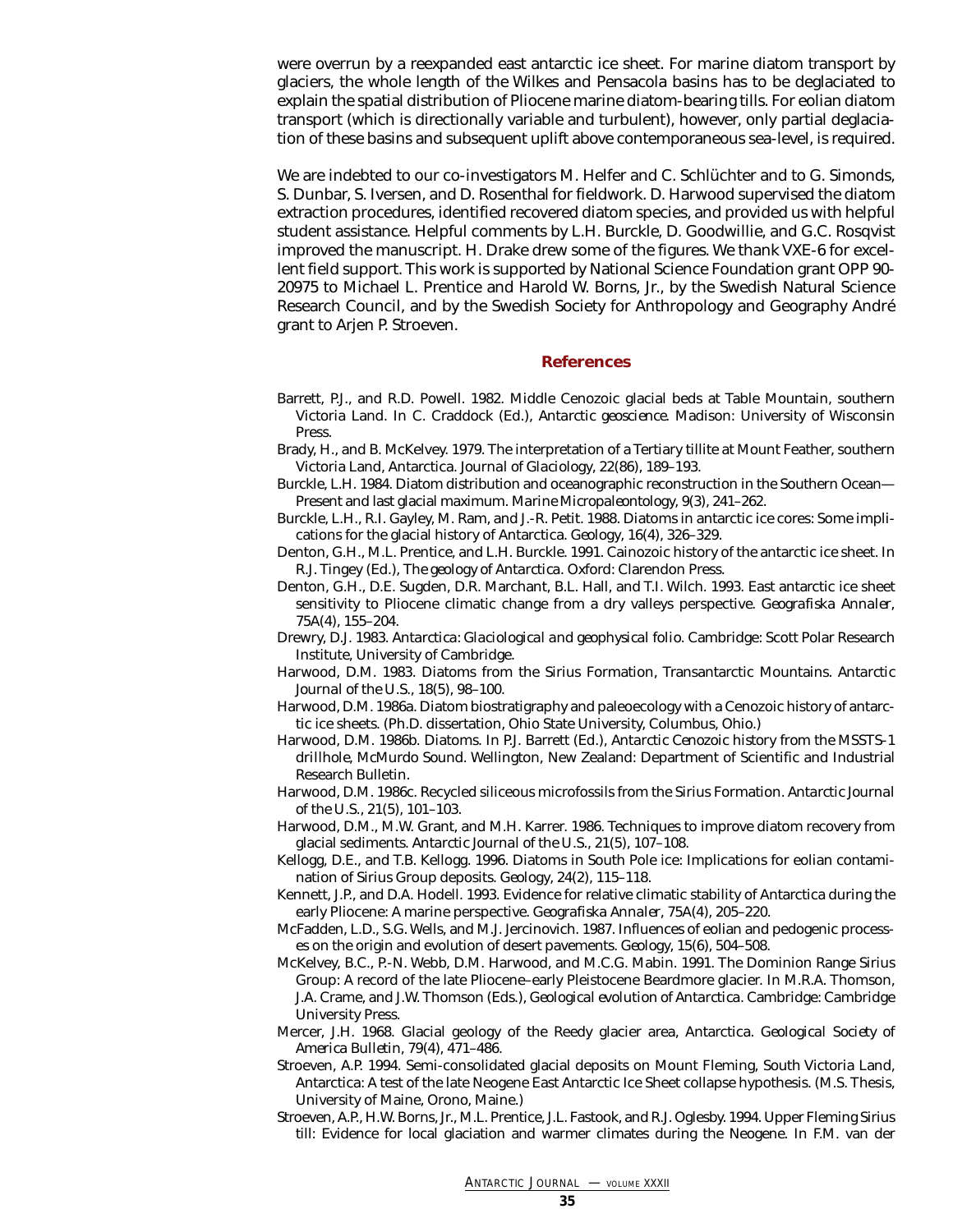Wateren, A.L.L.M. Verbers, and F. Tessensohn (Eds.), *Landscape evolution in the Ross Sea Area, Antarctica*. Haarlem: Rijks Geologische Dienst.

- Stroeven, A.P., and M.L. Prentice. 1994. Do marine diatoms in Sirius Group tills indicate ice sheet disintegration? *Geological Society of America Abstracts With Programs*, 26(7), A-143. [Abstract]
- Stroeven, A.P., and M.L. Prentice. In preparation. A case for Sirius Group alpine glaciation at Mount Fleming, south Victoria Land, Antarctica: A case against Pliocene east antarctic ice sheet reduction. *Geological Society of America Bulletin.*
- Stroeven, A.P., M.L. Prentice, and H.W. Borns, Jr. 1992. Mount Fleming upper valley drift: Evidence for Neogene glacial history of Antarctica. *Antarctic Journal of the U.S.*, 27(5), 51–54.
- Stroeven, A.P., M.L. Prentice, and J. Kleman. In press. On marine microfossil transport and pathways in Antarctica during the late Neogene: Evidence from the Sirius Group at Mount Fleming. *Geology*.

Sugden, D. 1992. Antarctic ice sheets at risk? *Nature*, 359, 775–776.

- Webb, P.-N., and D.M. Harwood. 1991. Late Cenozoic glacial history of the Ross embayment, Antarctica. *Quaternary Science Reviews*, 10(2/3), 215–223.
- Wells, S.G., L.D. McFadden, J. Poths, and C.T. Olinger. 1995. Cosmogenic <sup>3</sup>He surface-exposure dating of stone pavements: Implications for landscape evolution in deserts. *Geology*, 23(7), 613–616.

\_\_\_\_\_\_\_\_\_\_\_\_\_\_\_\_\_\_\_\_\_\_\_\_\_\_\_\_\_\_\_\_\_\_\_\_\_\_\_\_\_\_\_\_\_\_\_\_\_\_\_\_\_\_\_\_\_\_\_\_\_\_\_\_\_\_\_\_\_\_\_\_\_\_\_\_\_\_\_ *Arjen P. Stroeven, Department of Physical Geography. Stockholm University, S-106 91 Stockholm, Sweden*

### *Michael L. Prentice, Institute for the Study of Earth, Oceans, and Space, University of New Hampshire, Durham, New Hampshire 03824-3525*

*Johan Kleman, Department of Physical Geography, Stockholm University, S-106 91 Stockholm, Sweden*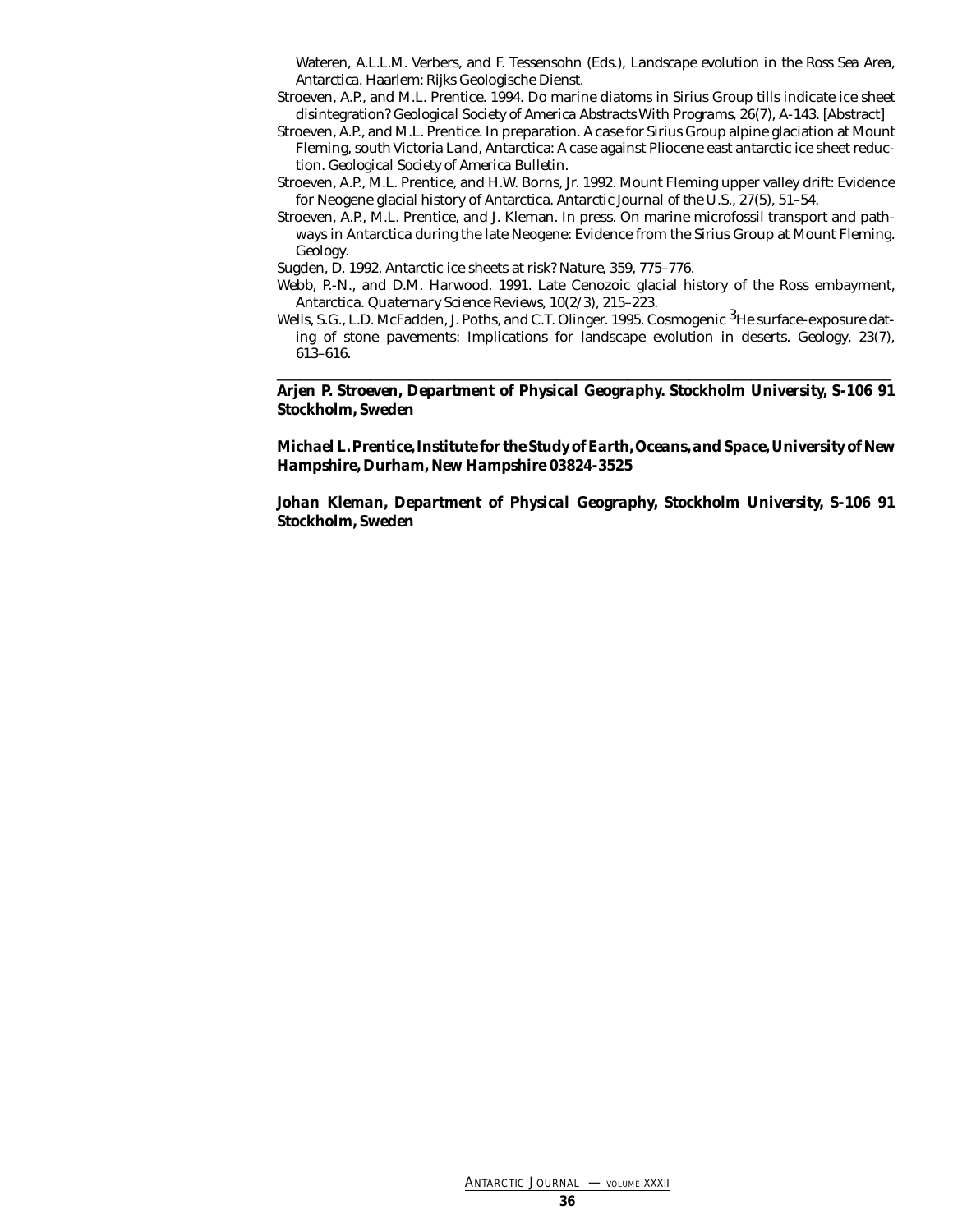## <span id="page-36-0"></span>**Foundation awards of funds for antarctic projects, 1 September 1995 through 30 September 1996**

*[Biology and medicine](#page-36-1) [Marine and terrestrial geology and geophysics](#page-40-0) [Ocean and climate studies](#page-45-0) [Astrophysics and aeronomy](#page-48-0) [Glaciology](#page-49-0) [Environmental research](#page-53-0) [Services and support](#page-53-1)*

A ward numbers for all awards initiated by the Office of Polar Programs (OPP) contain<br>the prefix "OPP." ("BIR" indicates Biological Instrumentation and Resources/Directorate for Biological Sciences.) However, funding of awards is sometimes shared by two or more antarctic science or support programs within OPP or between OPP antarctic and arctic science or support programs. For these awards, a listing is included under the heading for each OPP program that funded the project. The first amount represents the funds provided by that individual program, and the second amount, in parentheses, is the total award amount. All of these contain the OPP prefix. Additionally, investigators may receive funds for antarctic research from other divisions or offices of the National Science Foundation, as well as from OPP. When awards are initiated by another NSF division, the three-letter prefix for that program is included in the award number. As with awards split between OPP programs, antarctic program funds are listed first, and the total amount is listed in parentheses.

<span id="page-36-1"></span>Awards designated "(1)" were made between 1 September 1995 and 30 November 1995; awards designated "(2)" were made between 1 December 1995 and 28 February 1996; awards designated "(3)" were made between 1 March and 31 May 1996; and awards designated "(4)" were made between 1 June and 30 September 1996.

### **Biology and medicine**

Abbott, Mark R. Oregon State University, Corvallis, Oregon. Mesoscale processes and primary productivity at the polar front. OPP 95-30507. \$160,000. (\$360,000) (4)

Ainley, David G. H.T. Harvey and Associates, Alviso, California. Factors regulating population size and colony distribution of Adélie penguins in the Ross Sea. OPP 95-26865. \$174,824. (4)

Anderson, Robert F. Columbia University, New York, New York. Management and scientific service in support of the U.S. Joint Global Ocean Flux Study (JGOFS) southern ocean process study: Hydrography, coring, and site survey. OPP 95-30398. \$294,178. (4)

Anthes, Richard. University Center for Atmospheric Research, Boulder, Colorado. University Center for Atmospheric Research Educational outreach and related activities. OPP 96-43303. \$20,000. (\$568,243) (4)

Arrigo, Kevin R. National Aeronautics and Space Administration, Goddard Space Flight Center, Greenbelt, Maryland. Modeling primary production of the southern ocean for ROAVERRS (Research on Ocean-Atmosphere Variability and Ecosystem Response in the Ross Sea). OPP 95-25805. \$8,582. (\$43,380) (4)

Azam, Farooq. Scripps Institution of Oceanography, La Jolla, California. Bacterial production uncoupled from primary production: Implications for dissolved organic matter fluxes in the southern oceans. OPP 95-30851. \$84,817. (4)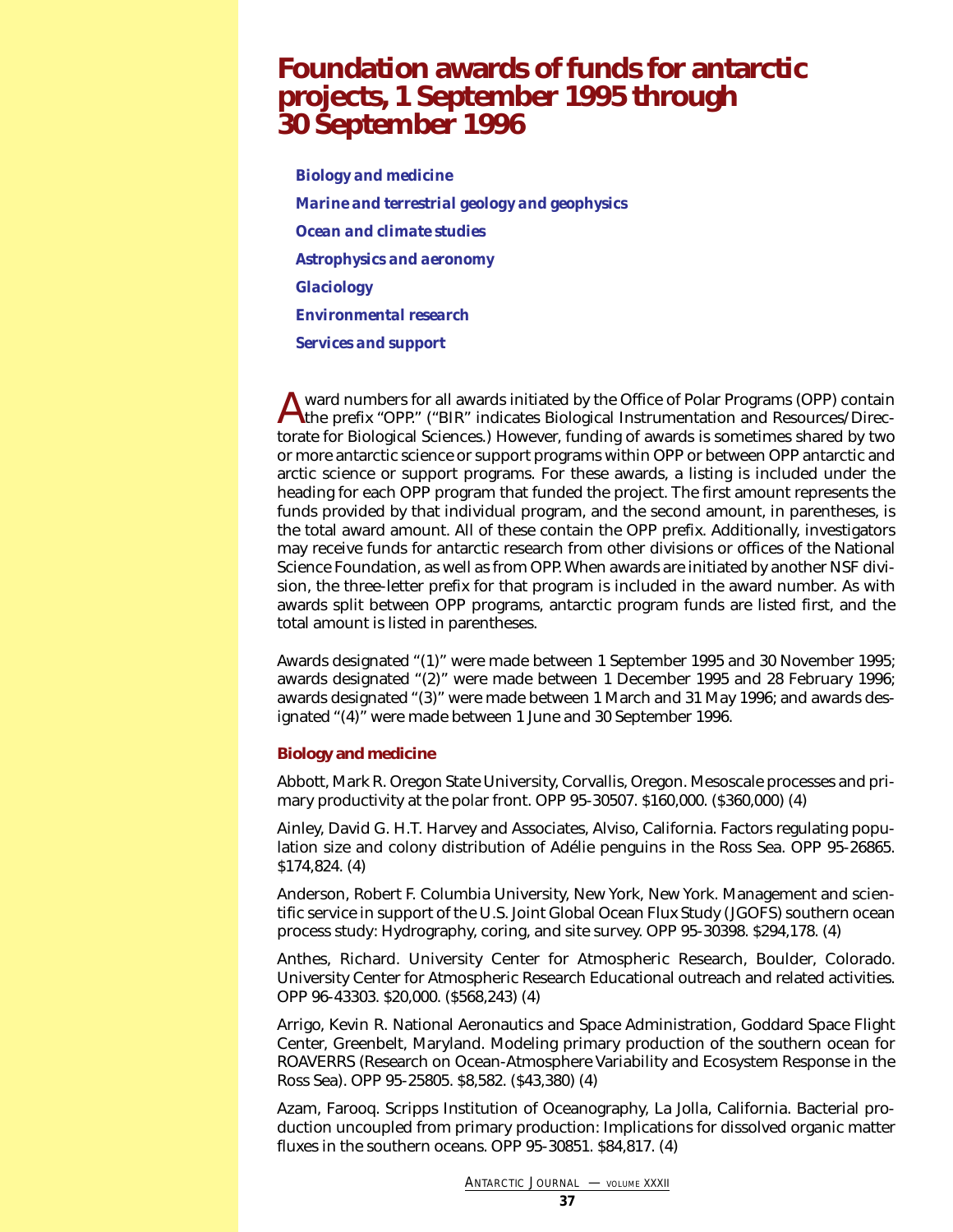Bacon, Michael P. Woods Hole Oceanographic Institution, Woods Hole, Massachusetts. Seasonal and spatial variations in the flux of particulate organic carbon derived from thorium-234 in the U.S. Joint Global Ocean Flux Study (JGOFS) southern ocean process study. OPP 95-30861. \$102,026. (\$121,595) (4)

Baker, Bill J. Florida Institute of Technology, Melbourne, Florida. The chemical ecology of shallow-water antarctic marine invertebrates. OPP 95-26610. \$95,802. (3)

Barber, Richard T. Duke University, Durham, North Carolina. Primary production in the southern ocean. OPP 95-31981. \$110,000. (4)

Barry, James P. Monterey Bay Aquarium Research Institute, Moss Landing, California. Research on Ocean-Atmosphere Variability and Ecosystem Responses in the Ross Sea (ROAVERRS). OPP 94-20680. \$60,068. (4)

Bender, Michael L. University of Rhode Island, Kingston, Rhode Island. Oxygen dynamics during the Joint Global Oceans Flux Study (JGOFS) southern ocean process study. OPP 95-30746. \$160,129. (4)

Bosch, Isidro M. State University of New York, Geneseo, New York. Ultraviolet photobiology of the developmental planktonic stages of antarctic benthic invertebrates. OPP 95- 28089. \$70,438. (3)

Bronk, Deborah A. University of Georgia, Athens, Georgia. New and regenerated production in the southern ocean: Ross Sea studies. OPP 95-30732. \$29,890. (4)

Bronk, Deborah A. University of Georgia, Athens, Georgia. New and regenerated production in the southern ocean: Ross Sea studies. OPP 96-43869. \$27,698. (\$34,978) (4)

Caron, David A. Woods Hole Oceanographic Institution, Woods Hole, Massachusetts. Seasonal contribution of nano- and microzooplankton to antarctic food web structure in the Ross Sea. OPP 96-33703. \$103,458. (4)

Carpenter, Edward J. State University of New York, Stony Brook, New York. Intergovernment Personnel Act mobility assignment. OPP 96-43611. \$84,529. (4)

Castellini, Michael A. University of Alaska, Fairbanks, Alaska. Physiological development and survival of juvenile Weddell seals. OPP 96-40449. \$8,856. (2)

Chin, Yu-Ping. Ohio State University, Columbus, Ohio. The effect of dissolved organic matter on the photolysis and bioaccumulation of synthetic organic compounds in two lakes on Ross Island, Antarctica. OPP 96-16287. \$9,000. (\$50,067) (4)

Cochlan, William P. University of Southern California, Los Angeles, California. New and regenerated production in the southern ocean: Ross Sea study. OPP 95-30716. \$130,659. (4)

Cowles, Timothy J. Oregon State University, Corvallis, Oregon. Southern ocean Joint Global Ocean Flux Study (JGOFS): Mesoscale physical and biological processes at the polar front. OPP 95-30758. \$104,000. (4)

Day, Thomas A. Arizona State University, Tempe, Arizona. Ozone depletion, ultraviolet-B radiation and vascular plant performance in Antarctica. OPP 93-17019. \$123,957 (\$233,957) (1)

Delong, Edward F. University of California, Santa Barbara, California. Antarctic marine archaebacteria: Biological properties and ecological significance. OPP 94-18442. \$113,620. (2)

Detrich, H. William. Northeastern University, Boston, Massachusetts. Structure, function, and expression of cold-adapted tubulins and microtubule-dependent motors from antarctic fishes. OPP 94-20712. \$140,626. (3)

DeVries, Arthur L. University of Illinois at Urbana–Champaign, Champaign, Illinois. The role of antifreeze proteins in freezing avoidance of antarctic fishes. OPP 93-17629. \$165,041. (3)

DiTullio, Giacomo R. University of Charleston, Charleston, South Carolina. Bloom dynamics and food web structure in the Ross Sea: Phytoplankton growth and sulfur cycling. OPP 93-17431. \$85,497 (\$165,773) (1)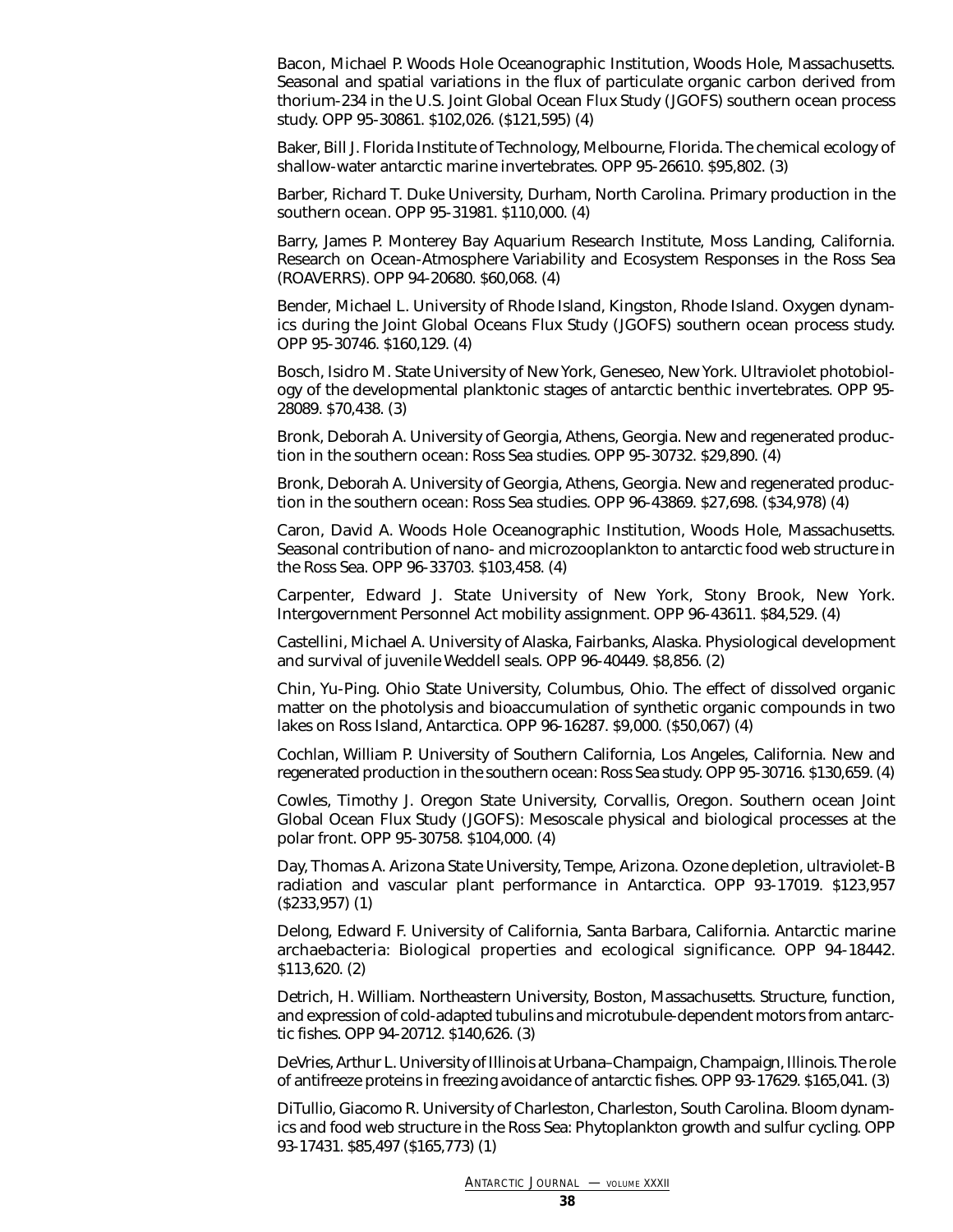DiTullio, Giacomo R. University of Charleston, Charleston, South Carolina. Bloom dynamics and food web structure in the Ross Sea: Phytoplankton growth and sulfur cycling. OPP 93-17431. \$80,276. (2)

Ducklow, Hugh W. The College of William and Mary, Virginia Institute of Marine Sciences, Gloucester Point, Virginia. Bloom dynamics and food web structure in the Ross Sea: Primary productivity, new production and bacterial growth. OPP 93-19222. \$56,246. (2)

Ducklow, Hugh W. The College of William and Mary, Virginia Institute of Marine Sciences, Gloucester Point, Virginia. Bacterial production uncoupled from primary production: Implications for dissolved organic matter fluxes in the southern ocean. OPP 95-30734. \$42,058. (4)

Dunton, Kenneth H. University of Texas, Austin, Texas. Thermal adaptation in polar macroalgae. OPP 96-42085. \$14,752. (3)

Fauchald, Kristian. Smithsonian Institution, Washington, DC. Biological collections from polar regions. OPP 95-09761. \$150,000 (\$500,000) (1)

Fauchald, Kristian. Smithsonian Institution, Washington, DC. Biological collections from polar regions. OPP 96-43726. \$26,267. (\$213,467) (4)

Franklin, Jerry F. University of Washington, Seattle, Washington. Stimulating and facilitating collaborative long-term ecological research: A proposal for continuing support of the LTER network office. OPP 93-00679. \$89,977. (\$989,759) (3)

Franks, Peter J. Scripps Institution of Oceanography, La Jolla, California. Physical-biological interactions controlling larval krill development and early survival: Implications for population recruitment and demography of *Euphausia superba* (Dana). OPP 95-25803. \$152,199 (\$172,199) (1)

Freckman, Diana W. Colorado State University, Fort Collins, Colorado. Antarctic dry valley nematode communities: Establishment, function, and response to disturbance. OPP 96-24743. \$166,344. (\$187,465) (2)

Gardner, Chester S. University of Illinois at Urbana-Champaign, Champaign, Illinois. Iron boltzman temperature lidar for studies of middle atmosphere global change. OPP 96-12251. \$300,000. (\$650,000) (4)

Gautier, Catherine. University of California, Santa Barbara, California. Surface ultraviolet irradiance and photosynthetically available radiation variability over Antarctica. OPP 93- 17120. \$138,014. (3)

Gowing, Marcia M. University of California, Santa Cruz, California. Bloom dynamics and food web structure in the Ross Sea: Role of microzooplankton in controlling production. OPP 93-16035. \$217,853. (2)

Gowing, Marcia M. University of California, Santa Cruz, California. Bloom dynamics and food web structure in the Ross Sea: Role of microzooplankton in controlling production. OPP 96-43750. \$10,075. (4)

Grebmeier, Jacquelin M. University of Tennessee, Knoxville, Tennessee. Research on Ocean–Atmospheric Variability and Ecosystem Response in the Ross Sea (ROAVERRS). OPP 94-20683. \$52,728 (1)

Hastings, Jordan T. University of Nevada, Desert Research Institute, Reno, Nevada. Pre-Science On-Line Antarctica Planning Workshop, 28–30 April 1996 at Biosphere 2, Oracle, Arizona. BIR 95-07657. \$24,927 (\$74,783) (1)

Huntley, Mark E. Scripps Institution of Oceanography, La Jolla, California. Aggregation dynamics of antarctic krill, *Euphausia superba* (Dana). OPP 95-23748. \$62,652 (\$148,061) (1)

Huntley, Mark E. Scripps Institution of Oceanography, La Jolla, California. Aggregation dynamics of antarctic krill, *Euphausia superba* (Dana). OPP 95-23748. \$69,552. (4)

Huntley, Mark E. Scripps Institution of Oceanography, La Jolla, California. U.S. Joint Global Ocean Flux Study (JGOFS) southern ocean process study: Zooplankton processes. OPP 96-34052. \$200,005. (4)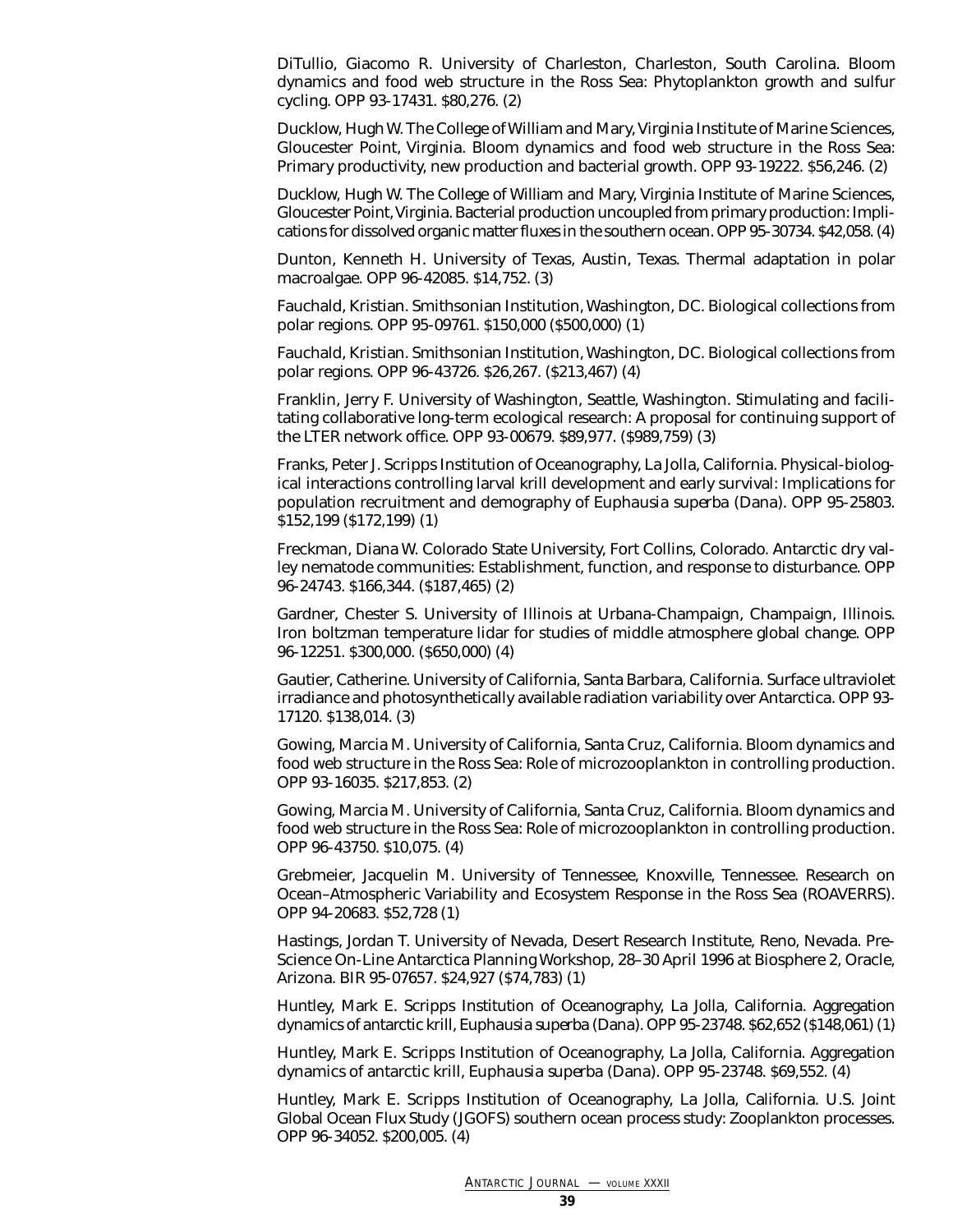Jeffrey, Wade H. University of West Florida, Pensacola, Florida. Ultraviolet-radiationinduced DNA damage in bacterioplankton in the southern ocean. OPP 94-19037. \$130,665. (\$135,988) (4)

Karentz, Deneb. University San Francisco, San Francisco, California. Ultraviolet photobiology of planktonic development stages of antarctic benthic invertebrates. OPP 95- 28241. \$86,607. (3)

Karl, David M. University of Hawaii at Manoa, Honolulu, Hawaii. Long-Term Ecological Research (LTER) on the antarctic marine ecosystem: Microbiology and carbon flux. OPP 96-40162. \$64,881. (2)

Kieber, David J. State University New York, College of Environmental Science and Forestry, Syracuse, New York. Photochemical and optical properties of antarctic waters in response to changing ultraviolet-B fluxes. OPP 96-10173. \$322,527. (4)

Kirchman, David L. University of Delaware, Newark, Delaware. Bacterial production uncoupled from primary production: Implications for dissolved organic matter fluxes in the southern oceans (Joint Global Ocean Flux Study). OPP 95-31977. \$85,343. (4)

Koger, Ronald G. Antarctic Support Associates, Englewood, Colorado. Logistics support of operations/research activities related to the U.S. program in Antarctica. OPP 95-44138. \$52,801 (\$10,130,714) (1)

Koger, Ronald G. Antarctic Support Associates, Englewood, Colorado. Logistics support of operations/research activities related to the U.S. program in Antarctica. OPP 96-42445. \$5,200. (\$17,605,200) (4)

Koger, Ronald G. Antarctic Support Associates, Englewood, Colorado. Logistics support of operations/research activities related to the U.S. program in Antarctica. OPP 96-43915. \$40,700. (\$12,890,867) (4)

Lessard, Evelyn J. University of Washington, Seattle, Washington. Bloom dynamics and food web structure in the Ross Sea: Role of microzooplankton in controlling production. OPP 93-15027. \$81,081. (2)

Lonsdale, Darcy J. State University of New York, Stony Brook, New York. Seasonal contribution of nano- and microzooplankton to antarctic food web structure in the Ross Sea. OPP 96-34241. \$19,023. (4)

Manahan, Donal T. University of Southern California, Los Angeles, California. Biological adaptations of antarctic marine organisms. OPP 93-17696. \$167,526 (1)

Manahan, Donal T. University of Southern California, Los Angeles, California. Metabolic physiology during embryonic and larval development of antarctic echinoderms. OPP 94- 20803. \$130,295. (3)

Marra, John. Columbia University, New York, New York. Primary production in the southern oceans. OPP 95-30611. \$130,000. (4)

McClintock, James B. University of Alabama, Birmingham, Alabama. The chemical ecology of shallow-water antarctic marine invertebrates. OPP 95-30735. \$59,547. (3)

Mopper, Kenneth. Washington State University, Pullman, Washington. Photochemical and optical properties of antarctic waters in response to changing ultraviolet-B fluxes. OPP 95-27255. \$386,178. (4)

Olson, Robert J. Woods Hole Oceanographic Institution, Woods Hole, Massachusetts. Regulation of primary productivity in the southern oceans: Phytoplankton photosynthesis characteristics from individual cell measurements. OPP 95-30718. \$120,000. (3)

Priscu, John C. Montana State University, Bozeman, Montana. Antarctic lake-ice microbial consortia: Origin, distribution, and growth physiology. OPP 94-19413. \$182,055. (2)

Reed, H.L. Henry M. Jackson Foundation for the Advancement of Military Medicine, Bethesda, Maryland. The polar  $T_3$  syndrome: Metabolic and cognitive manifestations, their hormonal regulation and impact upon performance. OPP 94-18466. \$41,400. (3)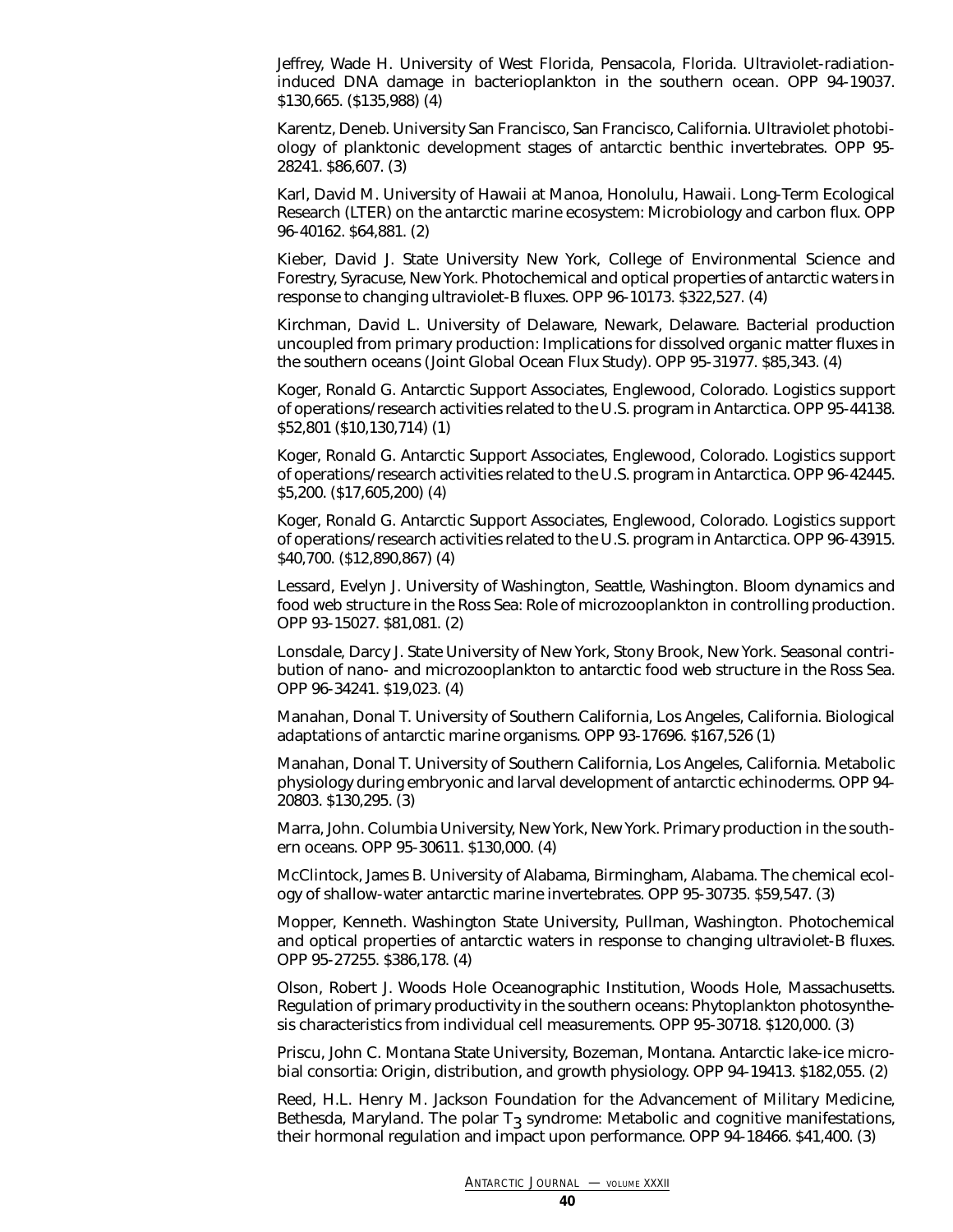Ross, Robin M. University of California, Santa Barbara, California. Long-term ecological research on the antarctic marine ecosystem: An ice-dominated environment. OPP 96- 43898. \$77,182. (\$96,262) (4)

Sidell, Bruce D. University of Maine, Orono, Maine. Evolution of an oxygen-binding hemoprotein in a unique environment: Myoglobin in the hemoglobinless antarctic icefishes. OPP 94-21657. \$139,931. (2)

Smith, Kenneth L. Scripps Institution of Oceanography, La Jolla, California. Seasonal ice cover and its impact on the epipelagic community in the northwestern Weddell Sea: Long time-series monitoring. OPP 96-40796. \$40,826. (2)

Smith, Kenneth L. Scripps Institution of Oceanography, La Jolla, California. Seasonal ice cover and its impact on the epipelagic community in the northwestern Weddell Sea: Long time-series monitoring. OPP 93-15029. \$101,329. (\$135,105) (4)

Smith, Kenneth L. Scripps Institution of Oceanography, La Jolla, California. Seasonal ice cover and its impact on the epipelagic community in the northwestern Weddell Sea: Long time-series monitoring. OPP 96-43884. \$28,706. (4)

Smith, Walker O. University of Tennessee, Knoxville, Tennessee. Bloom dynamics and food web structure in the Ross Sea: Primary productivity, new production, and bacterial growth. OPP 93-17587. \$122,885 (\$230,402) (1)

Smith, Walker O. University of Tennessee, Knoxville, Tennessee. Bloom dynamics and food web structure in the Ross Sea: Primary productivity, new production and bacterial growth. OPP 93-17587. \$107,517. (2)

Smith, Walker O. University of Tennessee, Knoxville, Tennessee. Management and scientific services in support of the U.S. Joint Global Oceans Flux Study (JGOFS) southern ocean study: Nutrients. OPP 95-30382. \$256,091. (4)

Smith, Walker O. University of Tennessee, Knoxville, Tennessee. Primary production in the southern oceans. OPP 95-31990. \$120,177. (4)

<span id="page-40-0"></span>Stoecker, Diane K. University of Maryland, Center for Estuarian Studies, Cambridge, Maryland. Ecology and physiology of sea-ice brine microalgae. OPP 93-18772. \$114,936. (3)

Trivelpiece, Wayne Z. Montana State University, Bozeman, Montana. Influence of pack ice on the distribution and demography of Pygoscelis penguins. OPP 95-43921. \$70,006 (1)

Vleck, Carol M. Iowa State University, Ames, Iowa. Reproductive endocrinology of freeliving Adélie penguins at Torgersen Island, Antarctica. OPP 96-42086. \$4,125. (3)

Ware, Randolph H. University Center for Atmospheric Research, Boulder, Colorado. Support of UNAVCO and related activities. OPP 96-40521. \$15,000. (\$1,242,037) (2)

Weiler, C. Susan. Whitman College, Walla Walla, Washington. Dissertations initiative for the advancement of limnology and oceanography (DIALOG) II. OPP 96-28543. \$15,000. (\$45,000) (4)

Wharton, Robert A. University of Nevada, Desert Research Institute, Reno, Nevada. McMurdo Dry Valleys: A cold desert ecosystem. OPP 92-11773. \$571,088. (3)

Wharton, Robert A. University of Nevada Desert Research Institute, Reno, Nevada. McMurdo Dry Valleys: A cold desert ecosystem. OPP 96-42958. \$525. (\$6,551) (4)

### **Marine and terrestrial geology and geophysics**

Anandakrishnan, Sridhar. Pennsylvania State University, University Park, Pennsylvania. Antalith seismic reflection program at central west antarctica camp (CWA). OPP 96- 12536. \$32,189. (3)

Anandakrishnan, Sridhar. Pennsylvania State University, University Park, Pennsylvania. Workshop on aerogeophysical research in Antarctica. OPP 96-33601. \$15,655. (3)

Anderson, John B. Rice University, Houston, Texas. Glacier: A collaborative antarctic curriculum. OPP 95-53878. \$25,000. (\$137,668) (3)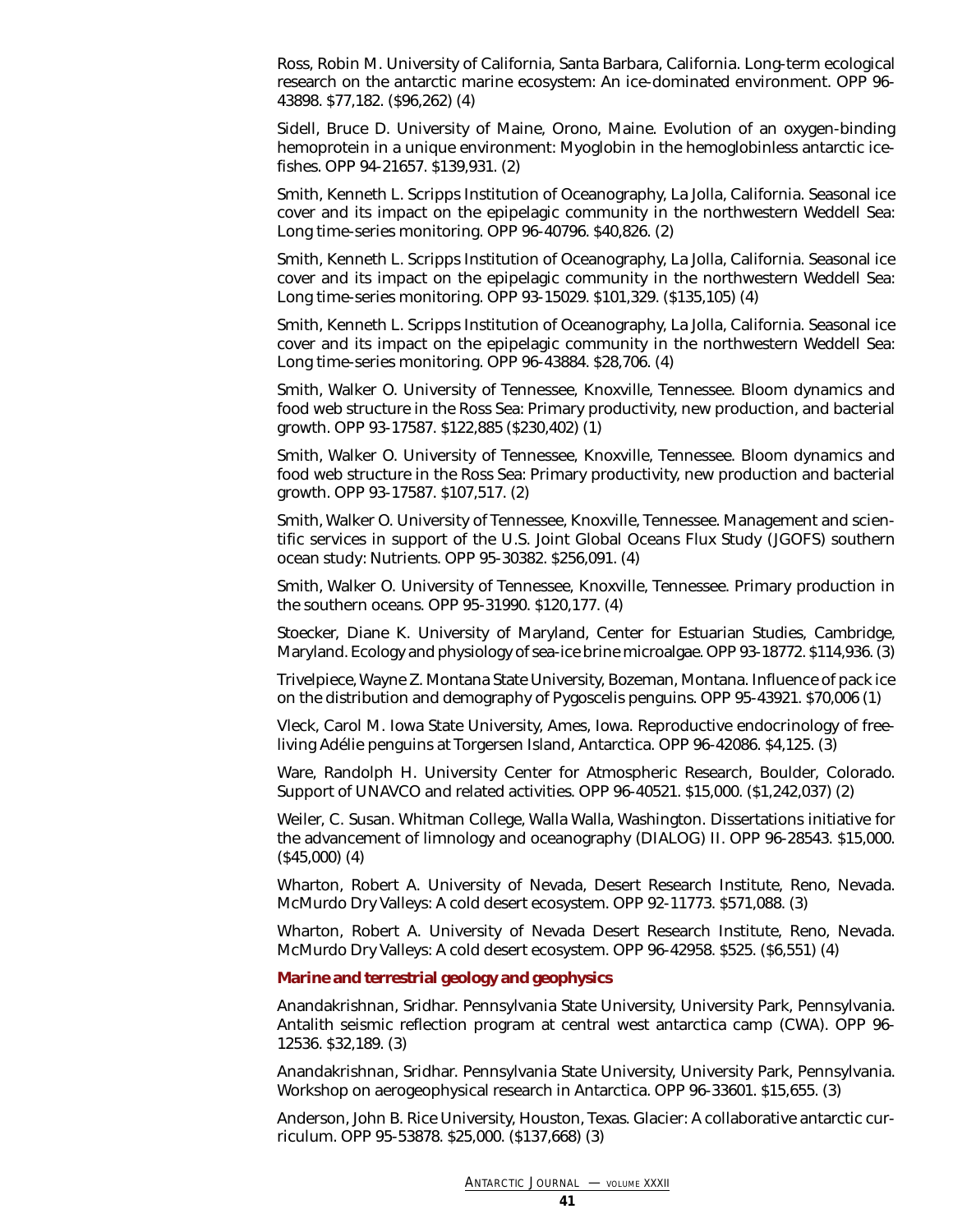Anderson, John B. Rice University, Houston, Texas. Mechanism and timing of west antarctic ice sheet retreat at the end of the last glacial maximum. OPP 95-27876. \$150,171. (3)

Andrews, John T. University of Colorado, Boulder, Colorado. Geological record of Late Wisconsin/Holocene ice-sheet advance and retreat from the Ross Sea. OPP 96-40170. \$15,088 (1)

Askin, Rosemary A. Ohio State University, Columbus, Ohio. Initial palynological characterization of Cape Roberts drill cores. OPP 95-27013. \$6,599. (3)

Askin, Rosemary A. Ohio State University, Columbus, Ohio. Antarctic geologic database: Rock data and sample rescue. OPP 96-26819. \$49,999. (4)

Bartek, Louis R. University of Alabama, Tuscaloosa, Alabama. Glacial marine stratigraphy in the eastern Ross Sea and western Marie Byrd Land and shallow structure of the west antarctic rift. OPP 96-40605. \$4,640. (2)

Bartek, Louis R. University of Alabama, Tuscaloosa, Alabama. Integrated biostratigraphy and high-resolution seismic stratigraphy of the Ross Sea: Implications for Cenozoic eustatic and climatic change. OPP 96-40607. \$18,240. (2)

Bartek, Louis R. University of Alabama, Tuscaloosa, Alabama. Glacial marine stratigraphy in the eastern Ross Sea and western Marie Byrd Land and shallow structure of the west antarctic rift. OPP 93-16710. \$96,489. (4)

Bell, Robin E. Columbia University, New York, New York. Lithospheric controls on the behavior of the west antarctic ice sheet: Corridor Aerogeophysics of Eastern Ross Transect Zone (CASERTZ). OPP 93-19854. \$154,090. (3)

Bevis, Michael G. University of Hawaii at Manoa, Honolulu, Hawaii. Scotia Arc global positioning system project (SCARP). OPP 95-30383. \$79,646. (3)

Bindschadler, Robert A. National Aeronautics and Space Administration, Goddard Space Flight Center, Greenbelt, Maryland. Workshops for the west antarctic ice sheet project. OPP 96-34698. \$7,100. (\$14,201) (3)

Blankenship, Donald D. University of Texas, Austin, Texas. Lithospheric controls on the behavior of the west antarctic ice sheet: Aerogeophysics of the eastern Ross transect zone. OPP 93-19369. \$2,076. (\$177,076) (4)

Blankenship, Donald D. University of Texas, Austin, Texas. Support Office for Aerogeophysical Research (SOAR). OPP 96-43423. \$333,903. (\$1,043,703) (4)

Cande, Steven C. Scripps Institution of Oceanography, La Jolla, California. Early Tertiary tectonic evolution of the Pacific-Australia-Antarctic Plate circuit. OPP 94-16989. \$65,755 (\$366,041) (1)

Cande, Steven C. Scripps Institution of Oceanography, La Jolla, California. Early Tertiary tectonic evolution of the Pacific-Australia-Antarctic Plate circuit. OPP 94-16989. \$19,356. (\$139,347) (2)

Cande, Steven C. Scripps Institution of Oceanography, La Jolla, California. Late Cretaceous–Early Tertiary plate interactions in the southwest Pacific. OPP 93-17872. \$24,684. (\$74,684) (2)

Cassidy, William A. Case Western Reserve, Cleveland, Ohio. Antarctic search for meteorites. OPP 91-17558. \$91,891. (3)

Cole, Julia E. University of Colorado, Boulder, Colorado. Acquisition of a stable isotope mass spectrometer for automated carbonate analysis: Analytical instrumentation for earth science/global change research. OPP 96-28080. \$9,500. (\$113,487) (4)

Dalziel, Ian W. University of Texas, Austin, Texas. Geologic studies in the Shackleton Range Coats Land and Queen Maud Land, East Antarctica: A North American connection. OPP 96-42724. \$64,977. (4)

Davies, Thomas A. University of Texas, Austin, Texas. Atlas of glacimarine features. OPP 95-26459. \$34,833. (2)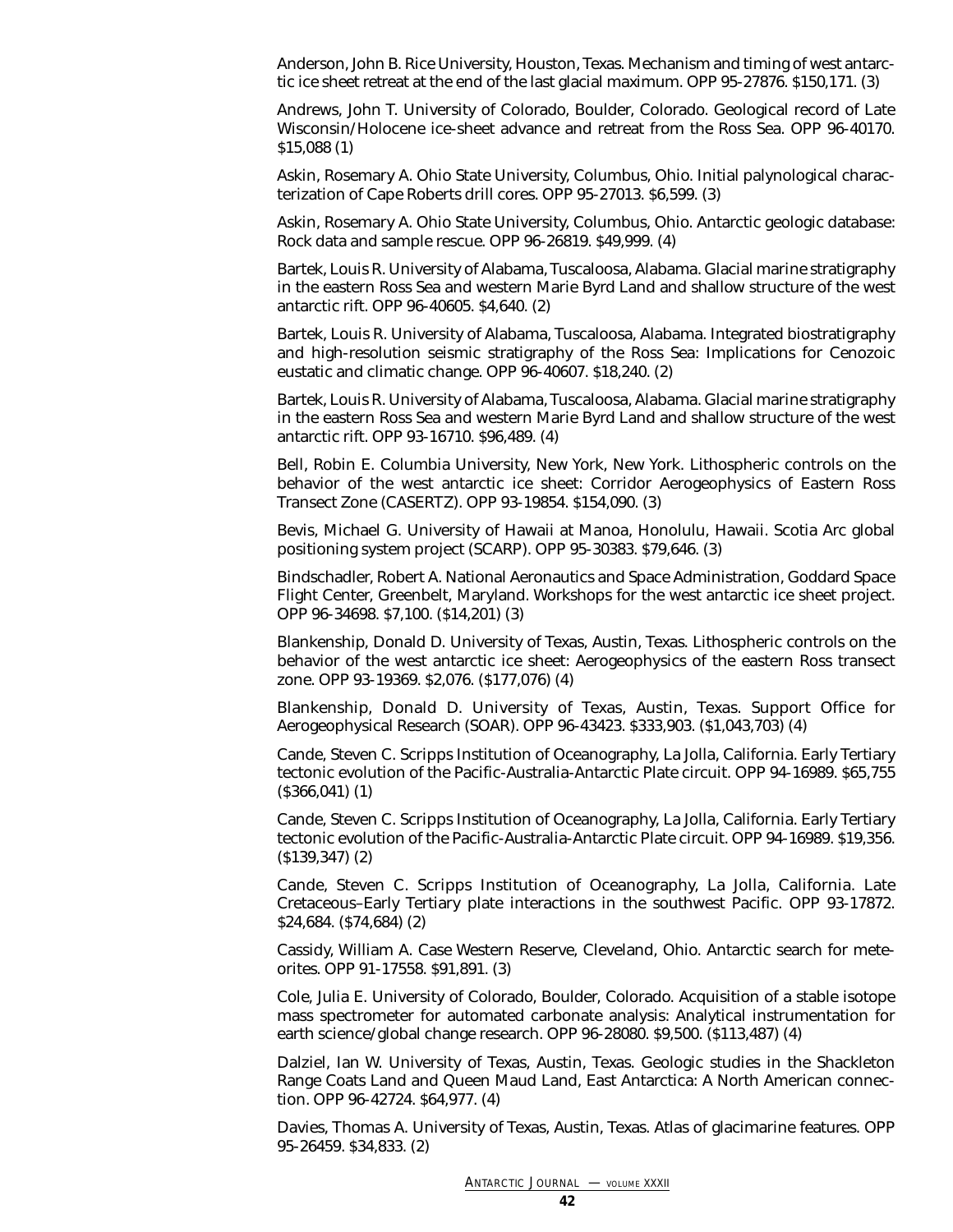DePaolo, Donald J. University of California, Berkeley, California. Metamorphism and intrusion chronology and tectonic evolution of the central and southern Transantarctic Mountains using samarium-neodymium isotopes. OPP 93-18838. \$39,489. (2)

Domack, Eugene W. Hamilton College, Clinton, New York. Geological record of Late Wisconsinan/Holocene ice-sheet advance and retreat from Ross Sea. OPP 96-41121. \$1,850. (3)

Duebendorfer, Ernest M. Northern Arizona University, Flagstaff, Arizona. The Ellsworth Mountain terrane: Its origin and accretion to East Antarctica. OPP 93-12040. \$20,448. (3)

Elliot, David H. Ohio State University, Columbus, Ohio. Jurassic volcanic rocks in the Transantarctic Mountains: A test of a model for continental flood basalt magmatism in Antarctica. OPP 94-20498. \$128,230. (3)

Elliot, David H. Ohio State University, Columbus, Ohio. Mesozoic break-up of Gondwanaland: Geochronology of antarctic tholeiites. OPP 95-27816. \$247,000. (3)

Faure, Gunter. Ohio State University, Columbus, Ohio. Age of the last transgression of the east antarctic ice sheet, Transantarctic Mountains, southern Victoria Land. OPP 93- 16310. \$13,453. (\$26,913) (3)

Feldmann, Rodney M. Kent State University, Kent, Ohio. Paleobiogeography of austral decapod crustaceans. OPP 95-26252. \$41,000. (\$61,000) (2)

Finn, Carol. U.S. Geological Survey, Reston, Virginia. Lithospheric controls on the behavior of the west antarctic ice sheet: Corridor Aerogeophysics of the Eastern Ross Transect Zone (CASERTZ/WAIS). OPP 96-43267. \$48,054. (4)

Fitzgerald, Paul. University of Arizona, Tucson, Arizona. Thermochronologic constraints on the formation of the Transantarctic Mountains, Antarctica. OPP 93-16720. \$98,154. (4)

Frey, Frederick A. Massachusetts Institute of Technology, Cambridge, Massachusetts. Origin and evolution of the Kerguelen plume: Constraints from studies of the Kerguelen Archipelago. OPP 94-17774. \$45,880. (2)

Goodge, John W. Southern Methodist University, Dallas, Texas. Antarctic Working Group for Geology and Geophysics 1996–1998. OPP 96-15562. \$23,426. (4)

Grunow, Anne M. Ohio State University, Columbus, Ohio. Establishment of Gondwana early Paleozoic reference poles and tests for terrane motion. OPP 93-17673. \$76,641. (3)

Hammer, William R. Augustana College, Rock Island, Illinois. Vertebrate paleontology of the Triassic to Jurassic sedimentary sequence in the Shackleton Glacier regions, Antarctica. OPP 93-15826. \$61,321. (3)

Harvey, Ralph P. Case Western Reserve, Cleveland, Ohio. Support for Meteorite Working Group meeting, 27–28 September 1996, Arlington, Virginia. OPP 96-15721. \$11,529. (4)

Harwood, David M. University of Nebraska, Lincoln, Nebraska. High-latitude southern ocean paleontology workshop. OPP 96-34616. \$10,800. (3)

Harwood, David M. University of Nebraska, Lincoln, Nebraska. Integrated biostratigraphy and high-resolution seismic stratigraphy of the Ross Sea: Implication for Cenozoic eustatic and climatic changes. OPP 96-42036. \$21,322. (3)

Harwood, David M. University of Nebraska, Lincoln, Nebraska. Paleobiology and paleoenvironments of preglacial(?) Eocene coasts in southern Victoria Land, Antarctica. OPP 93-17901 \$41,088. (3)

Harwood, David M. University of Nebraska, Lincoln, Nebraska. Diatom biostratigraphy and paleoenvironmental history of Cape Roberts Project cores. OPP 94-20062. \$30,923. (4)

Harwood, David M. University of Nebraska, Lincoln, Nebraska. Paleobiology and paleoenvironments of preglacial(?) Eocene coasts in southern Victoria Land, Antarctica. OPP 96-43359. \$12,000. (4)

Hayes, Dennis E. Columbia University, New York, New York. Analysis of circumantarctic ocean basin paleobathymetry and structure. OPP 94-18936. \$90,894. (2)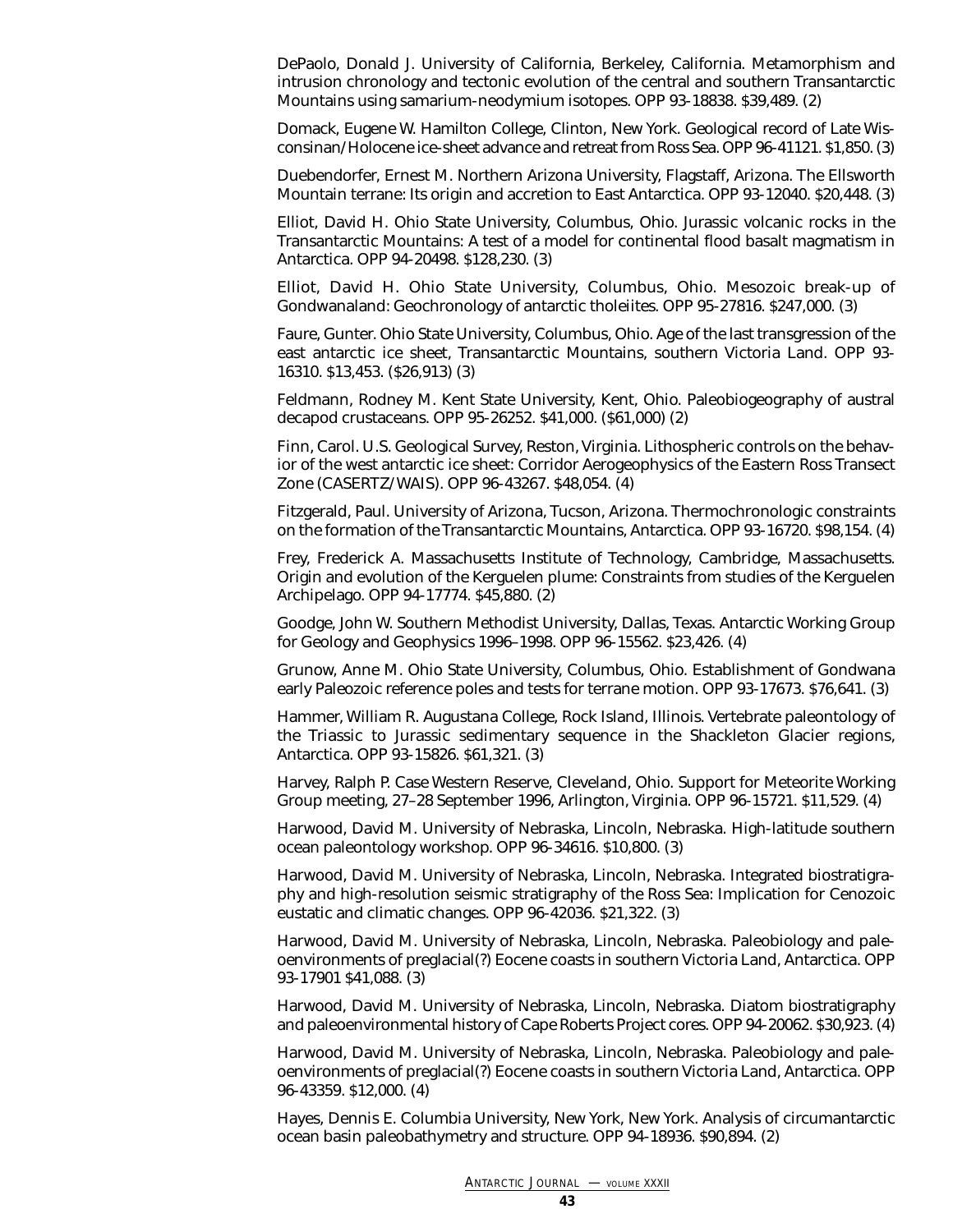Jarrard, Richard D. University of Utah, Salt Lake City, Utah. Downhole logging for the Cape Roberts Project. OPP 94-18429. \$120,784. (4)

Jarrard, Richard D. University of Utah, Salt Lake City, Utah. Stress field history, Cape Roberts Antarctica. OPP 95-27319. \$14,838. (4)

Kamb, Barclay. California Institute of Technology, Pasadena, California. Global positioning system measurements of crustal motion in Antarctica. OPP 95-27606. \$94,397. (4)

Kettler, Richard M. University of Nebraska, Lincoln, Nebraska. Initial characterization of organic matter in Cretaceous–Paleogene sedimentary Rocks, Cape Roberts, Antarctica. OPP 95-27070. \$22,359. (3)

Klinkhammer, Gary. Oregon State University, Corvallis, Oregon. A survey of hydrothermal vents in Bransfield Strait, Antarctica. OPP 96-40130. \$18,000 (1)

Klinkhammer, Gary. Oregon State University, Corvallis, Oregon. A survey of hydrothermal vents in Bransfield Strait, Antarctica. OPP 96-42795. \$27,300. (4)

Koger, Ronald G. Antarctic Support Associates, Englewood, Colorado. Logistics support of operations/research activities related to the U.S. program in Antarctica. OPP 96-40584. \$3,771. (\$25,503,771) (2)

Koger, Ronald G. Antarctic Support Associates, Englewood, Colorado. Logistics support of operations/research activities related to the U.S. program in Antarctica. OPP 96-41407. \$21,000. (\$7,021,000) (3)

Koger, Ronald G. Antarctic Support Associates, Englewood, Colorado. Logistics support of operations/research activities related to the U.S. program in Antarctica. OPP 96-43915. \$113,613. (\$12,890,867) (4)

Krissek, Lawrence A. Ohio State University, Columbus, Ohio. Initial sedimentological characterization of the Late Cretaceous–Early Cenozoic drill cores from Cape Roberts, Antarctica. OPP 95-27008. \$28,363. (3)

Krissek, Lawrence A. Ohio State University, Columbus, Ohio. Initial sedimentological characterization of the Late Cretaceous–Early Cenozoic drill cores from Cape Roberts, Antarctica. OPP 96-43364. \$3,800. (4)

Kurz, Mark D. Woods Hole Oceanographic Institution, Woods Hole, Massachusetts. Pliocene history of the east antarctic ice sheet: A workshop. OPP 96-40004. \$2,150 (\$4,300) (1)

Kurz, Mark D. Woods Hole Oceanographic Institution, Woods Hole, Massachusetts. Sources of Cenozoic volcanism in McMurdo Sound: An isotopic study. OPP 96-40513. \$15,539. (2)

Kyle, Philip R. New Mexico Institute of Mining and Technology, Socorro, New Mexico. The Cape Roberts Project: Volcanic record, geochemistry, and argon-40/argon-39 chronology. OPP 95-27329. \$60,231. (3)

Kyle, Philip R. New Mexico Institute of Mining and Technology, Socorro, New Mexico. Mount Erebus Volcano Observatory. OPP 94-19267. \$76,389. (4)

Lawver, Lawrence A. University of Texas, Austin, Texas. Scotia Arc Global Positioning System Project (SCARP). OPP 95-26687. \$79,993. (4)

Luyendyk, Bruce P. University of California, Santa Barbara, California. Glacial marine stratigraphy in the eastern Ross Sea and western Marie Byrd Land and shallow structure of the west antarctic rift. OPP 96-40312. \$26,640. (2)

Luyendyk, Bruce P. University of California, Santa Barbara, California. Glacial marine stratigraphy in the eastern Ross Sea and western Marie Byrd Land and shallow structure of the west antarctic rift. OPP 93-16712. \$49,748. (4)

Marchant, David R. Boston University, Boston, Massachusetts. Tephrochronology applied to Late Cenozoic Paleoclimate and geomorphic evolution of the central Transantarctic Mountains. OPP 96-14027. \$53,018. (4)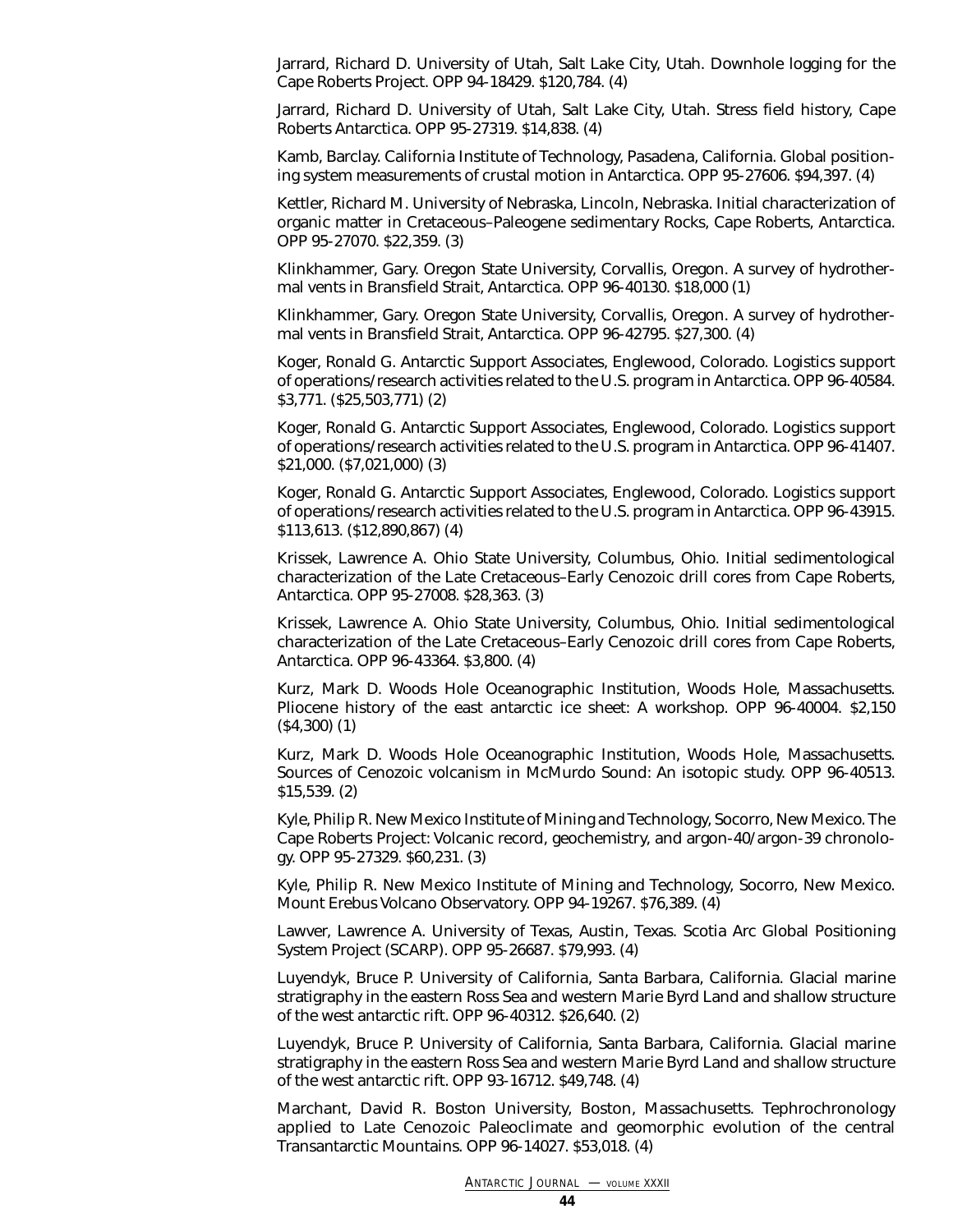Marsh, Bruce D. Johns Hopkins University, Baltimore, Maryland. Three-dimensional magma dynamics in large sills. OPP 94-18513. \$110,003. (3)

Marsh, Bruce D. Johns Hopkins University, Baltimore, Maryland. Three-dimensional magma dynamics in large sills. OPP 96-43236. \$9,372. (\$15,012) (4)

Nishiizumi, Kunihiko. University of California, Berkeley, California. Terrestrial age measurement of antarctic meteorites. OPP 96-40199. \$9,000. (2)

Pittenger, Richard F. Woods Hole Oceanographic Institution, Woods Hole, Massachusetts. Ship operations. OPP 96-43819. \$24,000. (\$57,500) (4)

Pospichal, James J. Florida State University, Tallahassee, Florida. Calcareous nanofossil biostratigraphy and paleoenvironmental history of the Cape Roberts Project cores. OPP 94-22893. \$37,607. (4)

Powell, Ross D. Northern Illinois University, De Kalb, Illinois. Initial sedimentological characterization of the Late Cretaceous–Early Cenozoic drill cores from Cape Roberts, Antarctica. OPP 95-27481. \$31,781. (3)

Rea, David K. University of Michigan, Ann Arbor, Michigan. The record of antarctic environment preserved in deep sea sediments: Critical times of climate change. OPP 95- 27067. \$225,349. (2)

Rees, Margaret N. University of Nevada, Las Vegas, Nevada. The Ellsworth Mountains terrane: Its origin and accretion to East Antarctica. OPP 92-20395. \$99,739. (4)

Scherer, Reed. University of Massachusetts, Amherst, Massachusetts. Diatom biostratigraphy and paleoenvironmental history of Cape Roberts cores. OPP 94-22894. \$12,576. (4)

Shen, Yang. Woods Hole Oceanographic Institution, Woods Hole, Massachusetts. Models of the three-dimensional stratigraphy of glaciated continental shelves. OPP 95-26930. \$40,000. (4)

Shimizu, Nobumichi. Woods Hole Oceanographic Institution, Woods Hole, Massachusetts. Origin and evolution of the Kerguelen plume: Constraints from studies of the Kerguelen Archipelago. OPP 94-17806. \$34,120. (2)

Smalley, Robert. University of Memphis, Memphis, Tennessee. Scotia Arc global positioning system project (SCARP). OPP 95-27529. \$52,592. (3)

Spilhaus, A.F. American Geophysical Union, Washington, DC. Support of travel to 30th International Geological Congress, Beijing, China, 4–14 August 1996. OPP 96-27219. \$2,000. (\$14,000) (4)

Stock, Joann M. California Institute of Technology, Pasadena, California. Early Tertiary tectonic evolution of the Pacific-Australia-Antarctic Plate circuit. OPP 94-16779. \$42,694 (\$80,611) (1)

Stock, Joann M. California Institute of Technology, Pasadena, California. Late Cretaceous–Early Tertiary plate interactions in the southwest Pacific. OPP 96-40039. \$18,390. (2)

Stock, Joann M. California Institute of Technology, Pasadena, California. Late Cretaceous–Early Tertiary plate interactions in the southwest Pacific. OPP 93-17318. \$75,759. (3)

Stock, Joann M. California Institute of Technology, Pasadena, California. Early Tertiary tectonic evolution of the Pacific-Australia-Antarctic Plate circuit. OPP 94-16779. \$37,917. (4)

Stump, Edmund. Arizona State University, Tempe, Arizona. Dinofest International: Innovative science education outreach. OPP 96-26879. \$10,000. (\$40,000) (4)

Taylor, Edith L. University of Kansas, Lawrence, Kansas. The Shackleton Glacier area: Floristics, biostratigraphy, and paleoclimate. OPP 93-15353. \$141,981. (2)

Verosub, Kenneth L. University of California, Davis, California. Paleomagnetic and mineral magnetic characterization of drill cores from the Cape Roberts project. OPP 95- 26889. \$108,662. (3)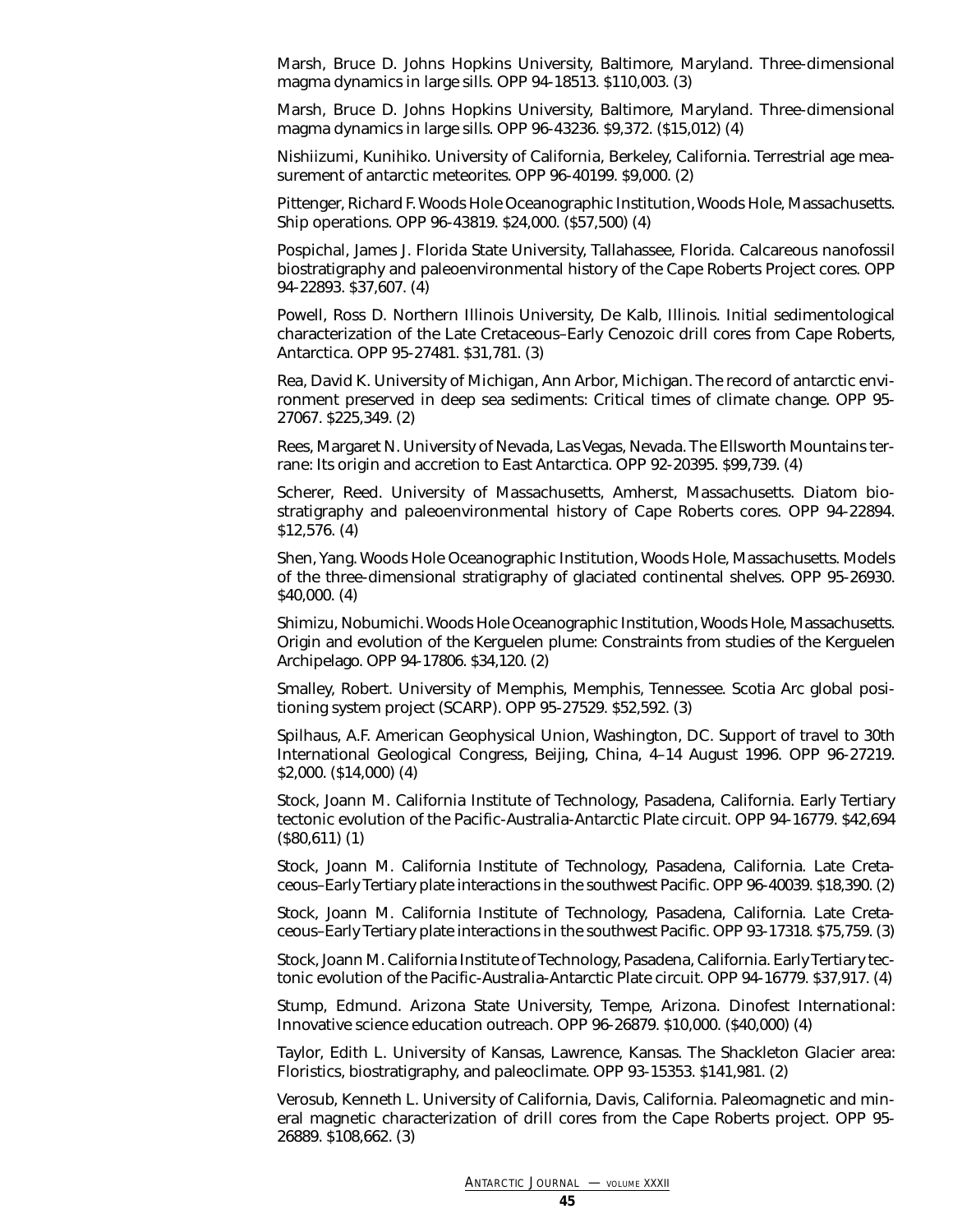Ware, Randolph H. University Center for Atmospheric Research, Boulder, Colorado. Support of UNAVCO and related activities. OPP 96-40521. \$28,600. (\$1,242,037) (2)

Watkins, David K. University of Nebraska, Lincoln, Nebraska. Calcareous nanofossil biostratigraphy and paleoenvironmental history of Cape Roberts cores. OPP 94-19770. \$3,386. (4)

Webb, Peter-Noel. Ohio State University, Columbus, Ohio. Integrated biostratigraphy and high-resolution seismic stratigraphy of the Ross Sea: Implications for Cenozoic eustatic and climate change. OPP 96-41979. \$19,999. (3)

Webb, Peter-Noel. Ohio State University, Columbus, Ohio. Antarctic stratigraphic drilling: Cape Roberts Project. OPP 93-17979. \$48,271. (4)

Webb, Peter-Noel. Ohio State University, Columbus, Ohio. Cretaceous–Paleogene foraminifera of the Victoria Land Basin (Cape Roberts Project). OPP 94-20475. \$33,935. (4)

Whillans, Ian M. Ohio State University, Columbus, Ohio. Global positioning system measurements of rock and ice motions in southern Victoria Land. OPP 95-27571. \$56,021. (4)

Wiens, Douglas. Washington University, St. Louis, Missouri. A broadband seismic experiment for study of the tectonics and structure of the Antarctic Peninsula and Scotia Sea regions. OPP 95-27366. \$109,057. (3)

Wilson, Gary S. Ohio State University, Columbus, Ohio. Paleomagnetic and mineral magnetic characterization of drill cores from the Cape Roberts project. OPP 95-27343. \$24,957. (3)

Wilson, Gary S. Ohio State University, Columbus, Ohio. Mount Feather Sirius Group workshop and collaborative sample analysis and publication. OPP 96-34644. \$10,868. (\$21,735) (3)

Wilson, Terry J. Ohio State University, Columbus, Ohio. Stress field history, Cape Roberts, Antarctica. OPP 95-27394. \$84,018. (4)

<span id="page-45-0"></span>Wise, Sherwood W. Florida State University, Tallahassee, Florida. Curatorship of antarctic collections. OPP 96-40466. \$99,280. (2)

Wise, Sherwood W. Florida State University, Tallahassee, Florida. Curatorship of antarctic collections. OPP 96-43483. \$21,904. (4)

Witmer, Richard E. U.S. Geological Survey, Reston, Virginia. Antarctic surveying and mapping program. OPP 96-43361. \$217,800. (\$335,600) (4)

Wrenn, John H. Louisiana State University and A&M College, Baton Rouge, Louisiana. Initial palynological characterization of Cape Roberts drill cores. OPP 95-27075. \$60,788. (3)

Zoback, Mark D. Stanford University, Stanford, California. Stress field history, Cape Roberts, Antarctica. OPP 95-27412. \$26,648. (4)

#### **Ocean and climate studies**

Ackley, Stephen F. U.S. Army Cold Regions Research and Engineering Laboratory, Hanover, New Hampshire. Sea-ice measurements during the Antarctic Zone Winter Flux Experiment (ANZFLUX). OPP 96-42694. \$78,446. (4)

Anderson, Robert F. Columbia University, New York, New York. Proxies of past changes in southern ocean productivity: Modeling and experimental development. OPP 95-30379. \$87,000. (4)

Asper, Vernon L. University of Southern Mississippi, Hattiesburg, Mississippi. Bloom dynamics and food web structure in the Ross Sea: Vertical flux of carbon and nitrogen. OPP 93-17598. \$89,969. (2)

Bacon, Michael P. Woods Hole Oceanographic Institution, Woods Hole, Massachusetts. Seasonal and spatial variations in the flux of particulate organic carbon derived from thorium-234 in the U.S. Joint Global Ocean Flux Study (JGOFS) southern ocean process study. OPP 95-30861. \$19,569. (\$121,595) (4)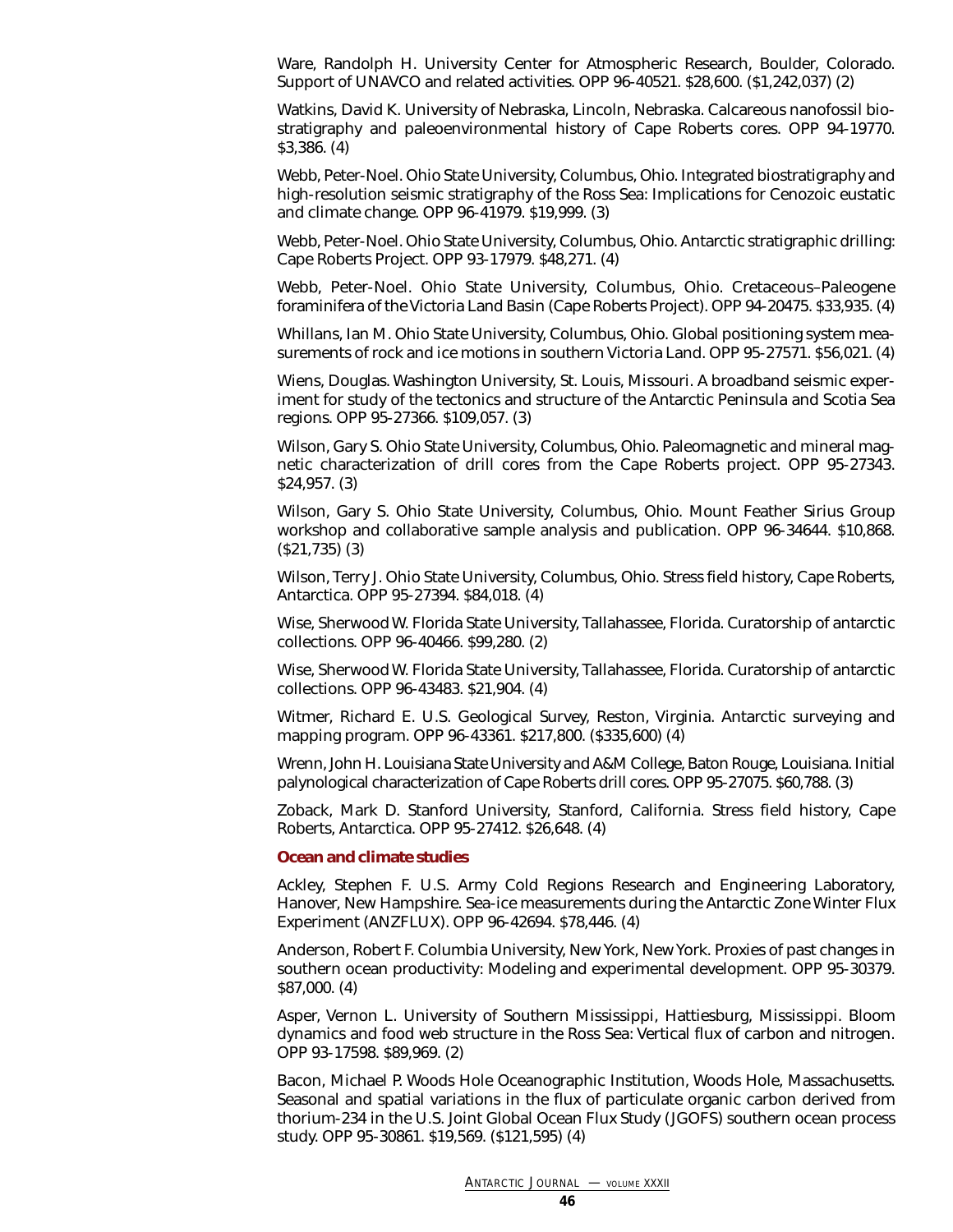Bacon, Michael P. Woods Hole Oceanographic Institution, Woods Hole, Massachusetts. Thorium isotopes as indicators of export flux and particle dynamics in the southern ocean: Joint Global Ocean Flux Study (JGOFS). OPP 95-30720. \$113,346. (4)

Bromwich, David H. Ohio State University, Columbus, Ohio. An evaluation of numerical weather prediction in high southern latitudes with first regional observing study of the troposphere (FROST) observations. OPP 94-22104. \$43,618. (\$87,236) (3)

Bromwich, David H. Ohio State University, Columbus, Ohio. Research on Ocean-Atmosphere Variability and Ecosystem Response in the Ross Sea (ROAVERRS). OPP 94- 20681. \$69,715. (4)

Coale, Kenneth H. San Jose State University, San Jose, California. Iron in antarctic polar front zones. OPP 95-30762. \$312,081. (4)

Cochran, J. Kirk. State University of New York, Stony Brook, New York. Thorium isotopes as indicators of export flux and particle dynamics in the southern ocean: Joint Global Ocean Flux Study (JGOFS). OPP 96-12761. \$100,000. (4)

Dunbar, Robert B. Rice University, Houston, Texas. Research on Ocean–Atmosphere Variability and Ecosystem Response in the Ross Sea (ROAVERRS). OPP 94-19605. \$69,702. (2)

Dymond, Jack R. Oregon State University, Corvallis, Oregon. Latitudinal variations of particle fluxes in the southern oceans: A bottom-tethered sediment trap array experiment. OPP 96-14028. \$248,672. (4)

Foster, Theodore D. University of Delaware, Newark, Delaware. Deep water formation off the eastern Wilkes Land coast of Antarctica. OPP 93-17379. \$95,000. (2)

Goyet, Catherine. Woods Hole Oceanographic Institution, Woods Hole, Massachusetts. Distribution, sources, and sinks of dissolved organic matter in the southern oceans. OPP 95-30609. \$105,809. (4)

Guest, Peter S. Naval Postgraduate School, Monterey, California. Atmospheric forcing during the Antarctic Zone Winter Flux Experiment (ANZFLUX). OPP 96-41279. \$42,979. (3)

Hall, Michael J. National Oceanic and Atmospheric Administration, Washington, DC. Support for Argos data collection and location system. OPP 96-42925. \$20,158. (\$638,651) (4)

Hansell, Dennis A. Bermuda Biological Station Research, Ferry Reach, Bermuda. Bloom dynamics and food web structure in the Ross Sea: Dynamics of dissolved organic carbon. OPP 93-17200. \$113,408. (2)

Hayes, John M. Indiana University, Bloomington, Indiana. Factors controlling the abundance of carbon-13 in algal and sedimentary biomarkers from the Amundsen and Bellingshausen Seas, Antarctica. OPP 94-18833. \$104,262. (2)

Hedges, John I. University of Washington, Seattle, Washington. Organic geochemical studies in the southern oceans. OPP 95-31763. \$100,322. (4)

Honjo, Susumu. Woods Hole Oceanographic Institution, Woods Hole, Massachusetts. Latitudinal variations of particle fluxes in the southern ocean: A bottom-tethered sediment trap array experiment. OPP 95-30300. \$382,712. (4)

Jeffries, Martin O. University of Alaska, Fairbanks, Alaska. The role of snow in antarctic sea-ice development and ocean-atmosphere energy exchange. OPP 93-16767. \$70,445. (4)

Koger, Ronald G. Antarctic Support Associates, Englewood, Colorado. Logistics support of operations/research activities related to the U.S. program in Antarctica. OPP 95-44138. \$50,546 (\$10,130,714) (1)

Koger, Ronald G. Antarctic Support Associates, Englewood, Colorado. Logistics support of operations/research activities related to the U.S. program in Antarctica. OPP 96-43915. \$15,568. (\$12,890,867) (4)

Lee, Cindy L. State University of New York, Stony Brook, New York. Organic geochemical studies in the southern oceans. OPP 95-30891. \$95,347. (4)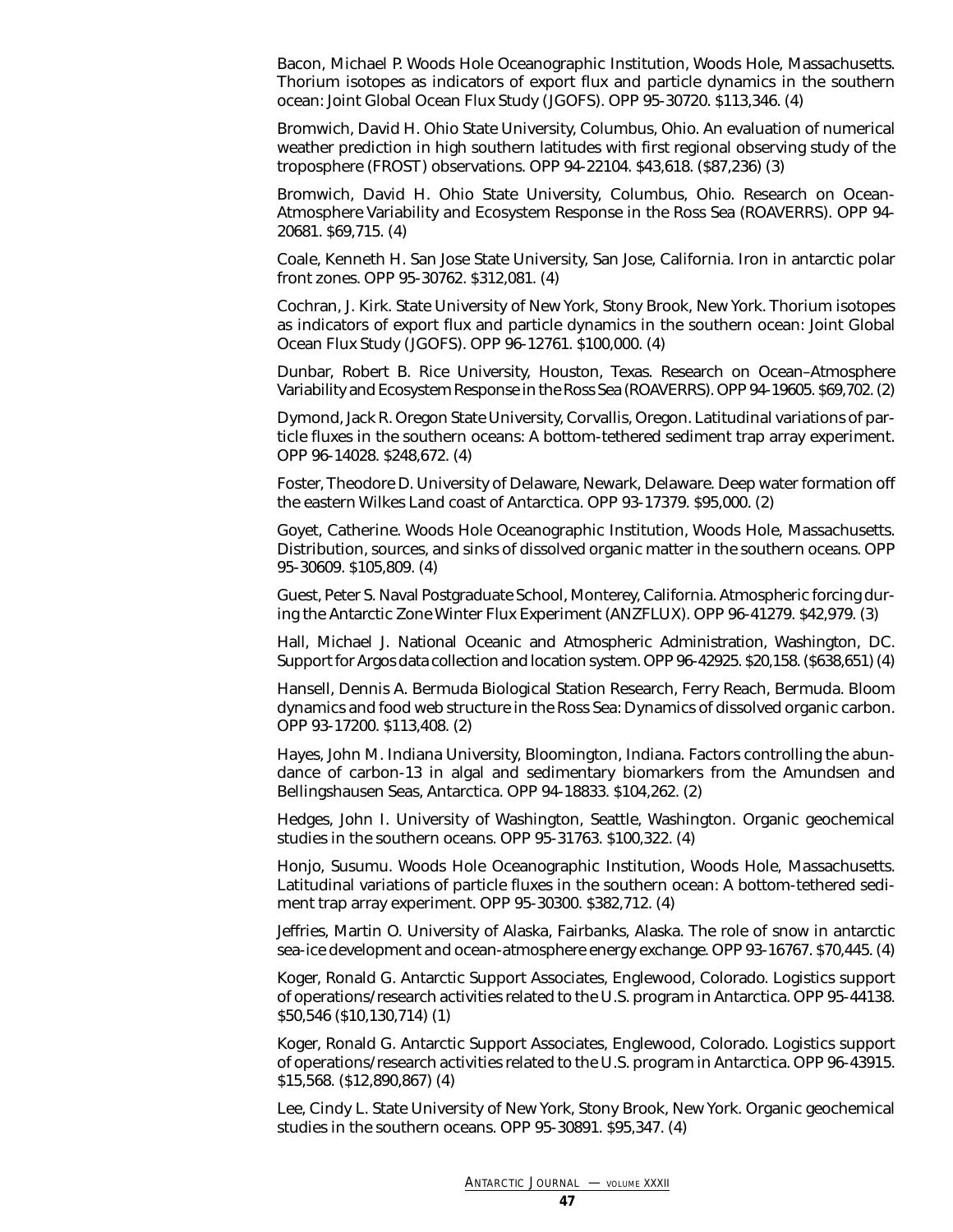Leventer, Amy. University of Minnesota at the Twin Cities, Minneapolis, Minnesota. Research on Ocean–Atmosphere Variability and Ecosystem Response in the Ross Sea (ROAVERRS). OPP 94-20682. \$66,836 (\$130,043) (1)

Leventer, Amy. University of Minnesota at the Twin Cities, Minneapolis, Minnesota. Research on Ocean–Atmosphere Variability and Ecosystem Response in the Ross Sea (ROAVERRS). OPP 94-20682. \$63,207. (2)

Lowenthal, Douglas H. University of Nevada, Desert Research Institute, Reno, Nevada. Particulate matter less than 10 microns in size (PM10) source apportionment at McMurdo Station, Antarctica. OPP 95-44154. \$2,856 (\$147,856) (1)

Martinson, Douglas G. Columbia University, New York, New York. ANZFLUX (Antarctic Zone Flux Experiment) conductivity-temperature-depth/tracer program. OPP 93-17231. \$300,000. (4)

McPhee, Miles G. McPhee Research, Naches, Washington. Upper ocean turbulent fluxes and mixing in the Weddell Sea. OPP 93-15920. \$70,000. (3)

Millero, Frank J. University of Miami, Coral Gables, Florida. The carbon dioxide system in the southern oceans. OPP 95-30384. \$128,181. (4)

Muench, Robin D. Science Applications International Corporation, San Diego, California. Acoustic Doppler Current Profile and mesoscale current observations in the eastern Weddell Sea: A component of the Antarctic Zone Flux Experiment (ANZFLUX). OPP 93- 15019. \$85,864. (2)

Nelson, David M. Oregon State University, Corvallis, Oregon. Bloom dynamics and foodweb structure in the Ross Sea: The irradiance/mixing regime and diatom growth in spring. OPP 93-17538. \$139,011. (2)

Padman, Laurence. Oregon State University, Corvallis, Oregon. Heat, salt, and momentum fluxes through the pycnocline in the eastern Weddell Sea. OPP 93-17321. \$105,757. (2)

Quay, Paul D. University of Washington, Seattle, Washington. Physical and biological controls of carbon dioxide levels in the southern oceans: A multitracer approach. OPP 95- 30824. \$200,000. (4)

Roesler, Collin. University of Connecticut, Storrs, Connecticut. Solar radiation processes in the east antarctic sea-ice zone. OPP 95-27244. \$69,347. (3)

Shen, Hayley H. Clarkson University, Potsdam, New York. Wave and pancake ice interactions. OPP 96-43861. \$10,200. (4)

Stanton, Timothy P. Naval Postgraduate School, Monterey, California. Mixed-layer turbulence measurements during the Antarctic Zone Winter Flux Experiment (ANZFLUX). OPP 96-42033. \$60,000. (4)

Takahashi, Taro. Columbia University, New York, New York. Measurements of carbon dioxide during the southern ocean Joint Global Ocean Flux Study (JGOFS). OPP 95-30684. \$340,000. (4)

Tape, Walter. University of Alaska, Fairbanks, Alaska. Antarctic halos and ice crystals. OPP 94-19235. \$1 (\$155,465) (1)

Tape, Walter. University of Alaska, Fairbanks, Alaska. Antarctic halos and ice crystals. OPP 94-19235. \$77,732. (\$155,464) (3)

Wakeham, Stuart G. Skidaway Institute of Oceanography, Savannah, Georgia. Organic geochemical studies in the southern oceans. OPP 95-31759. \$94,672. (4)

Warren, Stephen G. University of Washington, Seattle, Washington. Climate processes on the antarctic plateau. OPP 94-21096. \$199,857. (2)

Warren, Stephen G. University of Washington, Seattle, Washington. Solar radiation processes in the east antarctic sea-ice zone. OPP 95-27245. \$75,749. (4)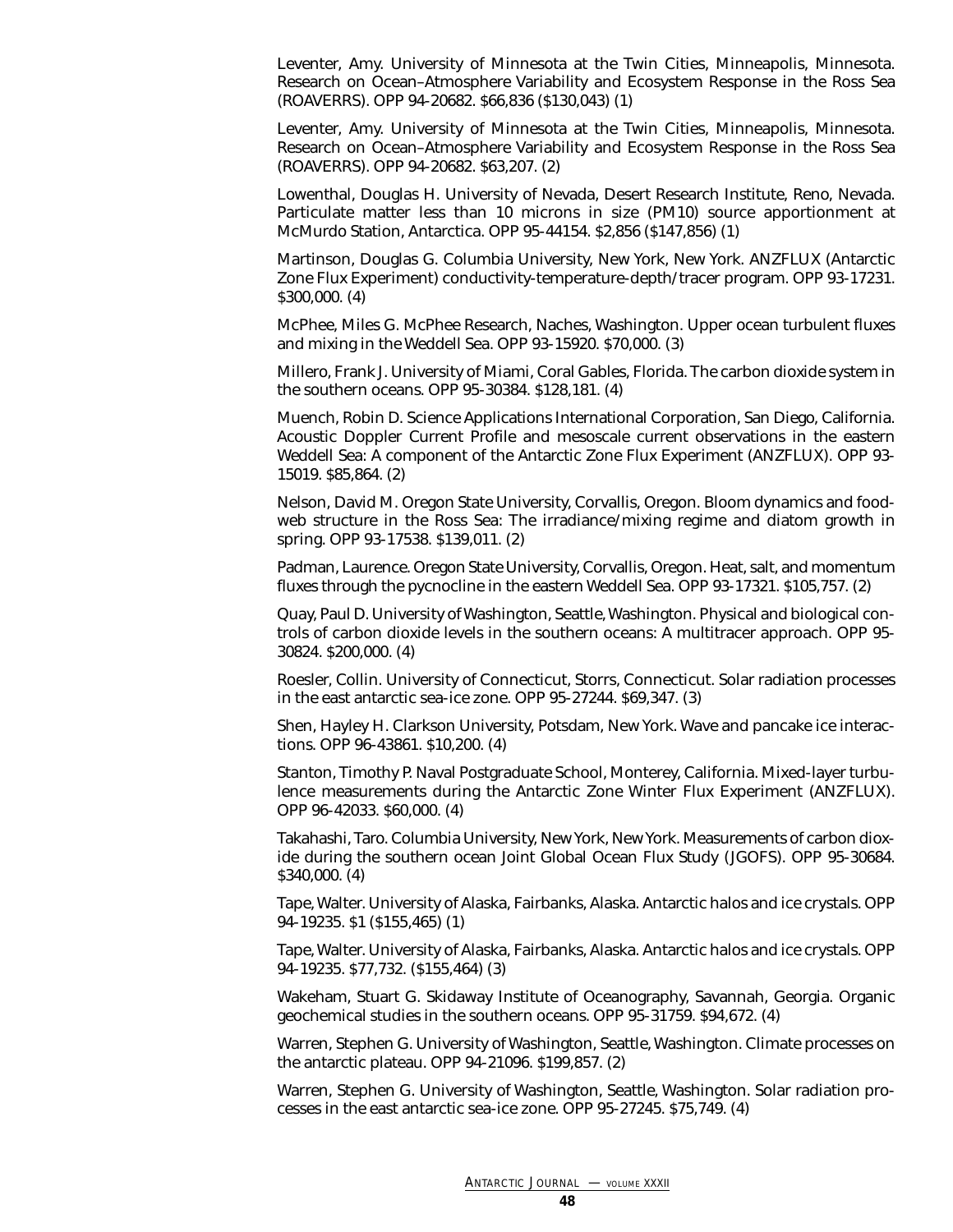Wendler, Gerd. University of Alaska, Fairbanks, Alaska. Investigations of katabatic wind and its interaction with sea ice. OPP 94-13879. \$125,718. (2)

Wettlaufer, John S. University of Washington, Seattle, Washington. Interfacial melting and frost heave in ice. OPP 95-23513. \$101,092. (4)

#### <span id="page-48-0"></span>**Astrophysics and aeronomy**

Arnoldy, Roger L. University of New Hampshire, Durham, New Hampshire. Continuation support of high-latitude geomagnetic pulsation measurements. OPP 92-17024. \$67,450 (\$329,590) (1)

Baker, Kile B. Johns Hopkins University, Baltimore, Maryland. Multiradar studies of the dynamics of the antarctic ionosphere. OPP 94-21266. \$35,000. (\$75,000) (4)

Bieber, John W. Bartol Research Institute, Newark, Delaware. Solar and heliospheric studies with antarctic cosmic ray observations. OPP 95-28122. \$200,184. (4)

Deshler, Terry L. University of Wyoming, Laramie, Wyoming. Vertical profiles of polar stratospheric clouds. Condensation nuclei, ozone, nitric acid, and water vapor in the antarctic winter and spring stratosphere. OPP 93-16774. \$394,911. (3)

Engebretson, Mark J. Augsburg College, Minneapolis, Minnesota. Induction antennas for British Antarctic Survey automatic geophysical observatories. OPP 93-16750. \$83,759. (2)

Fitzsimmons, Stephen J. ABT Associates, Inc., Cambridge, Massachusetts. Evaluation of the National Science Foundation's Science and Technology Centers Program. OPP 96- 41277. \$5,750. (\$44,502) (3)

Forbes, Jeffrey M. University of Colorado, Boulder, Colorado. Planetary waves in the antarctic mesopause region. OPP 93-20879. \$27,156. (2)

Fritts, David C. University of Colorado, Boulder, Colorado. Correlative medium frequency radar studies of large-scale middle atmospheric dynamics in the Antarctic. OPP 93- 19068. \$131,555. (2)

Gaisser, Thomas K. Bartol Research Institute, Newark, Delaware. South Pole Air Shower Experiment–2. OPP 93-18754. \$197,000. (2)

Gaisser, Thomas K. Bartol Research Institute, Newark, Delaware. South Pole Air Shower Experiment–2. OPP 96-40455. \$12,550. (2)

Gaisser, Thomas K. Bartol Research Institute, Newark, Delaware. Acquisition of instrumentation for the South Pole Air Shower Experiment. OPP 96-01950. \$28,480. (\$105,000) (4)

Hall, Michael J. National Oceanic and Atmospheric Administration, Washington, DC. Support for Argos data collection and location system. OPP 96-42925. \$467. (\$638,651) (4)

Harper, Doyal A. University of Chicago, Chicago, Illinois. A Center for Astrophysical Research in Antarctica (CARA). OPP 96-28155. \$3,730,000. (\$3,930,000) (2)

Hernandez, Gonzalo J. University of Washington, Seattle, Washington. High-latitude antarctic neutral mesospheric and thermospheric dynamics and thermodynamics. OPP 93-16163. \$130,000. (2)

Inan, Umran S. Stanford University, Stanford, California. Very-low-frequency remote sensing of thunderstorm and radiation belt coupling to the ionosphere. OPP 93-18596. \$90,000 (\$180,000) (1)

LaBelle, James W. Dartmouth College, Hanover, New Hampshire. Presidential Young Investigator Award. OPP 96-40381. \$18,750. (\$37,500) (2)

Lubin, Philip M. University of California, Santa Barbara, California. Studies of long-duration medium-scale cosmic background radiation anisotropy. OPP 95-44306. \$30,000 (1)

Lubin, Philip M. University of California, Santa Barbara, California. University of California at Santa Barbara long-duration medium-scale cosmic background radiation anisotropy studies. OPP 96-43655. \$13,500. (4)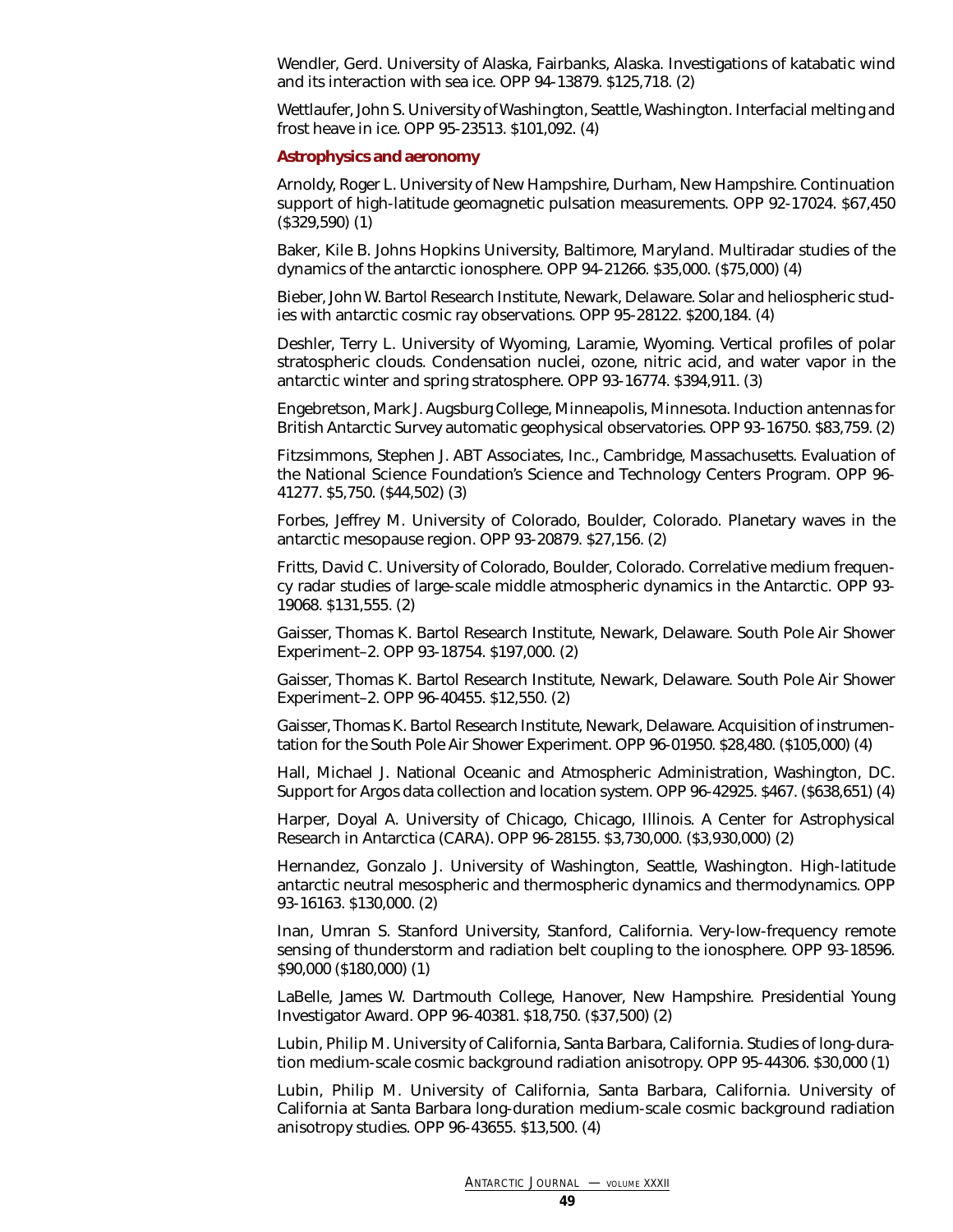Mende, Stephen B. University of California, Berkeley, California. Antarctic auroral imaging. OPP 96-16809. \$32,000. (4)

Meyer, Stephan S. University of Chicago, Chicago, Illinois. Anisotropy of the cosmic microwave background radiation on large and medium angular scales. OPP 93-16535. \$78,081. (\$253,975) (2)

Meyer, Stephan S. University of Chicago, Chicago, Illinois. A Center for Astrophysical Research in Antarctica (CARA). OPP 96-43878. \$26,700. (4)

Morse, Robert M. University of Wisconsin, Madison, Wisconsin. The Antarctic Muon and Neutrino Detection Array (AMANDA) Project: The antarctic ice sheet as a high-energy particle detector. OPP 95-44305. \$150,000. (2)

Morse, Robert M. University of Wisconsin, Madison, Wisconsin. The Antarctic Muon and Neutrino Detector Array II (AMANDA-II) project. OPP 95-28559. \$628,600. (4)

Murcray, Frank J. University of Denver, Denver, Colorado. Ground-based infrared measurements in Antarctica. OPP 95-26913. \$34,992. (\$69,992) (4)

Murcray, Frank J. University of Denver, Denver, Colorado. Ground-based infrared measurements in Antarctica. OPP 96-43089. \$1. (\$8,313) (4)

Murcray, Frank J. University of Denver, Denver, Colorado. Ground-based infrared measurements in Antarctica. OPP 96-43656. \$5,000. (4)

Papen, George C. University of Illinois at Urbana–Champaign, Champaign, Illinois. Rayleigh and sodium lidar studies of the troposphere, stratosphere and mesosphere at the Amundsen–Scott South Pole Station. OPP 92-19898. \$130,000. (2)

Papitashvili, Vladimir O. University of Michigan, Ann Arbor, Michigan. A study of veryhigh-latitude geomagnetic phenomena. OPP 93-18766. \$160,000. (2)

Petit, Noel J. Augsburg College, Minneapolis, Minnesota. Automatic geophysical observatory (AGO) data support and distribution. OPP 92-19799. \$27,891. (2)

<span id="page-49-0"></span>Rosenberg, Theodore J. University of Maryland, College Park, Maryland. Riometry in Antarctica and conjugate regions. OPP 95-05823. \$50,000. (\$289,605) (2)

Rosenberg, Theodore J. University of Maryland, College Park, Maryland. Polar Experiment Network for Geophysical Upper-Atmosphere Investigations (PENGUIN). OPP 95-29177. \$441,912. (4)

Rust, David M. Johns Hopkins University, Baltimore, Maryland. An optical investigation of the genesis of solar activity. OPP 95-44307. \$68,567. (\$137,133) (2)

Sivjee, Gulamabas G. Embry-Riddle Aeronautical University, Daytona Beach, Florida. Spectroscopic and interferometric studies of airglow and auroral processes in the antarctic upper atmosphere over the South Pole Station. OPP 96-40254. \$12,440. (2)

Wilkes, R. Jeffrey. University of Washington, Seattle, Washington. Antarctic long-duration balloon flight for the Japanese-American cosmic ray emulsion chamber experiment (JACEE) collaboration. OPP 95-28397. \$42,000. (4)

### **Glaciology**

Albert, Mary R. U.S. Army Cold Regions Research and Engineering Laboratory, Hanover, New Hampshire. Near-surface processes affecting gas exchange: West antarctic ice sheet. OPP 95-26601. \$50,138. (4)

Alley, Richard B. Pennsylvania State University, University Park, Pennsylvania. Continuation of antarctic ice-sheet stability on a deforming bed: Model studies. OPP 93-18677. \$80,945. (2)

Alley, Richard B. Pennsylvania State University, University Park, Pennsylvania. Physical properties of the Siple Dome deep ice core. OPP 95-26374. \$3,791. (2)

Anandakrishnan, Sridhar. Pennsylvania State University, University Park, Pennsylvania. Microearthquake monitoring of ice stream C, West Antarctica: A sensor for sticky spots. OPP 96-40018. \$5,138 (1)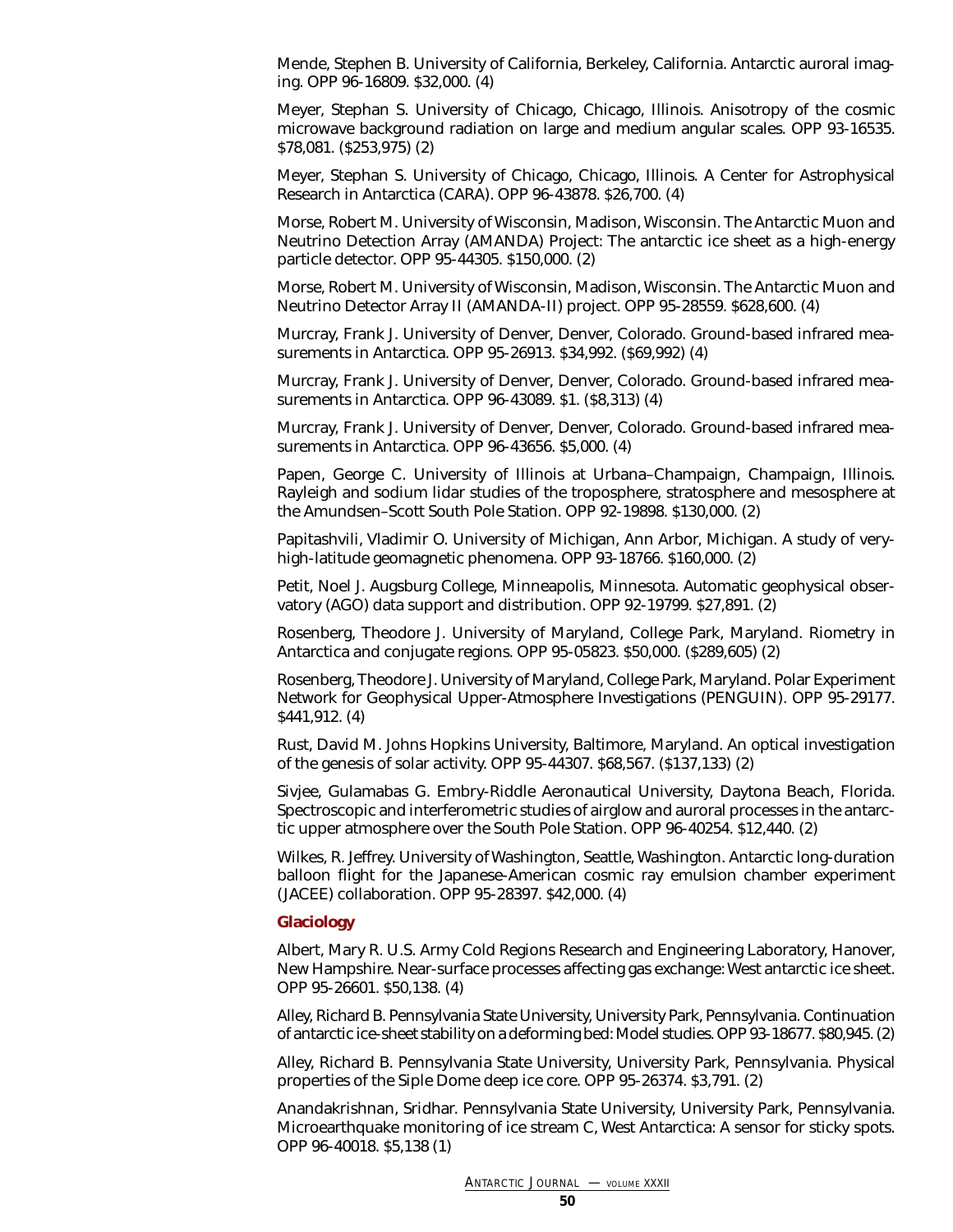Anandakrishnan, Sridhar. Pennsylvania State University, University Park, Pennsylvania. Microearthquake monitoring of ice stream C, West Antarctica: A sensor for sticky spots. OPP 93-18121. \$105,119. (2)

Baker, Ian. Dartmouth College, Hanover, New Hampshire. Conference: International Symposium on the Physics and Chemistry of Ice, Hanover, New Hampshire, 26–30 August 1996. OPP 95-30356. \$3,300 (\$10,000) (1)

Baker, Ian. Dartmouth College, Hanover, New Hampshire. Flow and fracture of ice. OPP 95-26454. \$85,000. (2)

Baker, Ian. Dartmouth College, Hanover, New Hampshire. Flow and fracture of ice. OPP 96-43149. \$7,300. (4)

Bales, Roger C. University of Arizona, Tucson, Arizona. Snow-atmosphere transfer function for reversibly deposited chemical species in West Antarctica. OPP 95-26572. \$220,475. (4)

Bender, Michael L. University of Rhode Island, Kingston, Rhode Island. Climate studies using antarctic deep ice cores and firn air samples. OPP 95-26740. \$135,392. (2)

Bender, Michael L. University of Rhode Island, Kingston, Rhode Island. Climate studies using antarctic deep-ice cores and firn air samples. OPP 96-43504. \$5,861. (4)

Bentley, Charles R. University of Wisconsin, Madison, Wisconsin. An examination of the dynamic stability of the west antarctic ice sheet by numerical modeling. OPP 95-27044. \$99,995. (2)

Bentley, Charles R. University of Wisconsin, Madison, Wisconsin. Airborne radar sounding over ice stream D, West Antarctica. OPP 93-19043. \$112,749. (4)

Berkman, Paul A. Ohio State University, Columbus, Ohio. Holocene environmental variability associated with west antarctic ice-sheet retreat along the Victoria Land coast. OPP 96-40178. \$13,591 (1)

Bindschadler, Robert A. National Aeronautics and Space Administration, Goddard Space Flight Center, Greenbelt, Maryland. Passive microwave remote sensing for paleoclimate indicators at Siple Dome, Antarctica. OPP 95-26566. \$140,143. (2)

Bindschadler, Robert A. National Aeronautics and Space Administration, Goddard Space Flight Center. Greenbelt, Maryland. West antarctic glaciology–IV. OPP 96-41628. \$200,000. (3)

Bindschadler, Robert A. National Aeronautics and Space Administration, Goddard Space Flight Center. Greenbelt, Maryland. Workshops for the west antarctic ice sheet project. OPP 96-34698. \$7,101. (\$14,201) (3)

Biscaye, Pierre E. Columbia University, New York, New York. Atmospheric dust in west antarctic ice: WAISCORES (west antarctic ice sheet cores). OPP 95-26973. \$80,000. (2)

Blankenship, Donald D. University of Texas, Austin, Texas. Lithospheric controls on the behavior of the west antarctic ice sheet: Aerogeophysics of the eastern Ross Transect Zone. OPP 93-19369. \$175,000. (\$177,076) (4)

Blankenship, Donald D. University of Texas, Austin, Texas. Support Office for Aerogeophysical Research (SOAR). OPP 96-43423. \$22,600. (\$1,043,703) (4)

Braaten, David A. University of Kansas, Lawrence, Kansas. Measurements and model development of antarctic snow accumulation and transport dynamics. OPP 96-42853. \$1,110. (\$6,841) (4)

Chin, Yu-Ping. Ohio State University, Columbus, Ohio. The effect of dissolved organic matter on the photolysis and bioaccumulation of synthetic organic compounds in two lakes on Ross Island, Antarctica. OPP 96-16287. \$908. (\$50,067) (4)

Denton, George H. University of Maine, Orono, Maine. Sensitivity of the antarctic ice sheet to Late Quaternary climate change. OPP 96-40498. \$22,158. (2)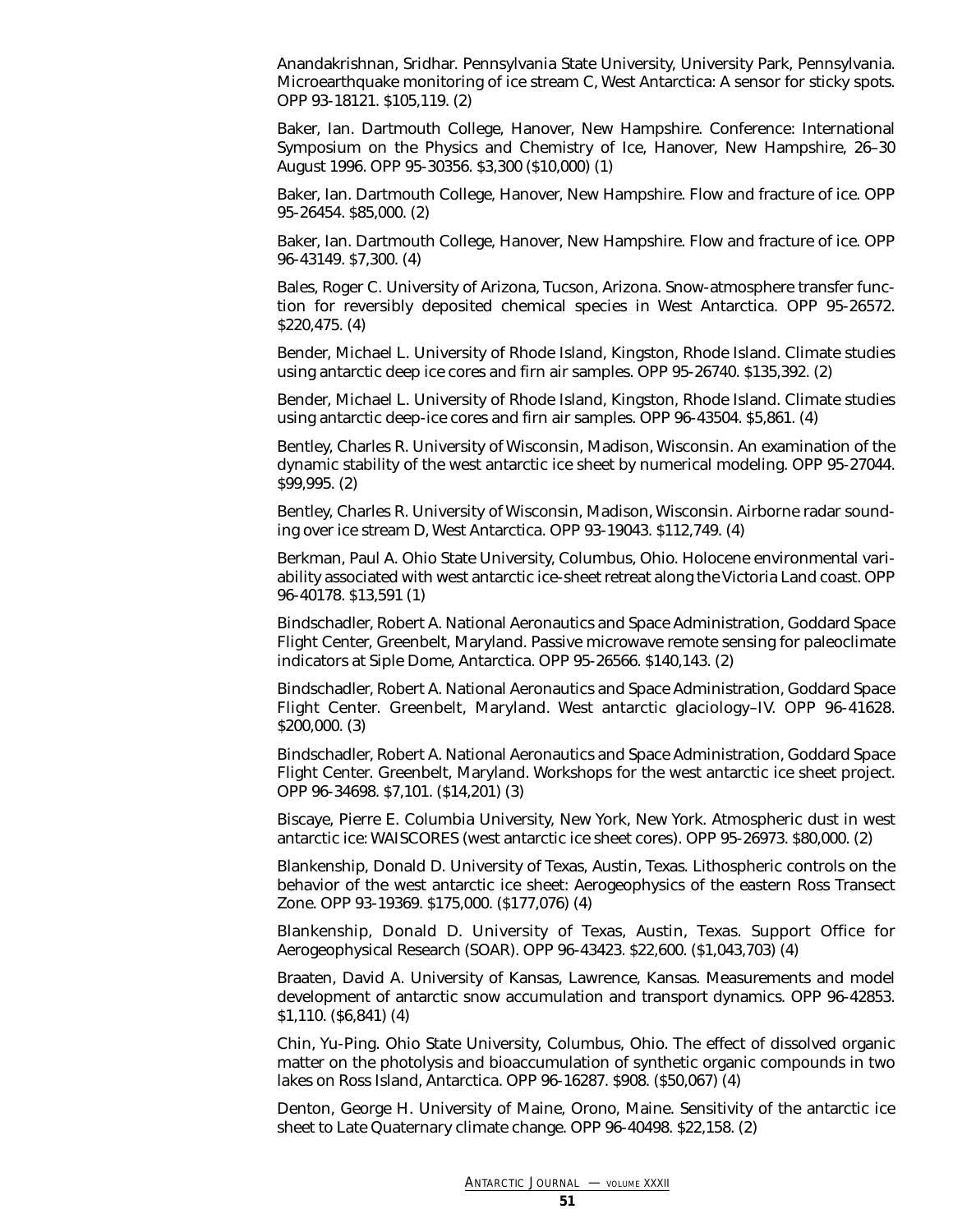Denton, George H. University of Maine, Orono, Maine. The origin of a polar ice sheet in East Antarctica. OPP 95-27047. \$85,616. (3)

Dunbar, Nelia W. New Mexico Institute of Mining and Technology. Socorro, New Mexico. Volcanic record in antarctic ice: Implications for climatic and eruptive history and icesheet dynamics of the south polar region. OPP 95-27373. \$80,475. (3)

Fastook, James L. University of Maine, Orono, Maine. Derived quantities: A coupled dynamic/thermodynamic ice-sheet model. OPP 95-26348. \$90,519. (2)

Faure, Gunter. Ohio State University, Columbus, Ohio. Age of the last transgression of the east antarctic ice sheet, Transantarctic Mountains, southern Victoria Land. OPP 93- 16310. \$13,460. (\$26,913) (3)

Friedmann, E. Imre. Florida State University, Tallahassee, Florida. Living and fossil microorganisms, a sensitive paleoclimate indicator in the McMurdo Dry Valleys: Implications for Plio-Pleistocene climate and ice sheet. OPP 94-20227. \$59,976. (3)

Gow, Anthony J. U.S. Army Cold Regions Research and Engineering Laboratory, Hanover, New Hampshire. Physical and structural properties of the Siple Dome core. OPP 95- 27262. \$11,516. (3)

Hall, Michael J. National Oceanic and Atmospheric Administration, Washington, DC. Support for Argos data collection and location system. OPP 96-42925. \$1,850. (\$638,651) (4)

Harwood, David M. University of Nebraska, Lincoln, Nebraska. Presidential Young Investigator Award. OPP 96-43867. \$37,500. (4)

Jacobel, Robert W. Saint Olaf College, Northfield, Minnesota. Siple Dome glaciology and ice stream history. OPP 93-16338. \$104,982. (2)

Jacobel, Robert W. Saint Olaf College, Northfield, Minnesota. Ice-radar and satellite remote-sensing studies of glaciers and ice sheets–II. OPP 95-31501. \$15,075. (\$30,150) (3)

Kamb, Barclay. California Institute of Technology, Pasadena, California. Fast flow of antarctic ice streams—Bed deformation or basal sliding? Borehole study of Ice Streams B and C. OPP 93-19018. \$225,419. (\$476,803) (4)

Kurz, Mark D. Woods Hole Oceanographic Institution, Woods Hole, Massachusetts. Pliocene history of the east antarctic ice sheet: A workshop. OPP 96-40004. \$2,150 (\$4,300) (1)

Kurz, Mark D. Woods Hole Oceanographic Institution, Woods Hole, Massachusetts. Chronology of antarctic glaciations. OPP 94-18333. \$131,364. (2)

Mahaffy, Mary-Anne W. Pennsylvania State University, University Park, Pennsylvania. Sensitivity study of processes pertaining to the ice dynamics of the west antarctic ice sheet using a three-dimensional time-dependent whole-ice-sheet model. OPP 94-18622. \$62,856. (4)

Mayewski, Paul A. University of New Hampshire, Durham, New Hampshire. Ross ice drainage system (RIDS) Late Holocene climate variability. OPP 93-16564. \$151,015. (3)

Mayewski, Paul A. University of New Hampshire, Durham, New Hampshire. Siple Dome deep ice core glaciochemistry and regional survey—A contribution to the west antarctic ice sheet initiative. OPP 95-26449. \$52,368. (\$62,368) (3)

Mosley-Thompson, Ellen. Ohio State University, Columbus, Ohio. The quantitative assessment of the Mount Pinatubo signal in antarctic snow. OPP 95-26725. \$52,423. (2)

Mosley-Thompson, Ellen. Ohio State University, Columbus, Ohio. Holocene/Late Wisconsinan dust history from Taylor Dome, Antarctica. OPP 93-16282. \$44,369. (3)

Mosley-Thompson, Ellen. Ohio State University, Columbus, Ohio. Long-term trend in net mass accumulation at South Pole. OPP 91-17447. \$33,375. (3)

Prentice, Michael L. University of New Hampshire, Durham, New Hampshire. An inventory of environmental features in the McMurdo Dry Valleys, Antarctica, and their recent changes using a geographic information system. OPP 96-27625. \$3,733. (\$296,968) (4)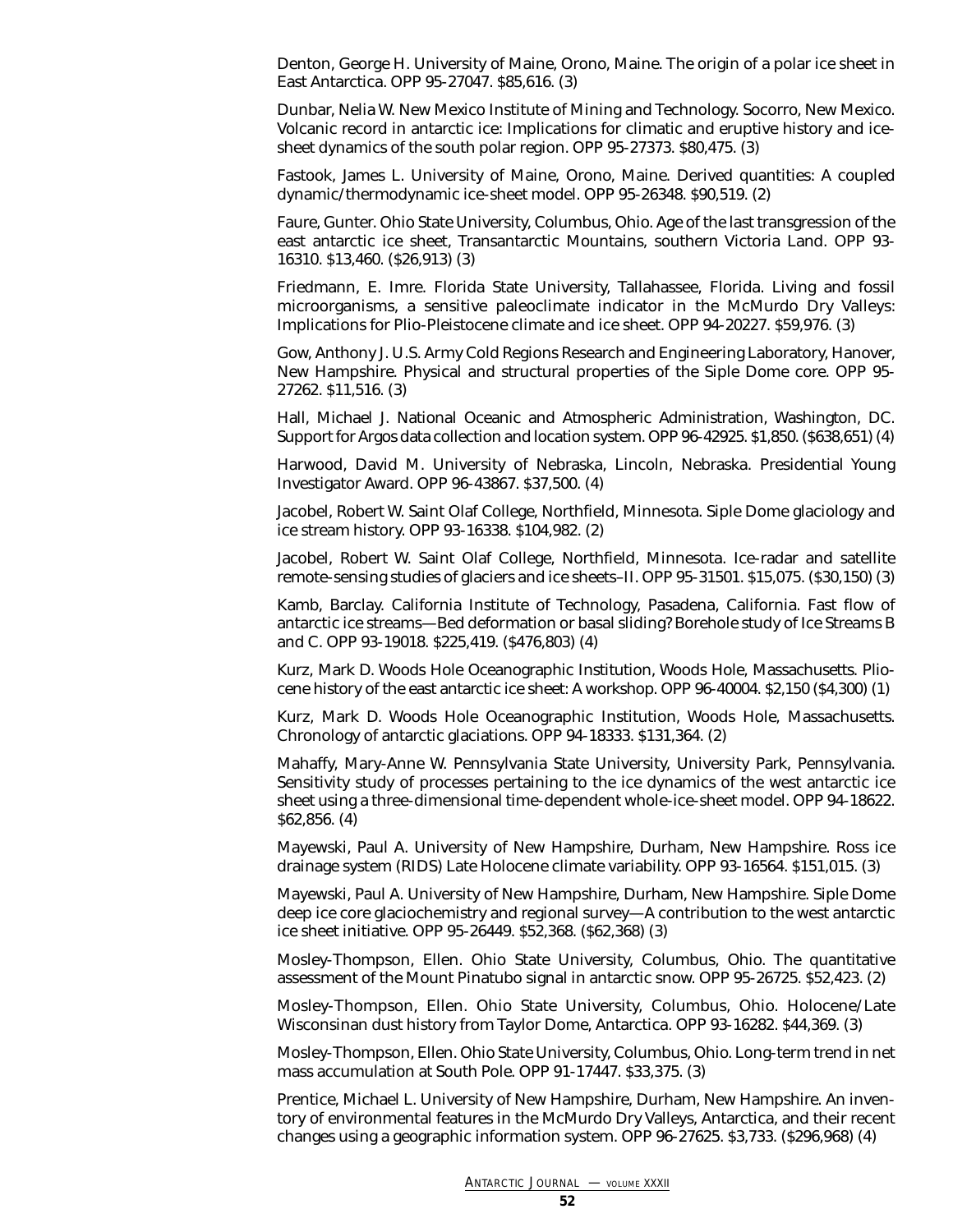Prentice, Michael L. University of New Hampshire, Durham, New Hampshire. Holocene environmental variability associated with the west antarctic ice sheet along the Victoria Land coast. OPP 96-43150. \$5,400. (4)

Raymond, Charles F. University of Washington, Seattle, Washington. Origin and implications of small-scale surface topography on Siple Coast ice streams. OPP 95-26707. \$42,328. (2)

Raymond, Charles F. University of Washington, Seattle, Washington. Siple Dome glaciology and ice-stream history. OPP 93-16807. \$107,961. (3)

Saltzman, Eric S. University of Miami, Rosentiel School of Marine and Atmospheric Sciences, Miami, Florida. Antarctic ice core records. OPP 95-26952. \$120,000. (3)

Scambos, Theodore A. University of Colorado, Boulder, Colorado. Siple Dome glaciology and ice-stream history. OPP 93-17007. \$25,732. (3)

Sowers, Todd. Pennsylvania State University, University Park, Pennsylvania. Constructing paleoatmospheric records of the isotopic composition of methane and nitrous oxide. OPP 95-26556. \$190,006. (\$285,006) (3)

Taylor, Kendrick C. University of Nevada Desert Research Institution, Reno, Nevada. Electrical and optical measurements on the Siple Dome ice core. OPP 95-26420. \$9,176. (2)

Taylor, Kendrick C. University of Nevada, Desert Research Institute, Reno, Nevada. Recovery and science coordination of an ice core at Siple Dome, Antarctica. OPP 95- 26421. \$154,701. (3)

Thonnard, Norbert. University of Tennessee, Knoxville, Tennessee. Development of laserbased resonance ionization spectroscopy techniques for krypton-81 and krypton-85 measurements in the geosciences. OPP 94-10695. \$15,000. (\$96,848) (3)

Waddington, Edwin D. University of Washington, Seattle, Washington. Analysis of existing geophysical data from Taylor Dome for ice core interpretation and relation to the dry valleys geomorphological climate record. OPP 94-21644. \$77,742. (3)

Waddington, Edwin D. University of Washington, Seattle, Washington. Ice modeling study of Siple Dome: West antarctic ice sheet ice dynamics, WAISCORES (west antarctic ice sheet cores) paleoclimate and ice-stream/ice-dome interactions. OPP 94-20648. \$78,258. (3)

Ware, Randolph H. University Center for Atmospheric Research, Boulder, Colorado. Support of UNAVCO and related activities. OPP 96-40521. \$25,000. (\$1,242,037) (2)

Whillans, Ian M. Ohio State University, Columbus, Ohio. Mass balance and ice-stream mechanics in West Antarctica. OPP 93-16509. \$130,889. (3)

White, James W. University of Colorado, Boulder, Colorado. Isotopic measurements on the west antarctic ice sheet/Siple Dome ice cores. OPP 95-26979. \$65,000. (2)

White, James W. University of Colorado, Boulder, Colorado. Stable isotope measurements on shallow cores from West Antarctica. OPP 94-18642. \$53,405. (2)

White, James W. University of Colorado, Boulder, Colorado. National Ice Core Curatorial Facility. OPP 96-41126. \$77,351. (3)

Wilson, Gary S. Ohio State University, Columbus, Ohio. The use of fossil microorganisms for the study of ancient climates in the McMurdo Dry Valleys. OPP 96-40131. \$8,176 (1)

Wilson, Gary S. Ohio State University, Columbus, Ohio. Mount Feather Sirius Group workshop and collaborative sample analysis and publication. OPP 96-34644. \$10,867. (\$21,735) (3)

Zielinski, Gregory A. University of New Hampshire, Durham, New Hampshire. Volcanic record in antarctic ice: Implications for climatic and eruptive history and ice-sheet dynamics of the south polar region. OPP 95-27824. \$30,052. (3)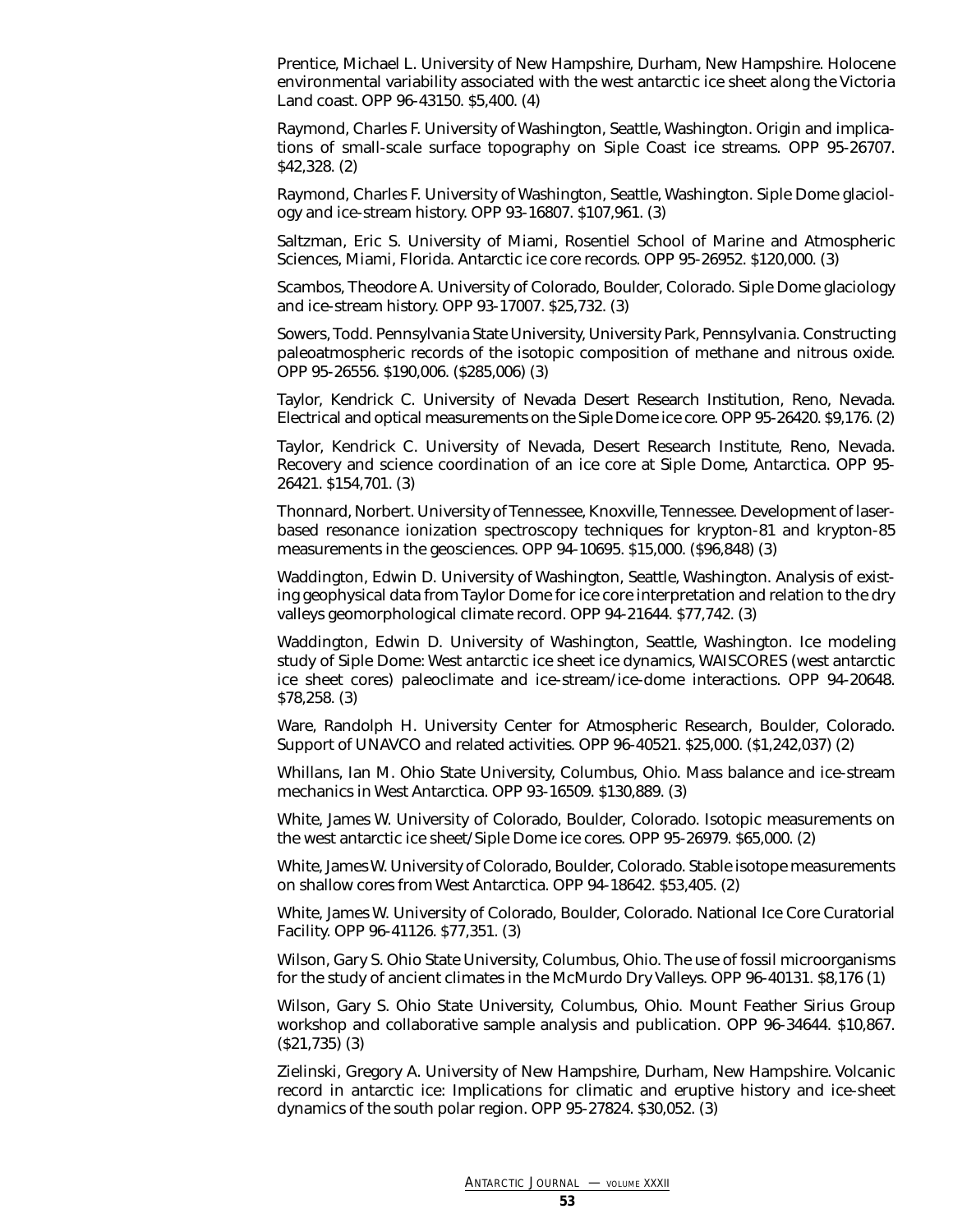### <span id="page-53-0"></span>**Environmental research**

Chin, Yu-Ping. Ohio State University, Columbus, Ohio. The effect of dissolved organic matter on the photolysis and bioaccumulation of synthetic organic compounds in two lakes on Ross Island, Antarctica. OPP 96-16287. \$40,159. (\$50,067) (4)

Fauchald, Kristian. Smithsonian Institution, Washington, DC. Biological collections from polar regions. OPP 95-09761. \$100,000 (\$500,000) (1)

Fraser, William R. Montana State University, Bozeman, Montana. Changes in Adélie penguin populations at Palmer Station: The effects of human disturbance and long-term environmental change. OPP 95-05596. \$109,911. (4)

Hansen, Anthony D. Magee Scientific Company, Berkeley, California. Measurement of combustion effluent aerosols from the South Pole Station. OPP 95-30428. \$1,500. (4)

Naveen, Ron. Oceanites, Inc., Cooksville, Maryland. Antarctic site inventory and monitoring program. OPP 96-42732. \$2,500. (4)

Oliver, John S. San Jose State University, San Jose, California. Entry of sewage-derived organic matter from McMurdo Station, Antarctica, into the benthic food web and its biological consequences. OPP 95-27789. \$0. (\$124,531) (4)

Prentice, Michael L. University of New Hampshire, Durham, New Hampshire. An inventory of environmental features in the McMurdo Dry Valleys, Antarctica, and their recent changes using a geographic information system. OPP 96-27625. \$190,679. (\$296,968) (4)

#### <span id="page-53-1"></span>**Services and support**

Abbott, Mark R. Oregon State University, Corvallis, Oregon. Mesoscale processes and primary productivity at the polar front. OPP 95-30507. \$200,000. (\$360,000) (4)

Andrews, Martha. University of Colorado, Boulder, Colorado. A user-based polar information system: Coordinating responsibilities through the U.S. Polar Information Working Group. OPP 93-21320. \$10,423. (\$20,847) (3)

Blaisdell, George. U.S. Army Cold Regions Research and Engineering Laboratory, Hanover, New Hampshire. Technical support for the U.S. Antarctic Program. OPP 95-43409. \$151,369 (1)

Blaisdell, George. U.S. Army Cold Regions Research and Engineering Laboratory, Hanover, New Hampshire. Technical support for the U.S. Antarctic Program. OPP 96-40160. \$419,138 (1)

Blaisdell, George. U.S. Army Cold Regions Research and Engineering Laboratory, Hanover, New Hampshire. Technical support for the U.S. Antarctic Program. OPP 96-43795. \$30,000. (4)

Blankenship, Donald D. University of Texas, Austin, Texas. Support Office for Aerogeophysical Research (SOAR). OPP 96-43423. \$287,200. (\$1,043,703) (4)

Blankenship, Donald D. University of Texas, Austin, Texas. Support Office for Aerogeophysical Research (SOAR). OPP 96-43423. \$400,000. (\$1,043,703) (4)

Britton, Mark C. Andrulis Research Corp, Arlington, Virginia. Web page and programming support (OPP). OPP 96-17255. \$39,974. (4)

Bronk, Deborah A. University of Georgia, Athens, Georgia. New and regenerated production in the southern oceans: Ross Sea studies. OPP 96-43869. \$7,280. (\$34,978) (4)

Brown, Otis B. University of Miami, Miami, Florida. Satellite communications for scientific purposes: University National Oceanographic Laboratory System (UNOLS) fleet management and polar program support. OPP 96-43528. \$149,523. (4)

Currier, Stephen F. National Aeronautics and Space Administration, Wallops Island, Virginia. Operations of the NASA-NSF McMurdo ground station. OPP 96-28886. \$291,345. (4)

Elfring, Chris. National Academy of Sciences, Washington, DC. Core support for the Polar Research Board. OPP 96-33478. \$80,200. (\$160,400) (4)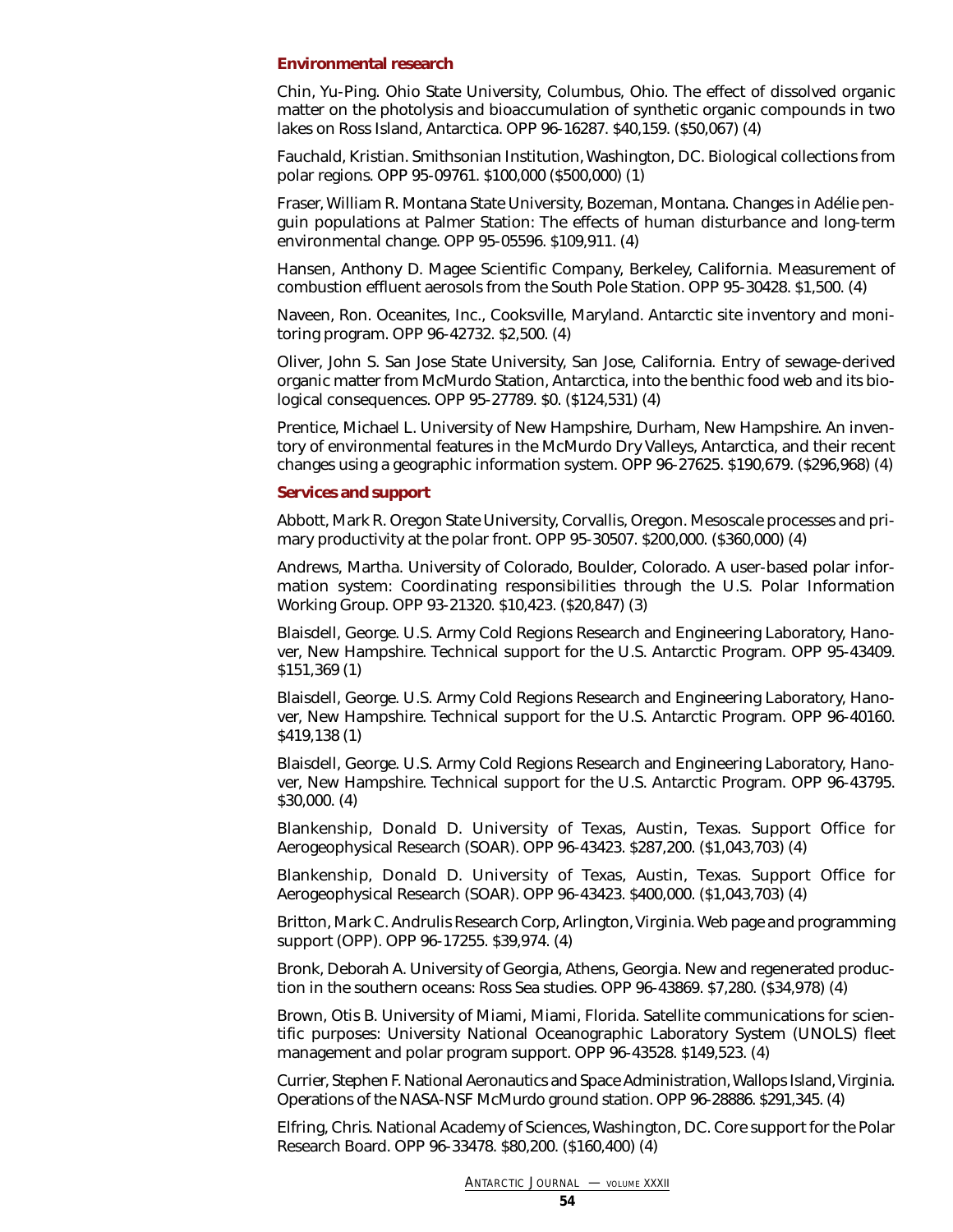Elliott, Harold T. Navy-Military Sealift Command, Washington, DC. U.S. Antarctic Program fuel tanker support. OPP 96-16357. \$2,360,800. (4)

Fauchald, Kristian. Smithsonian Institution, Washington, DC. Biological collections from polar regions. OPP 96-43726. \$187,200. (\$213,467) (4)

Fowler, Alfred N. American Geophysical Union, Washington, DC. Council of Managers of National Antarctic Programs Secretariat. OPP 93-21509. \$65,771. (2)

Gaisser, Thomas K. Bartol Research Institute, Newark, Delaware. Acquisition of instrumentation for the South Pole Air Shower Experiment. OPP 96-01950. \$37,200. (\$105,000) (4)

Givan, May Beth. Department of Health and Human Services, Washington, DC. Industrial and environmental hygiene services. OPP 95-43466. \$45,253 (1)

Givan, May Beth. Department of Health and Human Services, Washington, DC. Industrial and environmental hygiene services. OPP 96-40214. \$33,219. (2)

Givan, May Beth. Department of Health and Human Services, Washington, DC. Industrial and environmental hygiene services. OPP 96-42108. \$50,000. (4)

Givan, May Beth. Department of Health and Human Services, Washington, DC. Industrial and environmental hygiene services. OPP 96-43796. \$80,000. (4)

Hall, Michael J. National Oceanic and Atmospheric Administration, Washington, DC. Support for Argos data collection and location system. OPP 96-42925. \$47,755. (\$638,651) (4)

Hamilton, Gordon S. Ohio State University, Columbus, Ohio. Investigation of a step feature near the skiway on McMurdo Ice Shelf, Antarctica. OPP 95-28608. \$38,929 (1)

Hibben, Stuart G. Library of Congress, Washington, DC. Abstracting and indexing service for *Current antarctic literature*. OPP 96-40779. \$287,003. (3)

Kamb, Barclay. California Institute of Technology, Pasadena, California. Fast flow of antarctic ice streams—Bed deformation or basal sliding? Borehole study of ice streams B and C. OPP 93-19018. \$251,384. (\$476,803) (4)

Kennicutt, Mahlon C. Texas A&M University, College Station, Texas. International workshops on environmental monitoring in Antarctica. OPP 95-29958. \$66,587. (2)

Koger, Ronald G. Antarctic Support Associates, Englewood, Colorado. Logistics support of operations/research activities related to the U.S. program in Antarctica. OPP 95-44138. \$9,973,037 (\$10,130,714) (1)

Koger, Ronald G. Antarctic Support Associates, Englewood, Colorado. Logistics support of operations/research activities related to the U.S. program in Antarctica. OPP 95-44325. \$241,219 (1)

Koger, Ronald G. Antarctic Support Associates, Englewood, Colorado. Logistics support of operations/research activities related to the U.S. program in Antarctica. OPP 96-40283. \$15,000,000 (1)

Koger, Ronald G. Antarctic Support Associates, Englewood, Colorado. Logistics support of operations/research activities related to the U.S. program in Antarctica. OPP 96-40584. \$25,500,000. (\$25,503,771) (2)

Koger, Ronald G. Antarctic Support Associates, Englewood, Colorado. Logistics support of operations/research activities related to the U.S. program in Antarctica. OPP 96-40908. \$14,000,000. (2)

Koger, Ronald G. Antarctic Support Associates, Englewood, Colorado. Logistics support of operations/research activities related to the U.S. program in Antarctica. OPP 96-41407. \$7,000,000. (\$7,021,000) (3)

Koger, Ronald G. Antarctic Support Associates, Englewood, Colorado. Logistics support of operations/research activities related to the U.S. program in Antarctica. OPP 96-42445. \$2,600,000. (\$17,605,200) (4)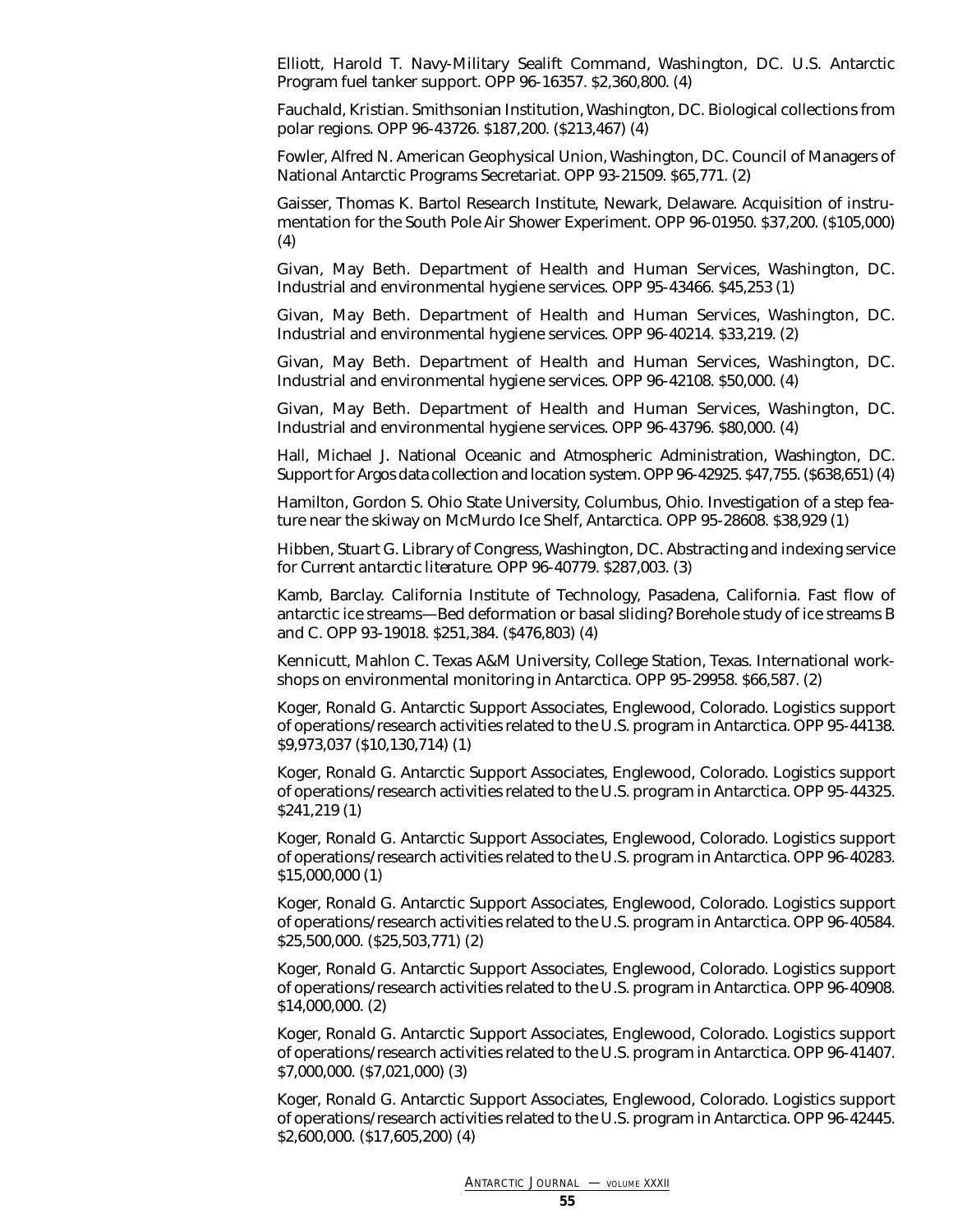Koger, Ronald G. Antarctic Support Associates, Englewood, Colorado. Logistics support of operations/research activities related to the U.S. program in Antarctica. OPP 96-42445. \$15,000,000. (\$17,605,200) (4)

Koger, Ronald G. Antarctic Support Associates, Englewood, Colorado. Logistics support of operations/research activities related to the U.S. program in Antarctica. OPP 96-43915. \$58,733. (\$12,890,867) (4)

Koger, Ronald G. Antarctic Support Associates, Englewood, Colorado. Logistics support of operations/research activities related to the U.S. program in Antarctica. OPP 96-43915. \$870,000. (\$12,890,867) (4)

Koger, Ronald G. Antarctic Support Associates, Englewood, Colorado. Logistics support of operations/research activities related to the U.S. program in Antarctica. OPP 96-43915. \$9,428,958. (\$12,890,867) (4)

Koger, Ronald G. Antarctic Support Associates, Englewood, Colorado. Logistics support of operations/research activities related to the U.S. program in Antarctica. OPP 96-43915. \$2,310,375. (\$12,890,867) (4)

Koger, Ronald G. Antarctic Support Associates, Englewood, Colorado. Logistics support of operations/research activities related to the U.S. program in Antarctica. OPP 96-43915. \$24,300. (\$12,890,867) (4)

Koger, Ronald G. Antarctic Support Associates, Englewood, Colorado. Logistics support of operations/research activities related to the U.S. program in Antarctica. OPP 96-44010. \$14,962. (\$65,423) (4)

Kuivinen, Karl C. University of Nebraska, Lincoln, Nebraska. Logistic and engineering support by the Polar Ice Coring Office. OPP 96-40035. \$1,551,582. (\$1,851,582) (2)

Kvitek, Rikk G. San Jose State University, San Jose, California. Hydrographic survey and geographic information system database development for anthropogenic debris and marine habitats at McMurdo Station, Antarctica. OPP 96-43151. \$30,000. (\$51,532) (4)

Kvitek, Rikk G. San Jose State University, San Jose, California. Hydrographic survey and geographic information system database development for anthropogenic debris and marine habitats at McMurdo Station, Antarctica. OPP 96-43151. \$21,532. (\$51,532) (4)

Lewis, Michael R. Jackson and Tull Chartered, Washington, DC. Communication and engineering support services for the U.S. Antarctic Program. OPP 95-44185. \$135,000 (1)

Lewis, Michael R. Jackson and Tull Chartered, Washington, DC. Communication and engineering support services for the U.S. Antarctic Program. OPP 96-41483. \$172,599. (3)

Lewis, Michael R. Jackson and Tull Chartered, Washington, DC. Communication and engineering support services for the U.S. Antarctic Program. OPP 96-43936. \$81,815. (4)

Lowenthal, Douglas H. University of Nevada, Desert Research Institute, Reno, Nevada. Particulate matter less than 10 microns in size (PM10) source apportionment at McMurdo Station, Antarctica. OPP 95-44154. \$145,000 (\$147,856) (1)

Lubin, Dan. Scripps Institution of Oceanography, La Jolla, California. The Arctic and Antarctic Research Center: A unique resource for polar science and operations. OPP 94- 14276. \$140,000. (4)

Nelson, Marilyn. Blue Pencil Group, Inc., Reston, Virginia. Editorial services for the *Antarctic Journal of the United States*. OPP 96-43335. \$34,713. (\$46,372) (4)

Nelson, Marilyn. Blue Pencil Group, Inc., Reston, Virginia. Editorial services for the *Antarctic Journal of the United States*. OPP 96-43335. \$11,659. (\$46,372) (4)

Onuma, Tsuyoshi. Navy Facilities and Engineering Command, Arlington, Virginia. Engineering support for the U.S. Antarctic Program. OPP 96-40140. \$1,275,000 (1)

Onuma, Tsuyoshi. Navy Facilities and Engineering Command, Arlington, Virginia. Engineering support for the U.S. Antarctic Program. OPP 96-43240. \$235,000. (4)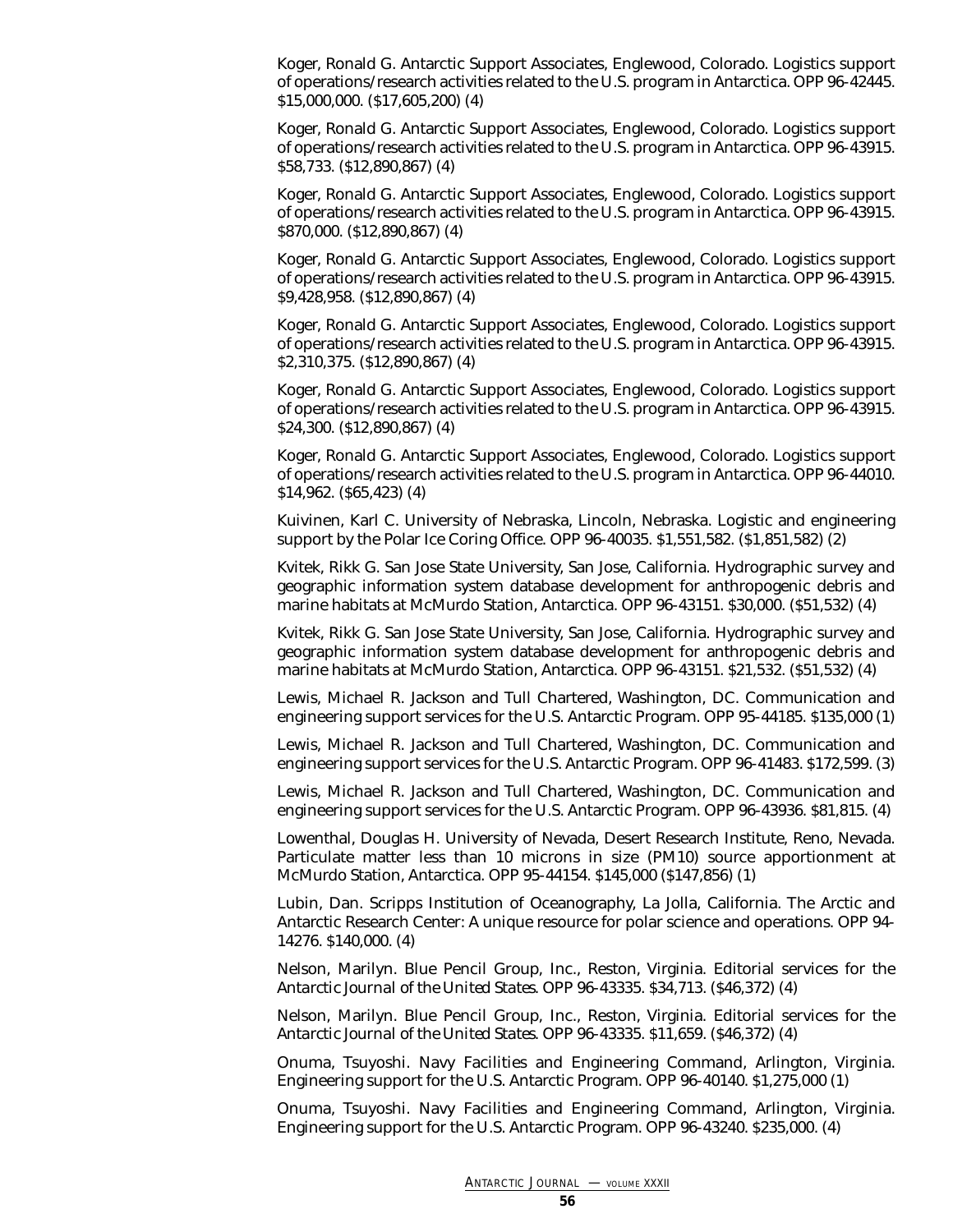Prentice, Michael L. University of New Hampshire, Durham, New Hampshire. An inventory of environmental features in the McMurdo Dry Valleys, Antarctica, and their recent changes using a geographic information system. OPP 96-27625. \$81,805. (\$296,968) (4)

Rounds, Fred. National Aeronautics and Space Administration, Washington, DC. Internet telecommunications support for the U.S. Antarctic Program. OPP 96-43686. \$25,000. (4)

Rummel, John D. National Aeronautics and Space Administration, Washington, DC. National Science Foundation/National Aeronautics and Space Administration technology demonstration. OPP 95-43531. \$250,000 (1)

Scharfen, Gregory R. University of Colorado, Boulder, Colorado. U.S. Antarctic Data Coordination Center at the National Snow and Ice Data Center. OPP 96-29768. \$63,504. (4)

Schommer, John. Department of Interior, Washington, DC. Aviation Management Services. OPP 96-43291. \$4,910,837. (4)

Shah, Raj N. Capital Systems Group, Inc., Rockville, Maryland. Proposal processing and travel support to the Office of Polar Programs, National Science Foundation. OPP 95- 42446. \$41,402 (1)

Shah, Raj N. Capital Systems Group, Inc., Rockville, Maryland. Proposal processing and travel support to the Office of Polar Programs, National Science Foundation. OPP 95- 43489. \$8,269 (1)

Shah, Raj N. Capital Systems Group, Inc., Rockville, Maryland. Proposal processing and travel support to the Office of Polar Programs, National Science Foundation. OPP 95- 43522. \$10,345 (1)

Shah, Raj N. Capital Systems Group, Inc., Rockville, Maryland. Proposal processing and travel support to the Office of Polar Programs, National Science Foundation. OPP 95- 43803. \$105,804 (1)

Shah, Raj N. Capital Systems Group, Inc., Rockville, Maryland. Proposal processing and travel support to the Office of Polar Programs, National Science Foundation. OPP 96- 40344. \$15,622. (2)

Shah, Raj N. Capital Systems Group, Inc., Rockville, Maryland. Proposal processing and travel support to the Office of Polar Programs, National Science Foundation. OPP 96- 40414. \$86,363. (2)

Shah, Raj N. Capital Systems Group, Inc., Rockville, Maryland. Proposal processing and travel support to the Office of Polar Programs, National Science Foundation. OPP 96- 43757. \$10,948. (4)

Shah, Raj N. Capital Systems Group, Inc., Rockville, Maryland. Proposal processing and travel support to the Office of Polar Programs, National Science Foundation. OPP 96- 43098. \$3,609. (4)

Shah, Raj N. Capital Systems Group, Inc., Rockville, Maryland. Proposal processing and travel support to the Office of Polar Programs, National Science Foundation. OPP 96- 43560. \$98,140. (4)

Shah, Raj N. Capital Systems Group, Inc., Rockville, Maryland. Proposal processing and travel support to the Office of Polar Programs, National Science Foundation. OPP 96- 43712. \$36,331. (4)

Shah, Raj N. Capital Systems Group, Inc., Rockville, Maryland. Proposal processing and travel support to the Office of Polar Programs, National Science Foundation. OPP 96- 43897. \$4,940. (4)

Sloan, William M. Northeast Industrial Waste, Annapolis, Maryland. Technology transfer to the Small Communities Antarctic Waste Management Program. OPP 96-32915. \$48,647. (4)

Smith, Charles H. Department of Defense, Washington, DC. Logistic support of the U.S. program in Antarctica. OPP 96-40187. \$12,000,000 (1)